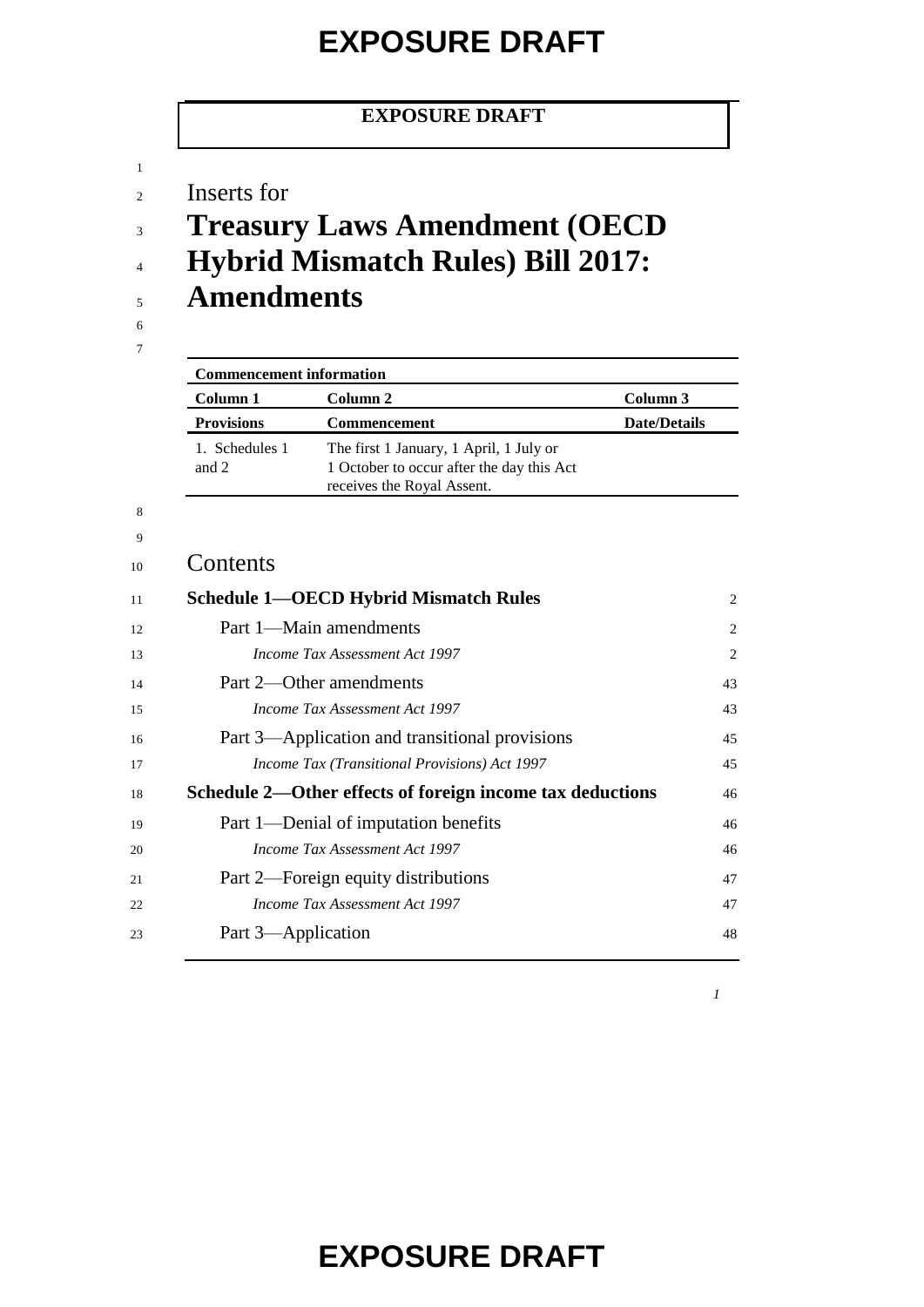|                              | <b>Schedule 1-OECD Hybrid Mismatch Rules</b>                          |
|------------------------------|-----------------------------------------------------------------------|
|                              | <b>Part 1-Main amendments</b>                                         |
|                              | <i>Income Tax Assessment Act 1997</i>                                 |
| 1 After Division 830         |                                                                       |
| Insert:                      |                                                                       |
|                              | Division 832—Hybrid mismatch rules                                    |
| <b>Table of Subdivisions</b> |                                                                       |
|                              | Guide to Division 832                                                 |
| 832-A                        | Preliminary                                                           |
| 832-B                        | Neutralising hybrid mismatches (deducting entities)                   |
| 832-C                        | Neutralising hybrid mismatches (non-including entities)               |
| 832-D                        | Adjustments (deducting entities)                                      |
| $832-I$                      | Hybrid financial instrument mismatch                                  |
| $832-J$                      | Hybrid payer mismatch                                                 |
| 832-K                        | Reverse hybrid mismatch                                               |
| $832-L$                      | Deducting hybrid mismatch                                             |
| 832-M                        | Imported hybrid mismatch                                              |
| 832-P                        | Concepts relating to mismatches                                       |
| 832-Q                        | Other concepts                                                        |
| <b>Guide to Division 832</b> |                                                                       |
|                              | 832-1 What this Division is about                                     |
|                              | A "hybrid mismatch" arises if double non-taxation results from the    |
|                              | exploitation of differences in the tax treatment of an entity or      |
|                              | financial instrument under the laws of 2 or more countries.           |
|                              | There is double non-taxation if a deductible payment is not           |
|                              | included in a tax base (this is called a deduction/non-inclusion      |
|                              | mismatch), or if a payment gives rise to 2 deductions (this is called |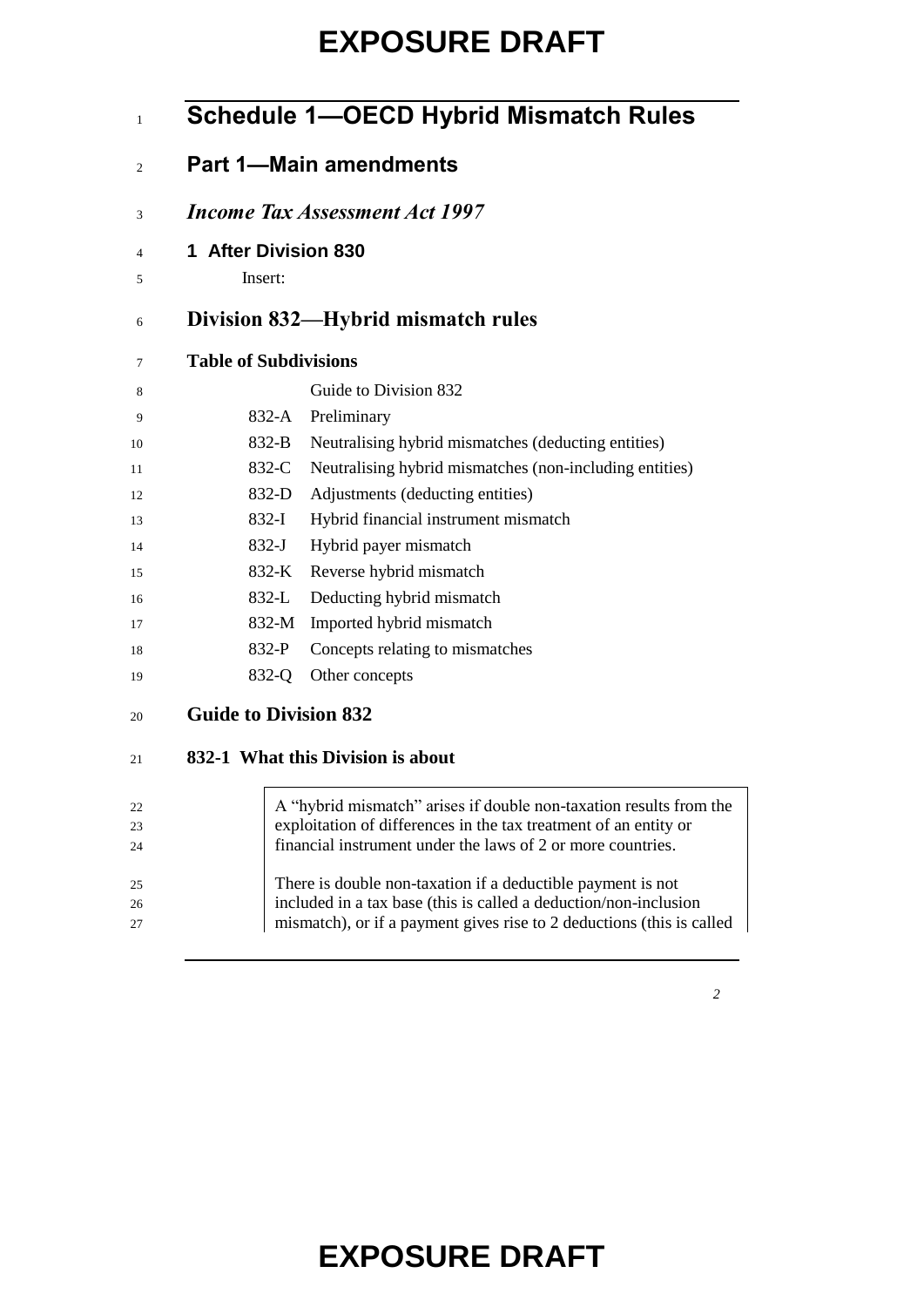|                | a deduction/deduction mismatch). Disallowing a deduction, or        |
|----------------|---------------------------------------------------------------------|
| $\overline{2}$ | including an amount in assessable income, "neutralises" this tax    |
| 3              | advantage.                                                          |
|                |                                                                     |
| $\overline{4}$ | This Division is based on <i>Neutralising the Effects of Hybrid</i> |
| 5              | Mismatch Arrangements, Action 2-2015 Final Report, of the           |
| 6              | Organisation for Economic Cooperation and Development,              |
| $\tau$         | published on 5 October 2015.                                        |
|                |                                                                     |

#### **Subdivision 832-A—Preliminary**

#### **832-10 What this Subdivision is about**

| 10 | This Subdivision sets out some general rules that apply to the |
|----|----------------------------------------------------------------|
|    | provisions of this Division.                                   |

#### **Table of sections**

| 13       |        | <b>Operative provisions</b>                                                       |
|----------|--------|-----------------------------------------------------------------------------------|
| 14       | 832-15 | Entitlement to receive payment                                                    |
| 15       | 832-20 | Entitlement to receive non-cash benefits                                          |
| 16       | 832-25 | Division also applies to accrual deductions                                       |
| 17       | 832-30 | Recipients and payers of a payment                                                |
| 18<br>19 | 832-35 | Tax provisions to be disregarded in identifying payments and income or<br>profits |
| 20       | 832-40 | Single entity rule otherwise not disregarded                                      |
| 21       | 832-45 | Schemes outside Australia                                                         |
| 22       | 832-50 | Ordering rule                                                                     |

**Operative provisions**

#### **832-15 Entitlement to receive payment**

| 25 | This Division applies as if an entity (the <i>payer</i> ) had made a           |
|----|--------------------------------------------------------------------------------|
| 26 | payment to another entity (the <i>recipient</i> ) if the recipient is entitled |
| 27 | to receive the payment from the payer, even if the payment is not              |
| 28 | required to be made until a later time.                                        |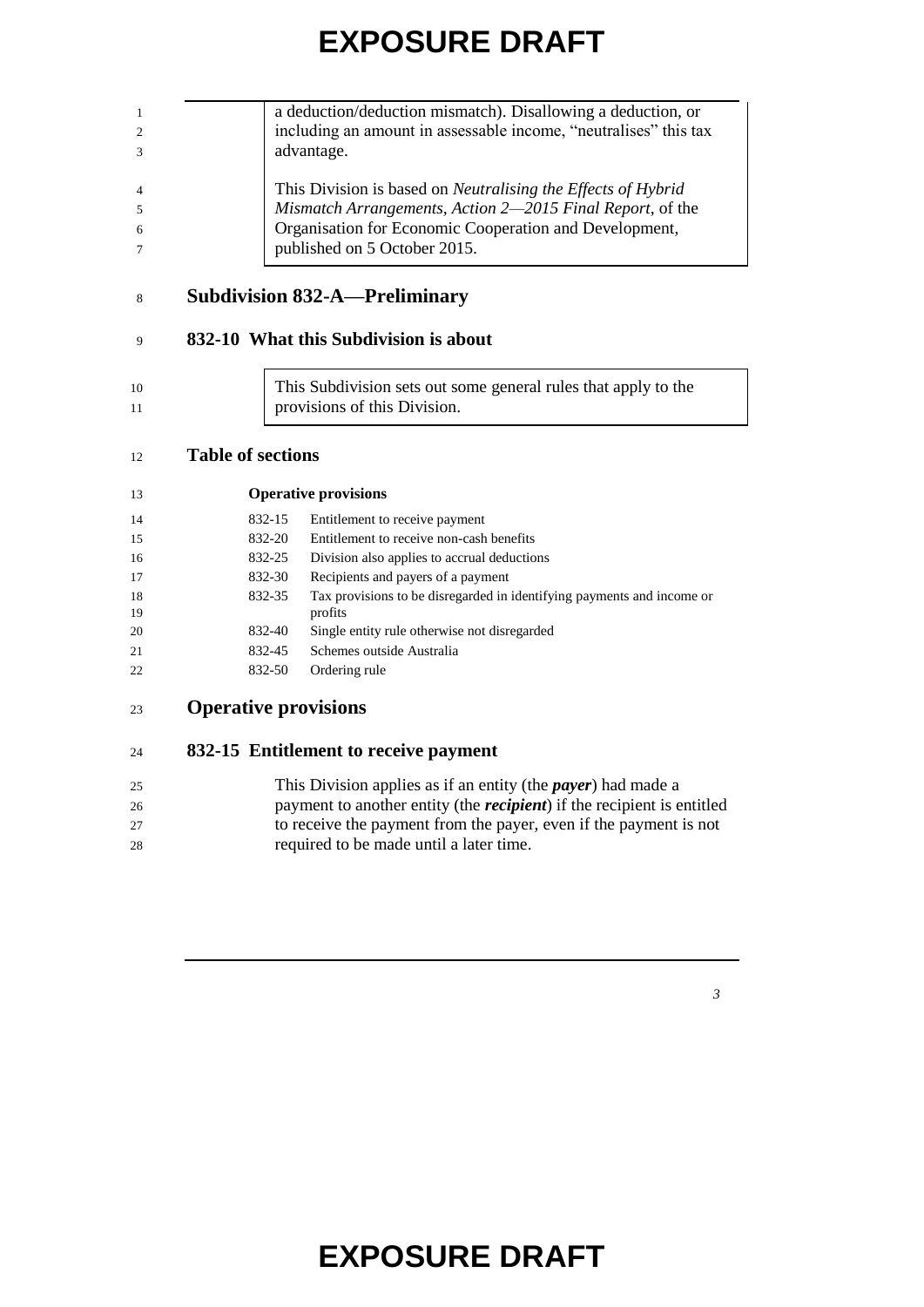| 832-20 Entitlement to receive non-cash benefits                                                                                                                                            |
|--------------------------------------------------------------------------------------------------------------------------------------------------------------------------------------------|
| This Division applies as if an entity (the <i>payer</i> ) had made a<br>payment to another entity (the <i>recipient</i> ) if the recipient received a<br>*non-cash benefit from the payer. |
| 832-25 Division also applies to accrual deductions                                                                                                                                         |
| This Division applies to a loss in the same way as it applies to a<br>payment if:                                                                                                          |
| (a) the loss gives rise to:                                                                                                                                                                |
| (i) an *Australian income reduction amount for an entity<br>(the <i>payer</i> ) for an income year; or                                                                                     |
| (ii) a *foreign income tax deduction for an entity (also the<br><i>payer</i> ) for a *foreign tax period that starts in the income<br>year; and                                            |
| (b) the loss consists of all or a part of a payment that will be<br>made to another entity (the <i>recipient</i> ) in a later income year.                                                 |
| 832-30 Recipients and payers of a payment                                                                                                                                                  |
| (1) To the extent this Division applies to a payment only because of<br>section 832-15, 832-20 or 832-25, it applies as if:                                                                |
| (a) the entity that made the payment were the entity identified in<br>the applicable section as the payer; and                                                                             |
| (b) the recipient of the payment were the entity identified in the<br>applicable section as the recipient.                                                                                 |
| (2) If a payment would, apart from this subsection, be made to 2 or                                                                                                                        |
| more recipients, then this Division applies as if each part of the<br>payment made to each such recipient were a separate payment.                                                         |
| 832-35 Tax provisions to be disregarded in identifying payments and                                                                                                                        |
| income or profits                                                                                                                                                                          |
|                                                                                                                                                                                            |
| (1) A number of provisions in this Division refer to an entity making a                                                                                                                    |
| payment to another entity. To avoid doubt, whether an entity                                                                                                                               |
| makes a payment to another entity is to be worked out<br>disregarding:                                                                                                                     |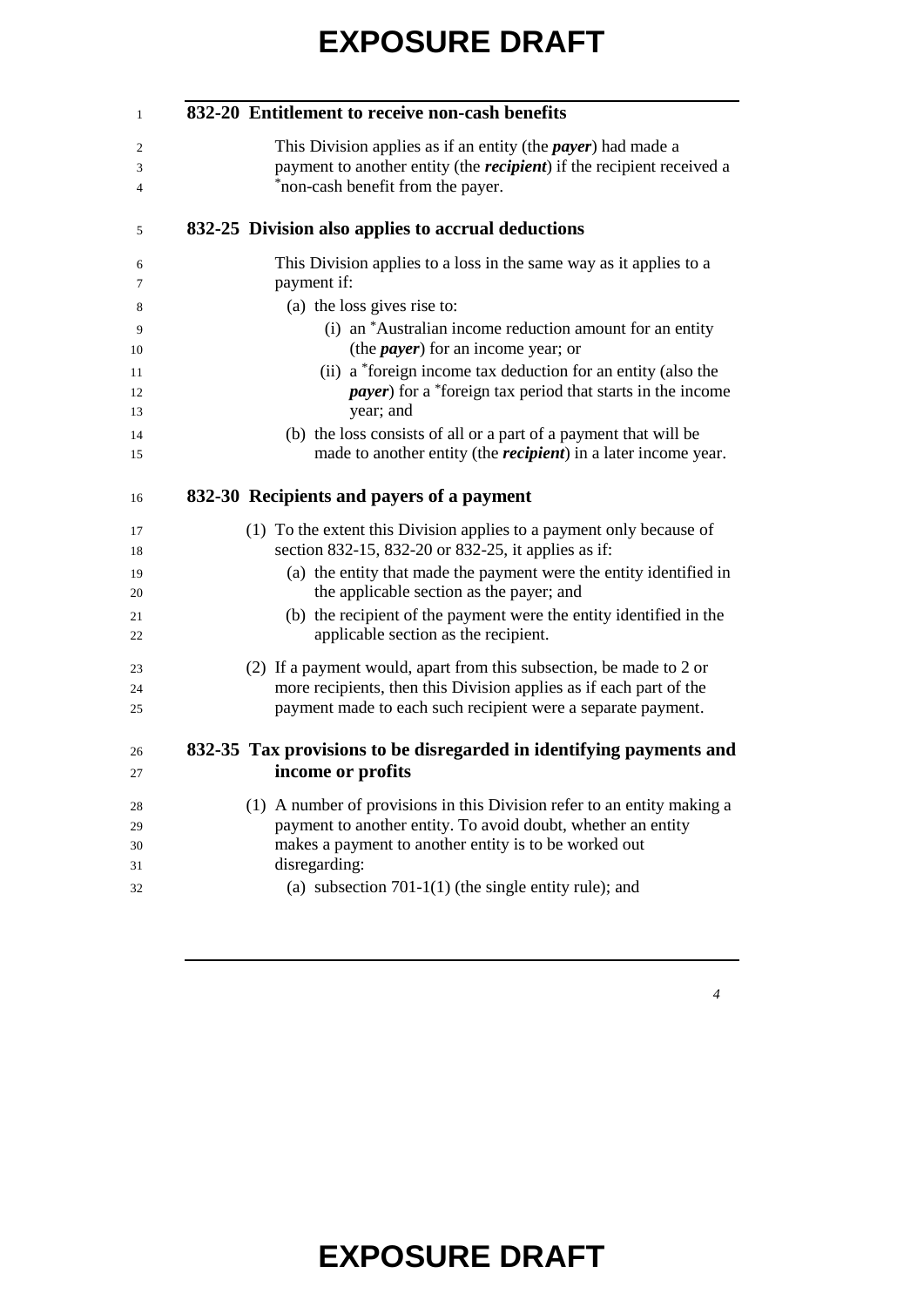| (b) any law of a foreign country that, for the purposes of a<br>foreign tax, treats a different entity as having made the<br>payment, or disregards the payment.                                                                                            |
|-------------------------------------------------------------------------------------------------------------------------------------------------------------------------------------------------------------------------------------------------------------|
| (2) A number of provisions in this Division refer to the income or<br>profits of an entity. To avoid doubt, these entities, and their income<br>or profits, are to be identified disregarding:                                                              |
| (a) subsection $701-1(1)$ (the single entity rule); and                                                                                                                                                                                                     |
| (b) any law of a foreign country that, for the purposes of a<br>foreign tax, treats those income or profits as income or profits<br>of a different entity.                                                                                                  |
| As a consequence of paragraph $(2)(a)$ , a member of a consolidated<br>Note:<br>group may be a hybrid payer under section 832-585 or a deducting<br>hybrid under section 832-725 (it cannot be a reverse hybrid because of<br>subparagraph 832-655(a)(ii)). |
| 832-40 Single entity rule otherwise not disregarded                                                                                                                                                                                                         |
| Subject to section 832-35, subsection 701-1(1) (the single entity<br>rule) is not disregarded in applying this Division.                                                                                                                                    |
| 832-45 Schemes outside Australia                                                                                                                                                                                                                            |
| This Division applies in relation to a payment whether or not the<br>*scheme under which the payment is made has been or is entered<br>into or carried out in Australia or outside Australia or partly in<br>Australia and partly outside Australia.        |
| 832-50 Ordering rule                                                                                                                                                                                                                                        |
|                                                                                                                                                                                                                                                             |
| If a payment gives rise to a *hybrid mismatch under a Subdivision<br>of this Division, the payment does not also give rise to a hybrid                                                                                                                      |
| mismatch under a later Subdivision of this Division.                                                                                                                                                                                                        |
| Subdivision 832-B-Neutralising hybrid mismatches (deducting                                                                                                                                                                                                 |
| entities)                                                                                                                                                                                                                                                   |
| 832-100 What this Subdivision is about                                                                                                                                                                                                                      |
|                                                                                                                                                                                                                                                             |
| This Subdivision neutralises a hybrid mismatch if it gives rise to a                                                                                                                                                                                        |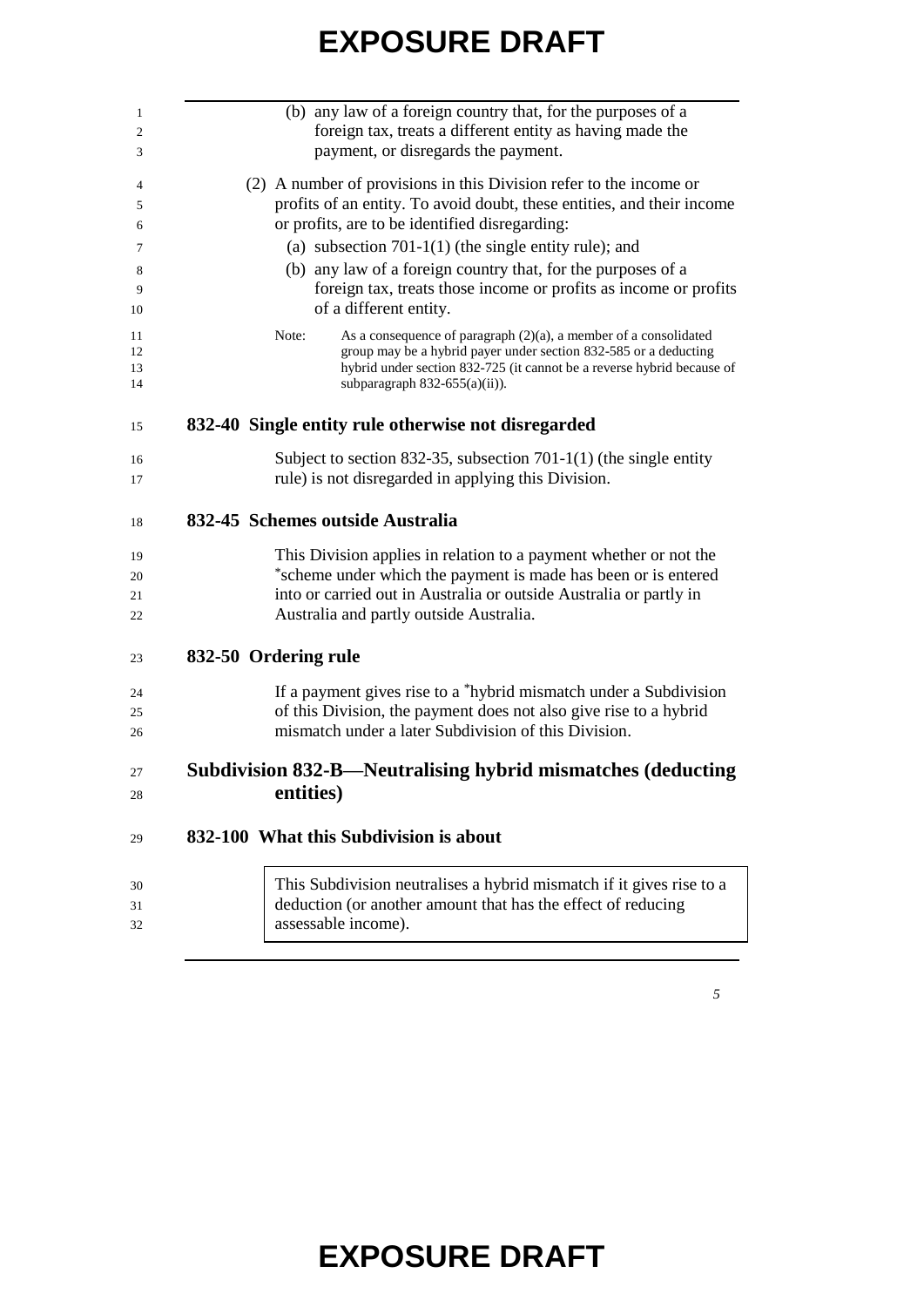| The types of mismatch covered by this Subdivision are both<br>deduction/non-inclusion mismatches and deduction/deduction<br>mismatches. Payments that "import" a hybrid mismatch from<br>offshore are also covered. |
|---------------------------------------------------------------------------------------------------------------------------------------------------------------------------------------------------------------------|
| <b>Table of sections</b>                                                                                                                                                                                            |
| <b>Operative provisions</b>                                                                                                                                                                                         |
| Hybrid mismatch rule for amounts that reduce Australian income<br>832-105                                                                                                                                           |
| 832-110<br>Working out the neutralising amount                                                                                                                                                                      |
| <b>Operative provisions</b>                                                                                                                                                                                         |
| 832-105 Hybrid mismatch rule for amounts that reduce Australian<br>income                                                                                                                                           |
| (1) Subsection (2) applies to an entity if, apart from this section, the                                                                                                                                            |
| entity would have an *Australian income reduction amount in an                                                                                                                                                      |
| income year in respect of a payment that gives rise to any of the<br>following:                                                                                                                                     |
| (a) a *hybrid financial instrument mismatch (see                                                                                                                                                                    |
| Subdivision 832-I);                                                                                                                                                                                                 |
| (b) a *hybrid payer mismatch (see Subdivision 832-J);                                                                                                                                                               |
| (c) a *reverse hybrid mismatch (see Subdivision 832-K);                                                                                                                                                             |
| (d) a *deducting hybrid mismatch (see Subdivision 832-L);                                                                                                                                                           |
| (e) an *imported hybrid mismatch (see Subdivision 832-M).                                                                                                                                                           |
| (2) This subsection neutralises the *hybrid mismatch by:                                                                                                                                                            |
| (a) if the *Australian income reduction amount is an amount the                                                                                                                                                     |
| entity could, apart from this section, deduct in an income                                                                                                                                                          |
| year—disallowing all or a part of the deduction; or                                                                                                                                                                 |
| (b) if the Australian income reduction amount is an amount of                                                                                                                                                       |
| the kind mentioned in paragraph $832-930(b)$ or (c)—                                                                                                                                                                |
| disregarding all or part of the Australian income reduction<br>amount in performing the calculation mentioned in the                                                                                                |
| relevant paragraph.                                                                                                                                                                                                 |
| (3) The amount that is disallowed, or disregarded, under subsection (2)                                                                                                                                             |
| is worked out under section 832-110.                                                                                                                                                                                |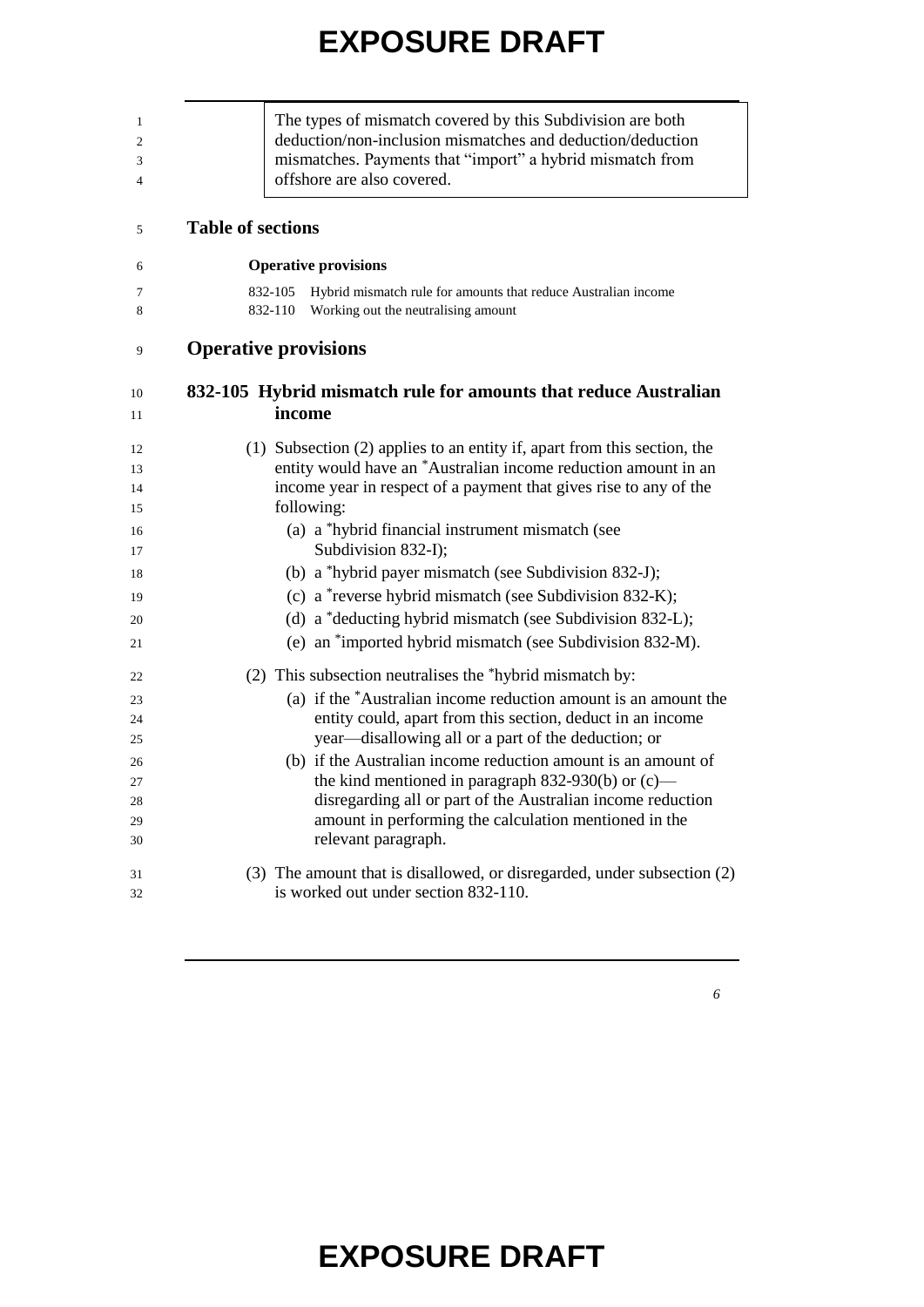| Exception if entity not a party to structured arrangement                                               |
|---------------------------------------------------------------------------------------------------------|
| (4) However, subsection (2) does not apply to an entity in respect of a                                 |
| payment (other than a payment that gives rise to an *imported<br>hybrid mismatch) if:                   |
|                                                                                                         |
| (a) the *scheme under which the payment is made is a<br>*structured arrangement; and                    |
| (b) if the scheme were not a structured arrangement,                                                    |
| subsection (2) would not apply; and                                                                     |
| (c) the entity is not a *party to the structured arrangement.                                           |
| 832-110 Working out the neutralising amount                                                             |
| (1) This section works out the amount (the <i>neutralising amount</i> ) that                            |
| is disallowed, or disregarded, under subsection 832-105(2) in                                           |
| relation to an *Australian income reduction amount an entity                                            |
| would, apart from that subsection, have in an income year (the                                          |
| <i>deducting year</i> ) in respect of a payment.                                                        |
| (2) The neutralising amount is so much of the *Australian income                                        |
| reduction amount as does not exceed the amount of the *hybrid                                           |
| mismatch.                                                                                               |
| <b>Subdivision 832-C—Neutralising hybrid mismatches</b>                                                 |
| (non-including entities)                                                                                |
|                                                                                                         |
| 832-160 What this Subdivision is about                                                                  |
| This Subdivision neutralises a hybrid mismatch if it involves                                           |
| non-inclusion in Australia.                                                                             |
|                                                                                                         |
| The types of mismatch covered are deduction/non-inclusion                                               |
|                                                                                                         |
| mismatches (other than reverse hybrid mismatches).                                                      |
| However, this Subdivision does not apply if the primary response                                        |
| country has neutralised the hybrid mismatch by denying the<br>deduction (see subsection $832-935(2)$ ). |

#### <sup>29</sup> **Table of sections**

#### 30 **Operative provisions**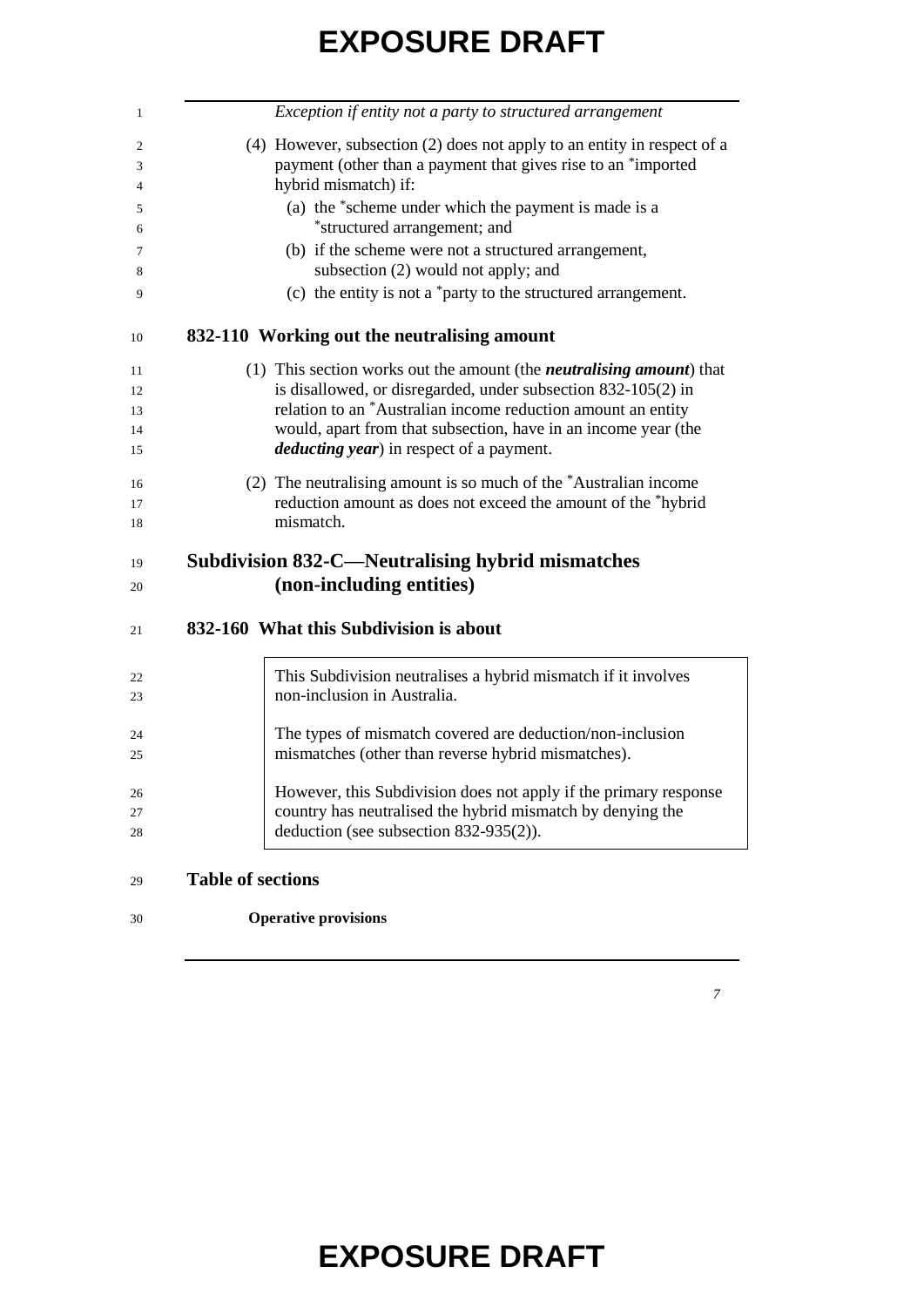| 832-165 Hybrid mismatch rule for amounts not included in assessable income                                                              |
|-----------------------------------------------------------------------------------------------------------------------------------------|
| 832-170<br>Working out the neutralising amount<br>832-175<br>Relationship between section 832-165 and other charging provisions in this |
| Act                                                                                                                                     |
| <b>Operative provisions</b>                                                                                                             |
| 832-165 Hybrid mismatch rule for amounts not included in<br>assessable income                                                           |
| (1) This section applies to an entity if the entity is the recipient of a<br>payment that gives rise to any of the following:           |
| (a) a *hybrid financial instrument mismatch (see<br>Subdivision 832-I);                                                                 |
| (b) a *hybrid payer mismatch (see Subdivision 832-J).                                                                                   |
| (2) This subsection neutralises the *hybrid mismatch by including in                                                                    |
| the entity's assessable income the amount worked out under                                                                              |
| section 832-170. The assessable income is taken to have been                                                                            |
| derived from the same source as the payment mentioned in<br>subsection $(1)$ .                                                          |
| Income year in which amount is to be included                                                                                           |
| (3) The income year (the <i>inclusion year</i> ) in which the entity is taken to<br>have derived the amount is:                         |
| (a) if the *foreign tax period in which the *foreign income tax                                                                         |
| deduction mentioned in paragraph $832-920(1)(a)$ is allowed                                                                             |
| falls wholly within an income year of the entity—that income                                                                            |
| year; or                                                                                                                                |
| (b) if the foreign tax period in which the foreign income tax                                                                           |
| deduction mentioned in paragraph $832-920(1)(a)$ is allowed                                                                             |
| straddles 2 income years of the entity—the earlier of those                                                                             |
| income years.                                                                                                                           |
| Exception if entity not a party to structured arrangement                                                                               |
| (4) However, this section does not apply to an entity in respect of a                                                                   |
| payment if:                                                                                                                             |
| (a) the *scheme under which the payment is made is a                                                                                    |
| *structured arrangement; and                                                                                                            |
| (b) if the scheme were not a structured arrangement, this section<br>would not apply; and                                               |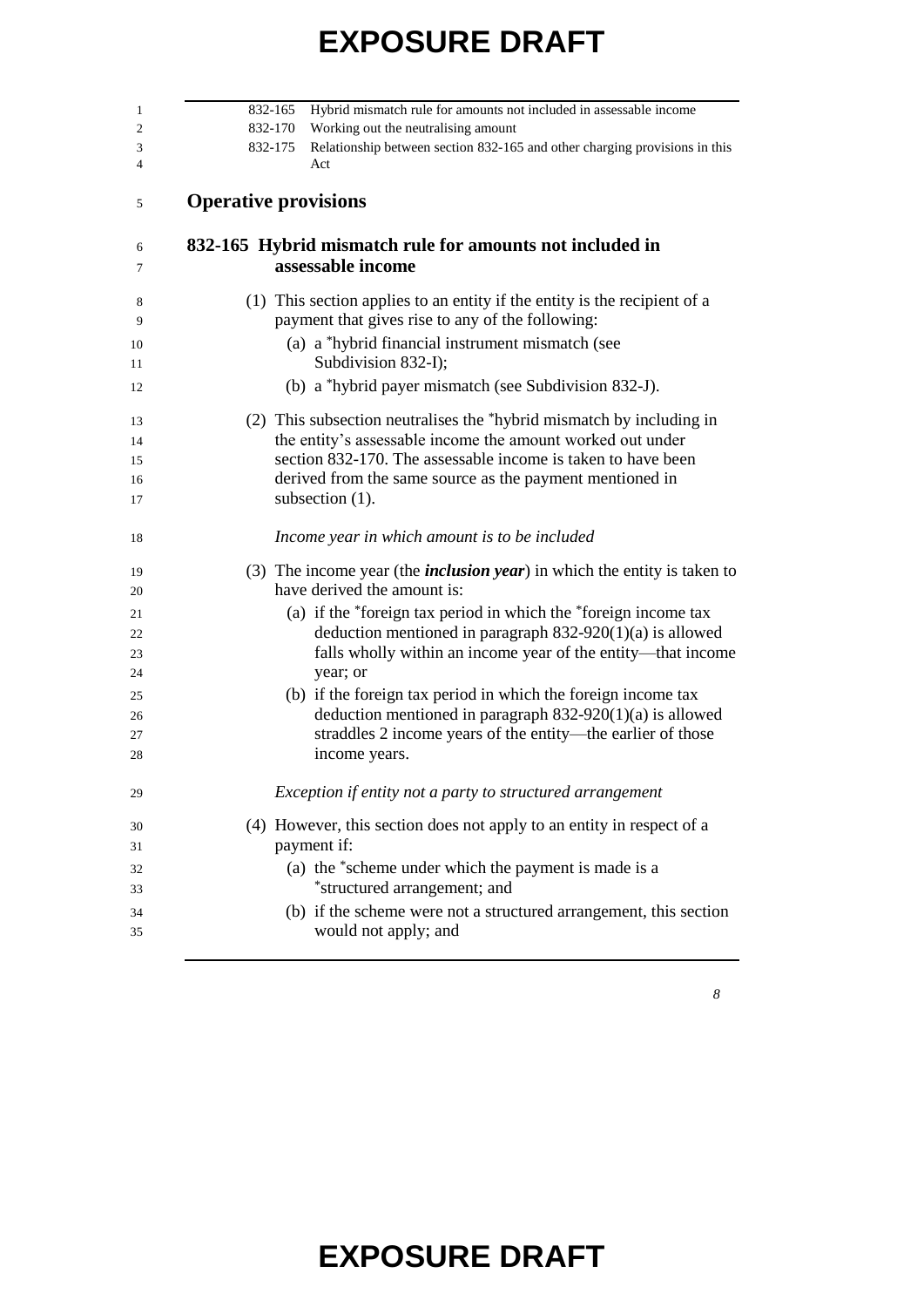| (c) the entity is not a *party to the structured arrangement.                                                                                                                                                                                               |
|-------------------------------------------------------------------------------------------------------------------------------------------------------------------------------------------------------------------------------------------------------------|
| Relationship with section 230-20                                                                                                                                                                                                                            |
| (5) This section applies despite section 230-20 (financial<br>arrangements).                                                                                                                                                                                |
| 832-170 Working out the neutralising amount                                                                                                                                                                                                                 |
| (1) This section works out the amount (the <i>neutralising amount</i> ) that<br>is treated as assessable income under subsection 832-165(2).                                                                                                                |
| (2) The neutralising amount is an amount equal to the amount of the<br>*hybrid mismatch.                                                                                                                                                                    |
| Dual inclusion income of hybrid payers                                                                                                                                                                                                                      |
| $(3)$ In working out for the purposes of subsection $(2)$ the amount of the<br>*hybrid mismatch, an amount of *dual inclusion income is not to be<br>applied under section 832-575 unless it is *subject to Australian<br>income tax in the inclusion year. |
| 832-175 Relationship between section 832-165 and other charging<br>provisions in this Act                                                                                                                                                                   |
| (1) This section applies if an amount is included in the assessable<br>income of an entity under section 832-165 in relation to a payment.                                                                                                                  |
| (2) An amount covered by subsection $(3)$ is to be reduced to the extent<br>(if any) necessary to ensure that the total amount included in the<br>entity's assessable income in relation to the payment does not<br>exceed the amount of the payment.       |
|                                                                                                                                                                                                                                                             |
| (3) This subsection covers the following amounts:<br>(a) an amount in relation to the payment that is to be included in<br>the assessable income of the entity under a provision other<br>than section 832-165;                                             |
| (b) an amount in relation to the payment that:                                                                                                                                                                                                              |
| (i) is an element in the calculation of a net amount included<br>in the entity's assessable income (other than under<br>Division 5 or 6 of Part III of the <i>Income Tax Assessment</i><br>Act 1936); and                                                   |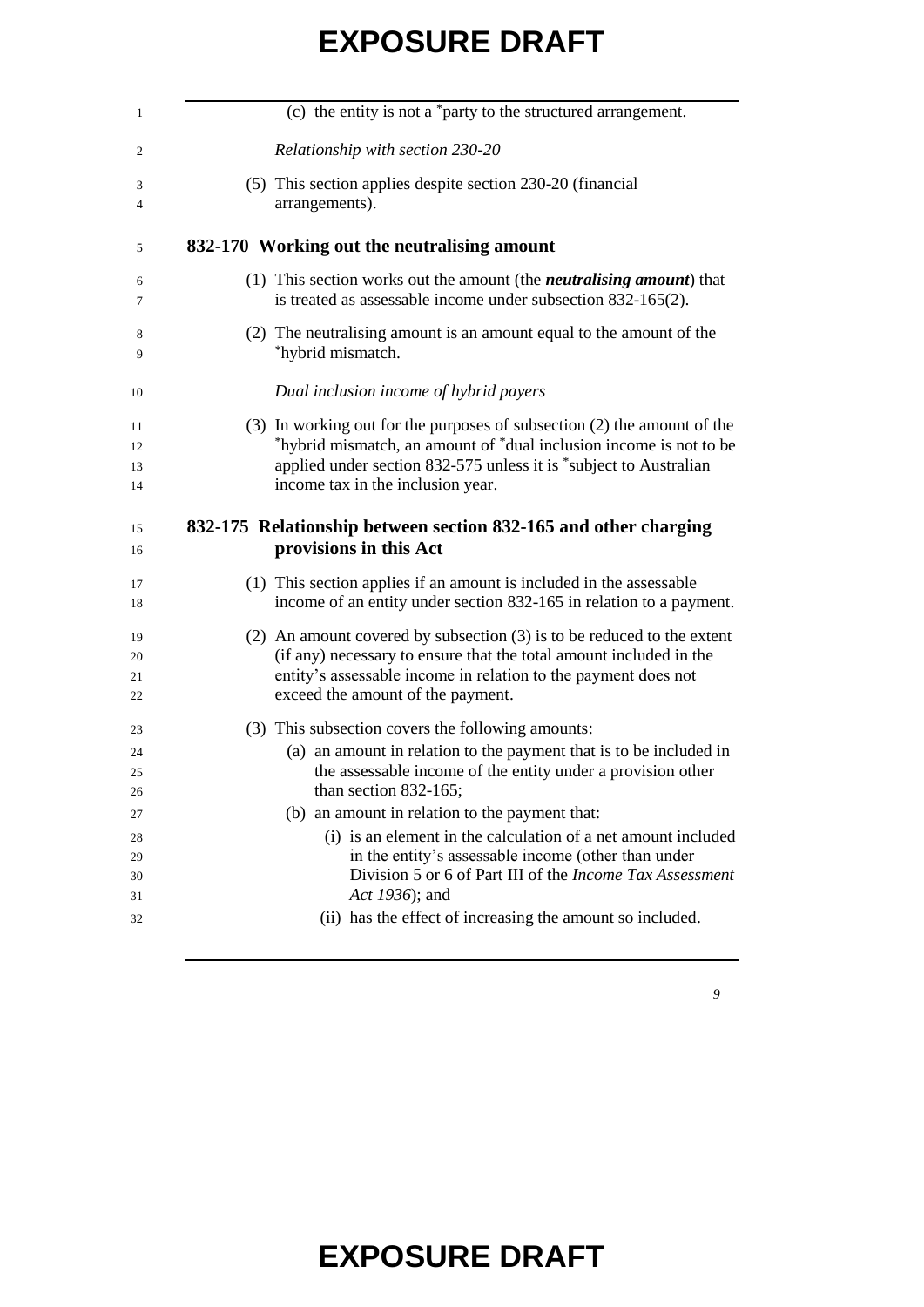#### **Subdivision 832-D—Adjustments (deducting entities)**

#### **832-225 What this Subdivision is about**

|              |     | This Subdivision applies in a later income year to adjust the effect<br>of Subdivisions 832-B and 832-C. |
|--------------|-----|----------------------------------------------------------------------------------------------------------|
|              |     | The events that give rise to such an adjustment are:                                                     |
| 6            | (a) | an inclusion that would have reduced the amount of a                                                     |
|              |     | hybrid financial instrument mismatch, if it had occurred                                                 |
|              |     | earlier, occurs in a later period; and                                                                   |
| $\mathbf{Q}$ | (b) | an amount of dual inclusion income that would have                                                       |
| 10           |     | reduced the amount of a hybrid payer mismatch or                                                         |
| 11           |     | deducting hybrid mismatch, if it had been subject to tax                                                 |
| 12           |     | in Australia in an earlier income year, is subject to tax in                                             |
| 13           |     | Australia in the income year.                                                                            |

#### **Table of sections**

**Operative provisions**

| 16 | 832-230 Adjusting if hybrid financial instrument payment is income in a later year |
|----|------------------------------------------------------------------------------------|
| 17 | 832-235 Adjusting if hybrid entity derives dual inclusion income in a later year   |

#### **Operative provisions**

#### **832-230 Adjusting if hybrid financial instrument payment is income in a later year**

| 21 | (1) There is an adjustment under this section for an entity in an income |
|----|--------------------------------------------------------------------------|
| 22 | year (the <i>adjustment year</i> ) if:                                   |
| 23 | (a) an amount was disallowed, or disregarded, for the entity in an       |
| 24 | earlier income year under subsection $832-105(2)$ in respect of          |
| 25 | a payment that gave rise to a *hybrid financial instrument               |
| 26 | mismatch; and                                                            |
| 27 | (b) an amount (the <i>taxed amount</i> ) of the payment is:              |
| 28 | (i) *subject to foreign income tax in a foreign country in a             |
| 29 | *foreign tax period that is covered by subsection $(2)$ ; or             |
| 30 | (ii) *subject to Australian income tax in an income year that            |
| 31 | is covered by subsection (2).                                            |
|    |                                                                          |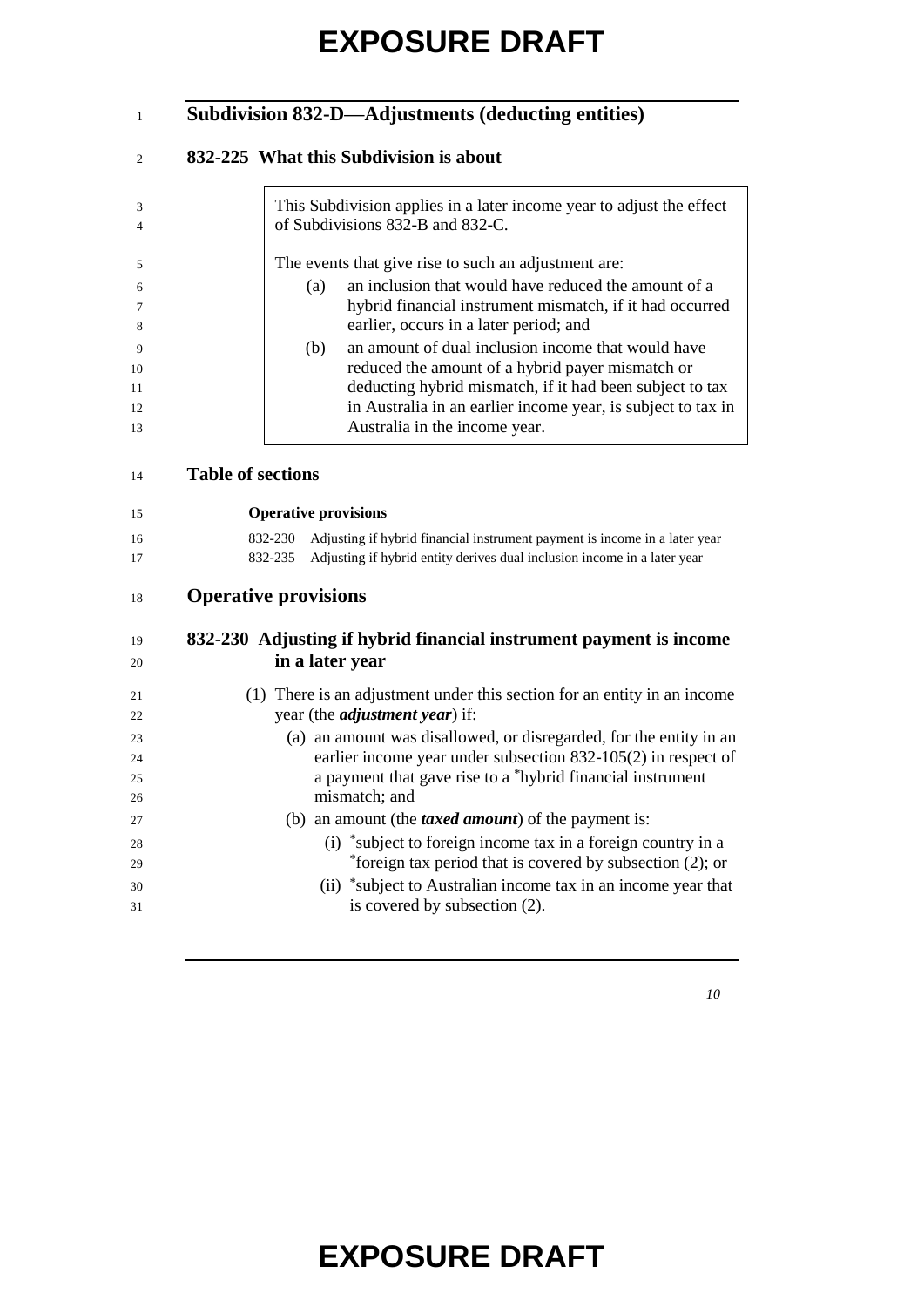|  | (2) For the purposes of subparagraphs $(1)(b)(i)$ and $(ii)$ , a *foreign tax<br>period or income year is covered by this subsection if:                                                    |
|--|---------------------------------------------------------------------------------------------------------------------------------------------------------------------------------------------|
|  | (a) it was not covered by subsection $832-920(2)$ in relation to the                                                                                                                        |
|  | *hybrid mismatch; and                                                                                                                                                                       |
|  |                                                                                                                                                                                             |
|  | (b) for an income year-it is the adjustment year; or                                                                                                                                        |
|  | (c) for a foreign tax period—it ends within 12 months after the<br>end of the adjustment year.                                                                                              |
|  | (3) The taxed amount is an amount the entity can deduct in the<br>adjustment year.                                                                                                          |
|  | (4) The total amounts deducted under this section in respect of a                                                                                                                           |
|  | payment must not exceed the amount disallowed, or disregarded, in                                                                                                                           |
|  | respect of the payment as mentioned in paragraph $(1)(a)$ .                                                                                                                                 |
|  | No adjustment for concessional taxes                                                                                                                                                        |
|  | (5) This section does not apply if the *hybrid mismatch would not have                                                                                                                      |
|  |                                                                                                                                                                                             |
|  | arisen apart from section 832-515.                                                                                                                                                          |
|  |                                                                                                                                                                                             |
|  | 832-235 Adjusting if hybrid entity derives dual inclusion income in a<br>later year                                                                                                         |
|  | (1) There is an adjustment under this section for an entity in an income                                                                                                                    |
|  | year (the <i>adjustment year</i> ) if:                                                                                                                                                      |
|  | (a) an amount was disallowed, or disregarded, for the entity in an                                                                                                                          |
|  |                                                                                                                                                                                             |
|  | earlier income year under subsection $832-105(2)$ in respect of<br>a *hybrid payer mismatch or a *deducting hybrid mismatch;                                                                |
|  | and                                                                                                                                                                                         |
|  | (b) an amount of *dual inclusion income of the *hybrid payer or                                                                                                                             |
|  |                                                                                                                                                                                             |
|  | the income year.                                                                                                                                                                            |
|  | (2) So much of the amount of *dual inclusion income that satisfies                                                                                                                          |
|  | paragraph $(1)(b)$ as does not exceed the amount that was                                                                                                                                   |
|  |                                                                                                                                                                                             |
|  | adjustment year.                                                                                                                                                                            |
|  | (3) For the purposes of a later application of this section, treat the                                                                                                                      |
|  | *deducting hybrid is available to be applied by this section in<br>disallowed or disregarded is an amount the entity can deduct in the<br>amount that was disallowed, or disregarded, under |
|  | subsection $832-105(2)$ as being reduced by the amount deducted<br>under subsection $(2)$ of this section.                                                                                  |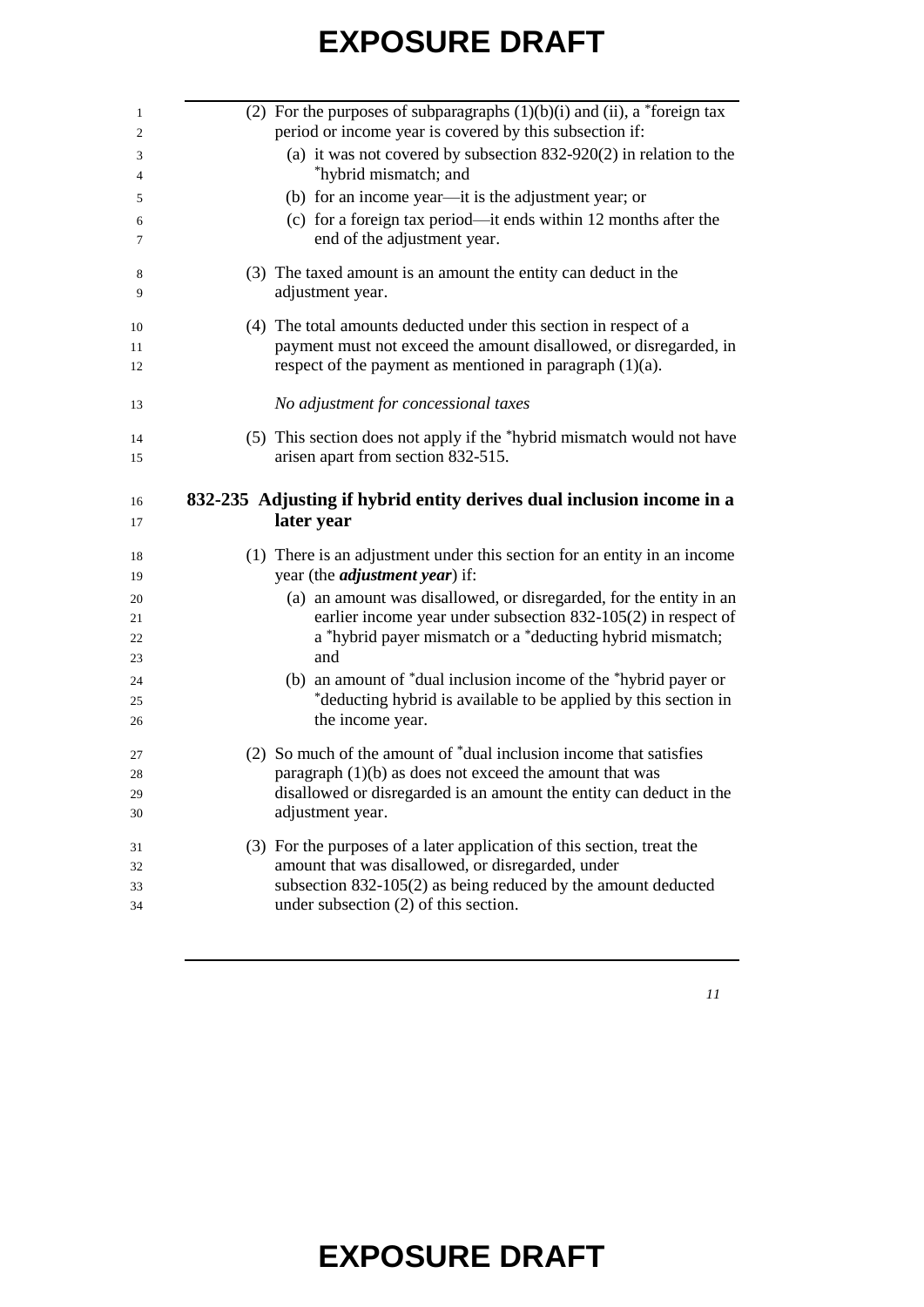#### **Subdivision 832-I—Hybrid financial instrument mismatch**

#### **832-485 What this Subdivision is about**

|             | A deduction/non-inclusion mismatch is a hybrid financial             |
|-------------|----------------------------------------------------------------------|
|             | instrument mismatch if it is attributable to hybridity in the        |
|             | treatment of a financial instrument or an arrangement to transfer a  |
| -6          | financial instrument, and either the relevant parties are related or |
|             | the mismatch arose under a structured arrangement.                   |
|             |                                                                      |
| 8           | There is also an integrity rule that covers payments, not involving  |
| $\mathbf Q$ | hybridity, that are made in lieu of hybrid payments.                 |
|             |                                                                      |
| 10          | This Subdivision has an extended application in relation to          |
| 11          | payments that are subject to concessional tax rates in a foreign     |
| 12          | country.                                                             |
|             |                                                                      |

#### **Table of sections**

| 14        | <b>Operative provisions</b>                                                                |
|-----------|--------------------------------------------------------------------------------------------|
| 15        | Hybrid financial instrument mismatch<br>832-490                                            |
| 16        | Hybrid mismatch<br>832-495                                                                 |
| 17        | Hybrid requirement—payments under financial instruments<br>832-500                         |
| -18<br>19 | Hybrid requirement—payments under transfers of certain financial<br>832-505<br>instruments |
| 20        | Hybrid mismatch—integrity rule for substitute payments<br>832-510                          |
| 21        | Extended operation of Subdivision in relation to concessional foreign taxes<br>832-515     |

| 22 | <b>Operative provisions</b> |
|----|-----------------------------|
|    |                             |

#### **832-490 Hybrid financial instrument mismatch**

| 24 | (1) A payment gives rise to a <i>hybrid financial instrument mismatch</i> |
|----|---------------------------------------------------------------------------|
| 25 | if:                                                                       |
| 26 | (a) the payment gives rise to a $*$ hybrid mismatch under                 |
| 27 | section 832-495 or 832-510; and                                           |
| 28 | (b) subsection $(2)$ or $(5)$ applies.                                    |
| 29 | This Subdivision only identifies the hybrid financial instrument<br>Note: |
| 30 | mismatch. The neutralising of the mismatch takes effect as follows:       |
| 31 | if Australia is the deducting element of the mismatch,<br>(a)             |
| 32 | Subdivision 832-B neutralises it:                                         |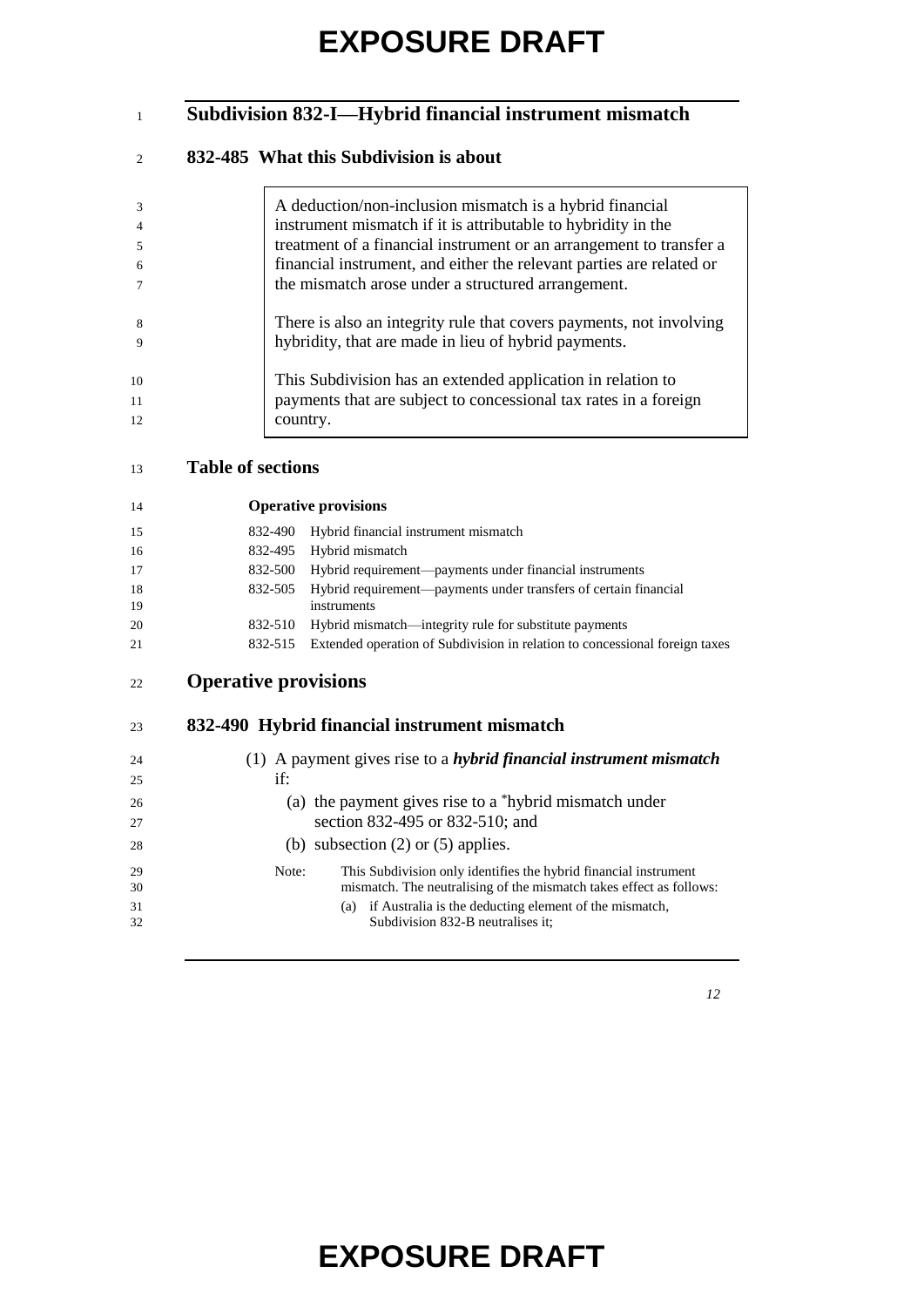| 1<br>2<br>3 | (b) if Australia is the non-including element of the mismatch, and the<br>secondary response is required (see subsection 832-935(2)),<br>Subdivision 832-C neutralises it;                    |
|-------------|-----------------------------------------------------------------------------------------------------------------------------------------------------------------------------------------------|
| 4<br>5<br>6 | (c) if both deducting and non-including elements are offshore, the<br>mismatch might give rise to an imported hybrid mismatch (see<br>Subdivision 832-M) which Subdivision 832-B neutralises. |
| 7<br>8      | (2) This subsection applies if the following entities are related for the<br>purposes of subsection (3):                                                                                      |
| 9           | (a) the entity that made the payment;                                                                                                                                                         |
| 10          | (b) an entity that is a *liable entity in respect of the income or                                                                                                                            |
| 11          | profits of the recipient of the payment.                                                                                                                                                      |
| 12          | For the definition of liable entity, see Subdivision 832-Q.<br>Note:                                                                                                                          |
| 13          | Related persons                                                                                                                                                                               |
| 14          | (3) Two entities are related for the purposes of this subsection if any of                                                                                                                    |
| 15          | the following apply:                                                                                                                                                                          |
| 16          | (a) the entities are in the same *Division 832 control group;                                                                                                                                 |
| 17          | (b) one of the entities holds a $*$ total participation interest of 25%                                                                                                                       |
| 18          | or more in the other entity;                                                                                                                                                                  |
| 19<br>20    | (c) a third entity holds a total participation interest of 25% or<br>more in each of the entities.                                                                                            |
| 21          | (4) For the purposes of subsection $(3)$ , treat the $\alpha$ direct participation                                                                                                            |
| 22          | interest of an entity (the <i>holding entity</i> ) in another entity (the <i>test</i>                                                                                                         |
| 23<br>24    | <i>entity</i> ) as being the sum of the direct participation interests held by<br>the holding entity and its *associates in the test entity.                                                  |
| 25          | Structured arrangement                                                                                                                                                                        |
| 26          | (5) This subsection applies if the *scheme under which the payment is                                                                                                                         |
| 27          | made is a *structured arrangement.                                                                                                                                                            |
| 28          | 832-495 Hybrid mismatch                                                                                                                                                                       |
| 29          | (1) A payment gives rise to a <i>hybrid mismatch</i> if:                                                                                                                                      |
| 30          | (a) the payment is made under any of the following:                                                                                                                                           |
| 31          | $(i)$ a *debt interest;                                                                                                                                                                       |
| 32          | (ii) an *equity interest;                                                                                                                                                                     |
| 33          | (iii) a *derivative financial arrangement;                                                                                                                                                    |
| 34          | (iv) an <sup>*</sup> arrangement covered by subsection (2); and                                                                                                                               |
|             |                                                                                                                                                                                               |

*13*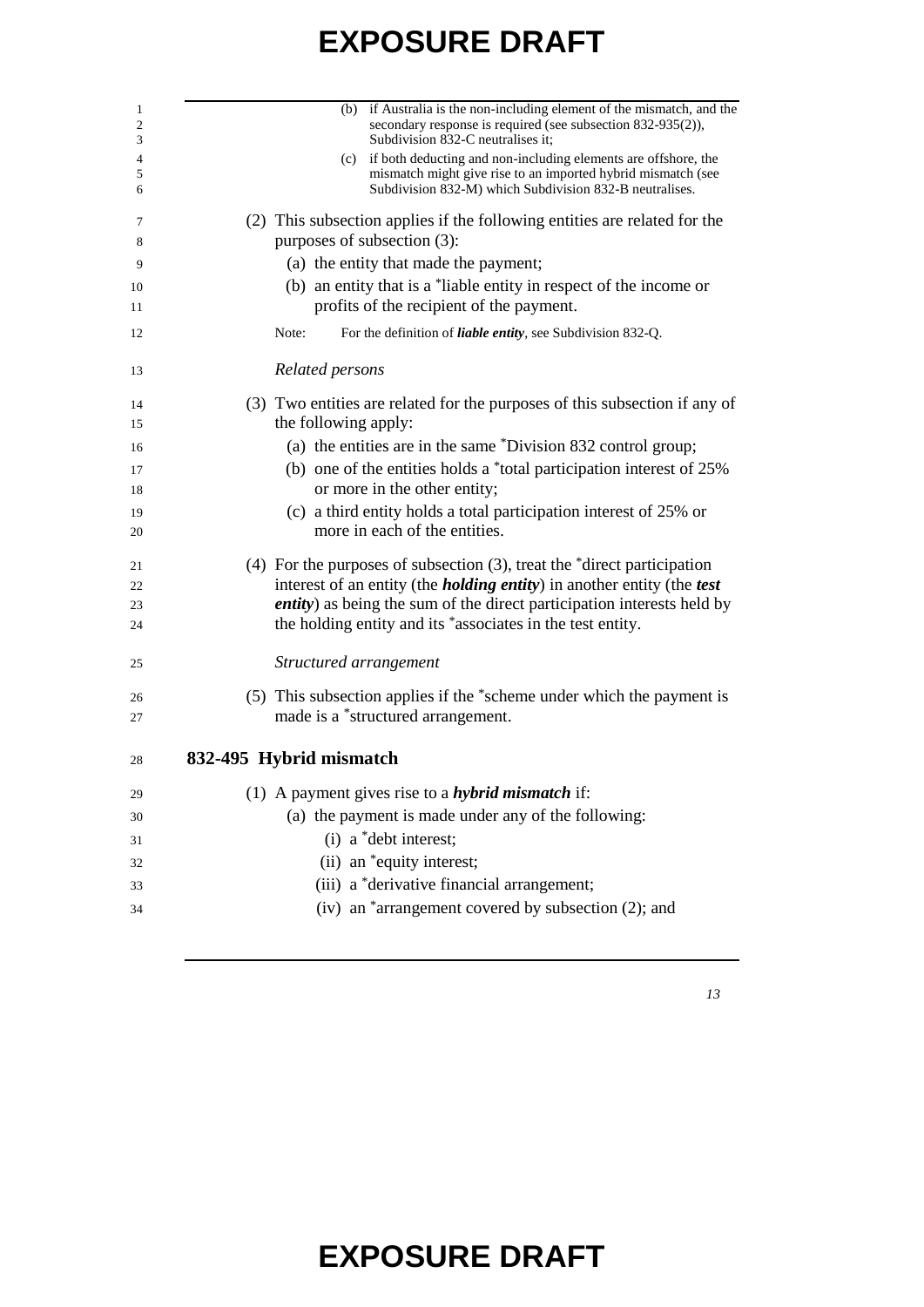| (b) the payment might be expected to give rise to a<br>*deduction/non-inclusion mismatch; and                                  |
|--------------------------------------------------------------------------------------------------------------------------------|
| (c) the mismatch that might be expected to arise, or a part of that                                                            |
| mismatch, meets a hybrid requirement in section 832-500 or                                                                     |
| 832-505.                                                                                                                       |
| Transfers of financial instruments                                                                                             |
| (2) An *arrangement is covered by this subsection if:                                                                          |
| (a) the arrangement is any of the following:                                                                                   |
| (i) a reciprocal purchase agreement (otherwise known as a                                                                      |
| repurchase agreement);                                                                                                         |
| (ii) a securities lending arrangement;                                                                                         |
| (iii) a similar arrangement; and                                                                                               |
| (b) an entity acquires any of the following under the<br>arrangement:                                                          |
| (i) a *debt interest;                                                                                                          |
| (ii) an *equity interest;                                                                                                      |
|                                                                                                                                |
| (iii) a *derivative financial arrangement.                                                                                     |
| Amount of the hybrid mismatch                                                                                                  |
| (3) The amount of a *hybrid mismatch is:                                                                                       |
| (a) the amount of the *deduction/non-inclusion mismatch, unless                                                                |
| paragraph (b) applies; or                                                                                                      |
| (b) if only a part of the deduction/non-inclusion mismatch meets                                                               |
| a hybrid requirement mentioned in paragraph $(1)(c)$ —the                                                                      |
| amount of that part of the deduction/non-inclusion mismatch.                                                                   |
| 832-500 Hybrid requirement—payments under financial                                                                            |
| instruments                                                                                                                    |
| (1) A *deduction/non-inclusion mismatch, or a part of such a                                                                   |
| mismatch, meets the hybrid requirement in this section if:                                                                     |
| (a) the payment that gives rise to the mismatch is made under                                                                  |
| any of the following:                                                                                                          |
| (i) a *debt interest;                                                                                                          |
| (ii) an *equity interest;                                                                                                      |
| (iii) a *derivative financial arrangement; and                                                                                 |
| (b) the mismatch, or the part of the mismatch, is attributable to<br>differences in the treatment of the debt interest, equity |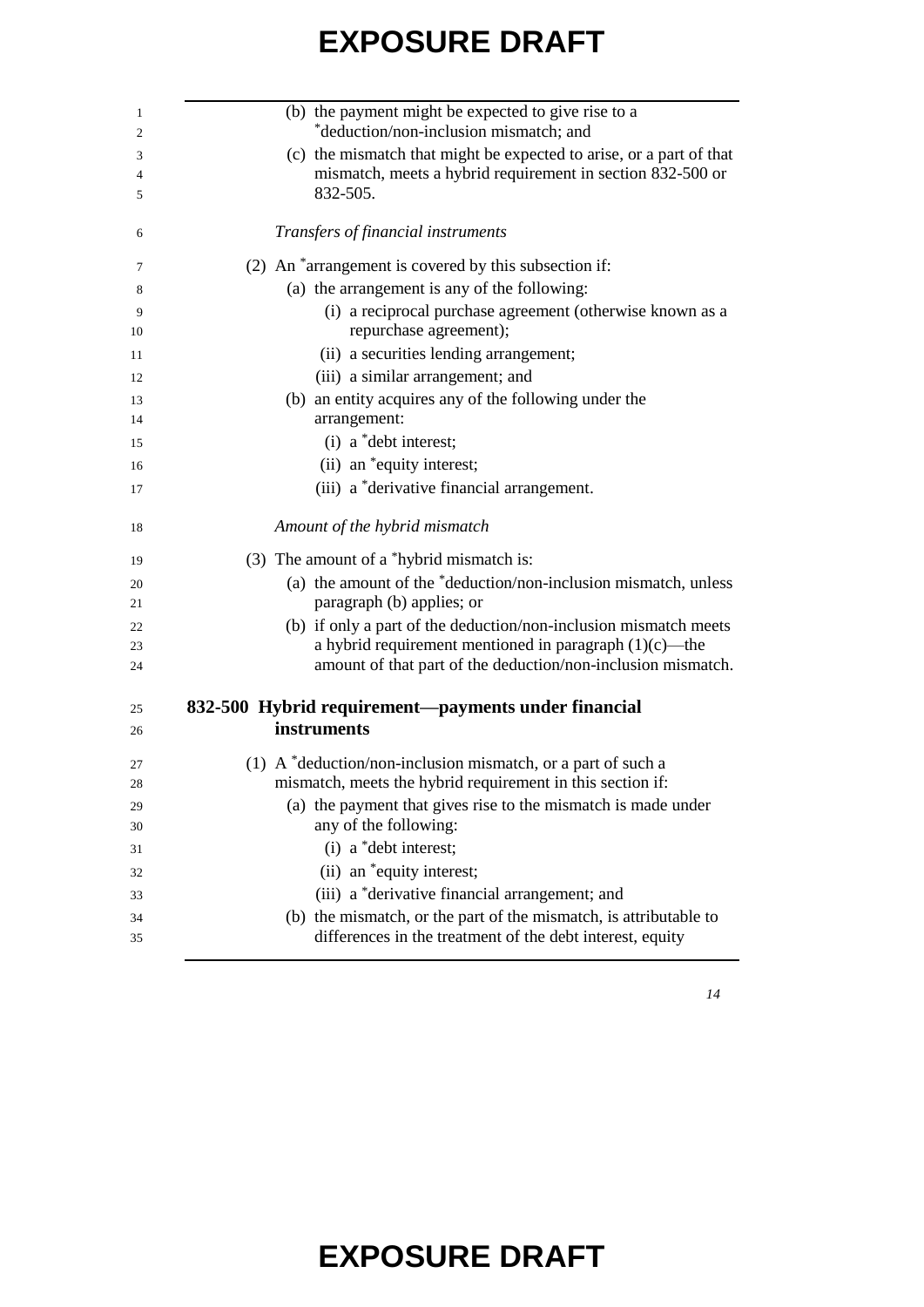| interest or derivative financial arrangement, arising from the<br>terms of the interest or arrangement; and                                   |
|-----------------------------------------------------------------------------------------------------------------------------------------------|
| (c) the exception in subsection $(2)$ does not apply.                                                                                         |
| Example: Redeemable preferences shares that are treated under this Act as a<br>debt interest, and in a foreign country as an equity interest. |
| Exception for deferrals not exceeding 3 years                                                                                                 |
| (2) This exception applies if:                                                                                                                |
| (a) the difference in treatment mentioned in paragraph $(1)(b)$                                                                               |
| primarily relates to a deferral in the recognition of income or                                                                               |
| profits under the *debt interest, the *equity interest or the                                                                                 |
| *derivative financial arrangement; and<br>(b) the term of the interest or arrangement is 3 years or less.                                     |
|                                                                                                                                               |
| 832-505 Hybrid requirement-payments under transfers of certain                                                                                |
| financial instruments                                                                                                                         |
| (1) A $*$ deduction/non-inclusion mismatch, or a part of such a                                                                               |
| mismatch, meets the hybrid requirement in this section if:                                                                                    |
| (a) the payment that gives rise to the mismatch is made under an                                                                              |
| *arrangement covered by subsection 832-495(2); and                                                                                            |
| (b) the mismatch, or the part of the mismatch, is attributable to                                                                             |
| differences in the treatment of the arrangement; and                                                                                          |
| (c) the exception in subsection (2) does not apply.                                                                                           |
| Exception for deferrals not exceeding 3 years                                                                                                 |
| (2) This exception applies if:                                                                                                                |
| (a) the difference in treatment mentioned in paragraph $(1)(b)$                                                                               |
| primarily relates to a deferral in the recognition of income or                                                                               |
| profits under the *arrangement; and                                                                                                           |
| (b) the term of the arrangement is 3 years or less.                                                                                           |
| 832-510 Hybrid mismatch—integrity rule for substitute payments                                                                                |
| (1) A payment also gives rise to a <i>hybrid mismatch</i> if:                                                                                 |
| (a) the payment gives rise to a $*$ deduction/non-inclusion                                                                                   |
| mismatch; and                                                                                                                                 |
| (b) the payment is made under an *arrangement under which any                                                                                 |
| of the following is transferred:<br>(i) a *debt interest;                                                                                     |
|                                                                                                                                               |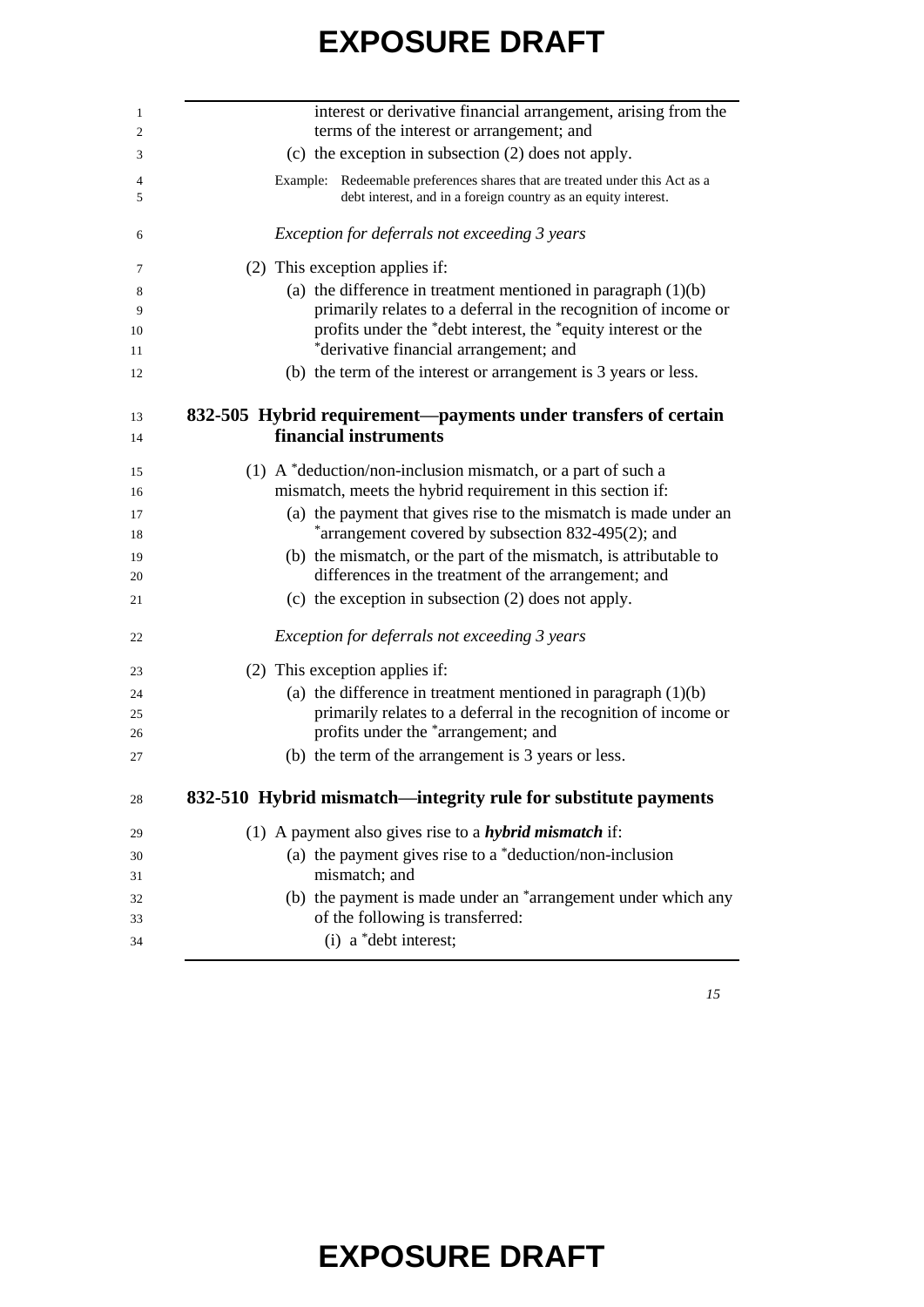| -1             | $(iii)$ an $*$ equity interest;                                        |
|----------------|------------------------------------------------------------------------|
| 2              | (iii) a *derivative financial arrangement; and                         |
| 3              | (c) the payment, or a part of the payment, (the <i>substitute</i>      |
| $\overline{4}$ | <i>payment</i> ) could reasonably be regarded as having been           |
| 5              | converted into a form that is in substitution for a *return            |
| 6              | (however described) on the interest or arrangement; and                |
| 7              | (d) the return is covered by subsection $(2)$ .                        |
| 8              | (2) This subsection covers a *return (however described) on a *debt    |
| 9              | interest, an *equity interest, or a *derivative financial arrangement, |
| 10             | that is transferred if any of the following apply:                     |
| 11             | (a) the return is made to the payer of the substitute payment, and     |
| 12             | is not *subject to foreign income tax or *subject to Australian        |
| 13             | income tax;                                                            |
| 14             | (b) the return is not made to the payer of the substitute payment,     |
| 15             | but if it had been it would not have been subject to foreign           |
| 16             | income tax or subject to Australian income tax;                        |
| 17             | (c) if the return were instead made to the payee of the substitute     |
| 18             | payment:                                                               |
| 19             | (i) it would be subject to foreign income tax or subject to            |
| 20             | Australian income tax; or                                              |
| 21             | (ii) it would give rise to a *hybrid mismatch under                    |
| 22             | section 832-495.                                                       |
|                |                                                                        |
| 23             | Amount of the hybrid mismatch                                          |
| 24             | (3) The amount of the *hybrid mismatch is the amount of the            |
| 25             | *deduction/non-inclusion mismatch.                                     |
|                |                                                                        |
| 26             | 832-515 Extended operation of Subdivision in relation to               |
| 27             | concessional foreign taxes                                             |
| 28             | (1) This Subdivision also has the effect it would have if an amount of |
| 29             | income or profits covered by subsection (2) was taken <i>not</i> to be |
| 30             | *subject to foreign income tax.                                        |
| 31             | (2) This subsection covers an amount of income or profits of an entity |
| 32             | if:                                                                    |
| 33             | (a) apart from this section, the amount would be *subject to           |
| 34             | foreign income tax; and                                                |
| 35             | (b) the rate of *foreign income tax (except *credit absorption tax,    |
| 36             | *unitary tax or a withholding-type tax) (the lower rate) on the        |
|                |                                                                        |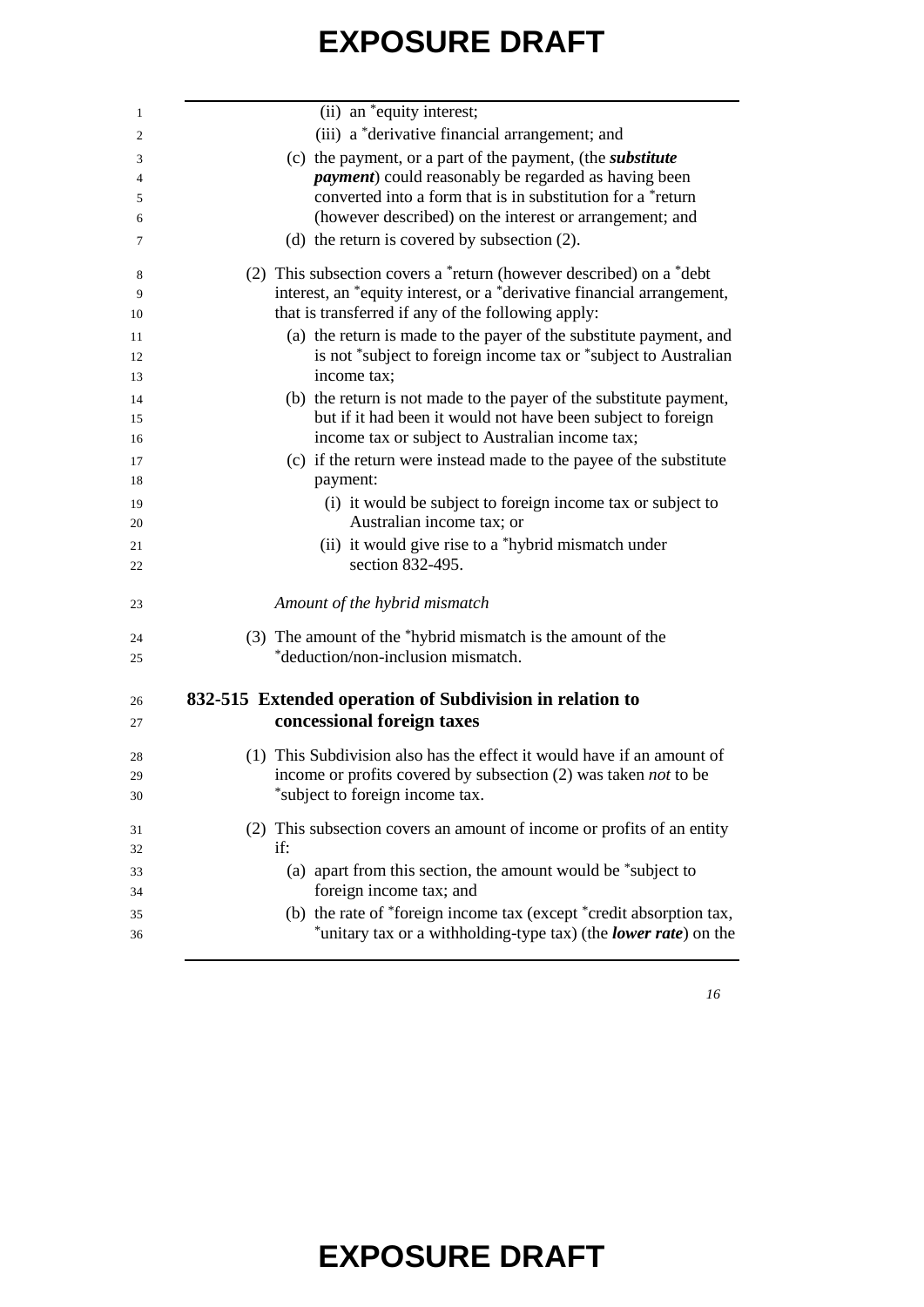| 1              | amount under the law of the relevant foreign country is lower            |
|----------------|--------------------------------------------------------------------------|
| $\mathfrak{2}$ | than the rate (the <i>ordinary rate</i> ) that would ordinarily be       |
| 3              | imposed on interest income derived by an entity of that kind             |
| 4              | in the foreign country.                                                  |
| 5              | Applying hybrid requirements                                             |
| 6              | (3) Subsection (4) applies in working out, under a provision of this     |
| 7              | Division, whether a *deduction/non-inclusion mismatch that would         |
| 8              | not arise apart from this section is attributable to a difference in the |
| 9              | treatment of a thing.                                                    |
| 10             | (4) The *deduction/non-inclusion mismatch is taken to be attributable    |
| 11             | to a difference in the treatment of the thing if the application of the  |
| 12             | lower rate mentioned in paragraph $(2)(b)$ , instead of the ordinary     |
| 13             | rate, to the relevant amount of income or profits is attributable to a   |
| 14             | difference in the treatment of the thing.                                |
| 15             | Amount of a deduction/non-inclusion mismatch                             |
| 16             | (5) However, for the purposes of working out the amount of a             |
| 17             | *deduction/non-inclusion mismatch that would not arise apart from        |
| 18             | this section, the amount of a payment that is treated as being           |
| 19             | *subject to foreign income tax only because of this section is to be     |
| 20             | discounted by multiplying it by the following fraction:                  |
|                | Lower rate                                                               |
|                | Ordinary rate                                                            |
| 21             |                                                                          |
| 22             | where:                                                                   |
| 23             | lower rate means the lower rate mentioned in paragraph $(2)(b)$ .        |
| 24             | <i>ordinary rate</i> means the ordinary rate mentioned in                |
| 25             | paragraph (2)(b).                                                        |
| 26             | <b>Subdivision 832-J—Hybrid payer mismatch</b>                           |
| 27             | 832-565 What this Subdivision is about                                   |
|                |                                                                          |
| 28             | A deduction/non-inclusion mismatch is a hybrid payer mismatch if         |
| 29             | it is attributable to a hybrid payer, and either the relevant parties    |
| 30             | are in the same control group or the mismatch arose under a              |
| 31             | structured arrangement.                                                  |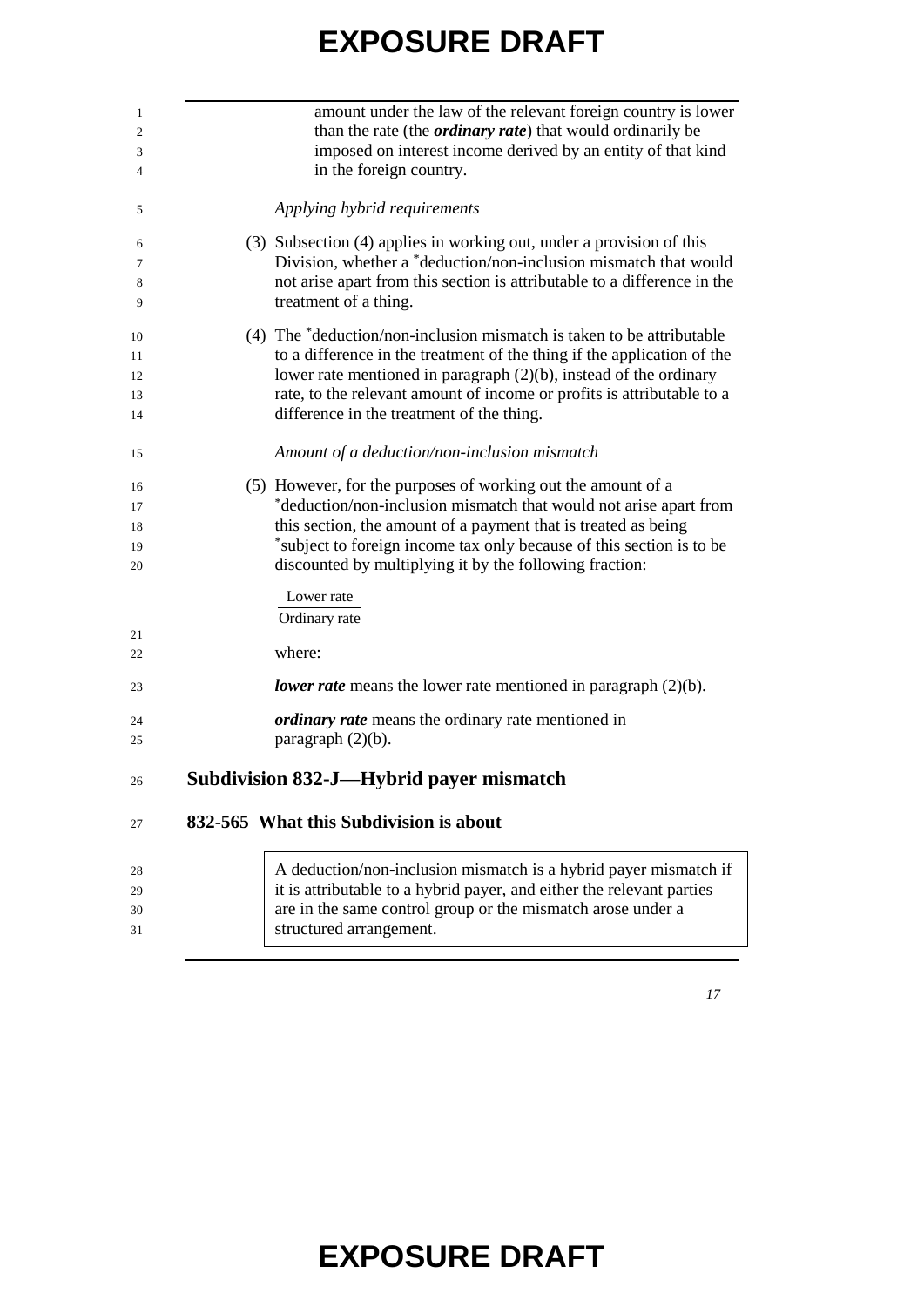|                             |                             | An entity is a hybrid payer if a payment it makes is disregarded for           |
|-----------------------------|-----------------------------|--------------------------------------------------------------------------------|
|                             |                             | the purposes of the tax law of one country (resulting in                       |
|                             |                             |                                                                                |
|                             |                             | non-inclusion), but is deductible for the purposes of the tax law of           |
|                             | another country.            |                                                                                |
|                             |                             | The amount of the hybrid payer mismatch is reduced by dual                     |
|                             | inclusion income.           |                                                                                |
| <b>Table of sections</b>    |                             |                                                                                |
|                             | <b>Operative provisions</b> |                                                                                |
|                             | 832-570                     | Hybrid payer mismatch                                                          |
|                             | 832-575                     | Hybrid mismatch                                                                |
|                             | 832-580                     | Hybrid requirement-hybrid payer makes payment                                  |
|                             |                             |                                                                                |
|                             | 832-585                     | Hybrid payer                                                                   |
| <b>Operative provisions</b> |                             |                                                                                |
|                             |                             | 832-570 Hybrid payer mismatch                                                  |
|                             |                             | (1) A payment gives rise to a <i>hybrid payer mismatch</i> if:                 |
|                             |                             |                                                                                |
|                             |                             | (a) the payment gives rise to a *hybrid mismatch under<br>section 832-575; and |
|                             |                             | (b) subsection $(2)$ or $(3)$ applies.                                         |
|                             | Note 1:                     | A payment does not give rise to a hybrid mismatch under this section           |
|                             |                             | if it gave rise to a hybrid mismatch under Subdivision 832-I: see              |
|                             |                             | section 832-50.                                                                |
|                             | Note 2:                     | This Subdivision only identifies the hybrid payer mismatch. The                |
|                             |                             | neutralising of the mismatch takes effect as follows:                          |
|                             |                             | (a) if Australia is the deducting element of the mismatch,                     |
|                             |                             | Subdivision 832-B neutralises it;                                              |
|                             |                             | if Australia is the non-including element of the mismatch, and the<br>(b)      |
|                             |                             | secondary response is required (see subsection 832-935(2)),                    |
|                             |                             | Subdivision 832-C neutralises it;                                              |
|                             |                             | (c) if both deducting and non-including elements are offshore, the             |
|                             |                             | mismatch might give rise to an imported hybrid mismatch (see                   |
|                             |                             | Subdivision 832-M) which Subdivision 832-B neutralises.                        |
|                             | Control group               |                                                                                |
|                             |                             | (2) This subsection applies if the following entities are in the same          |
|                             |                             | *Division 832 control group:                                                   |
|                             |                             |                                                                                |
|                             |                             | (a) the *hybrid payer;                                                         |
|                             |                             |                                                                                |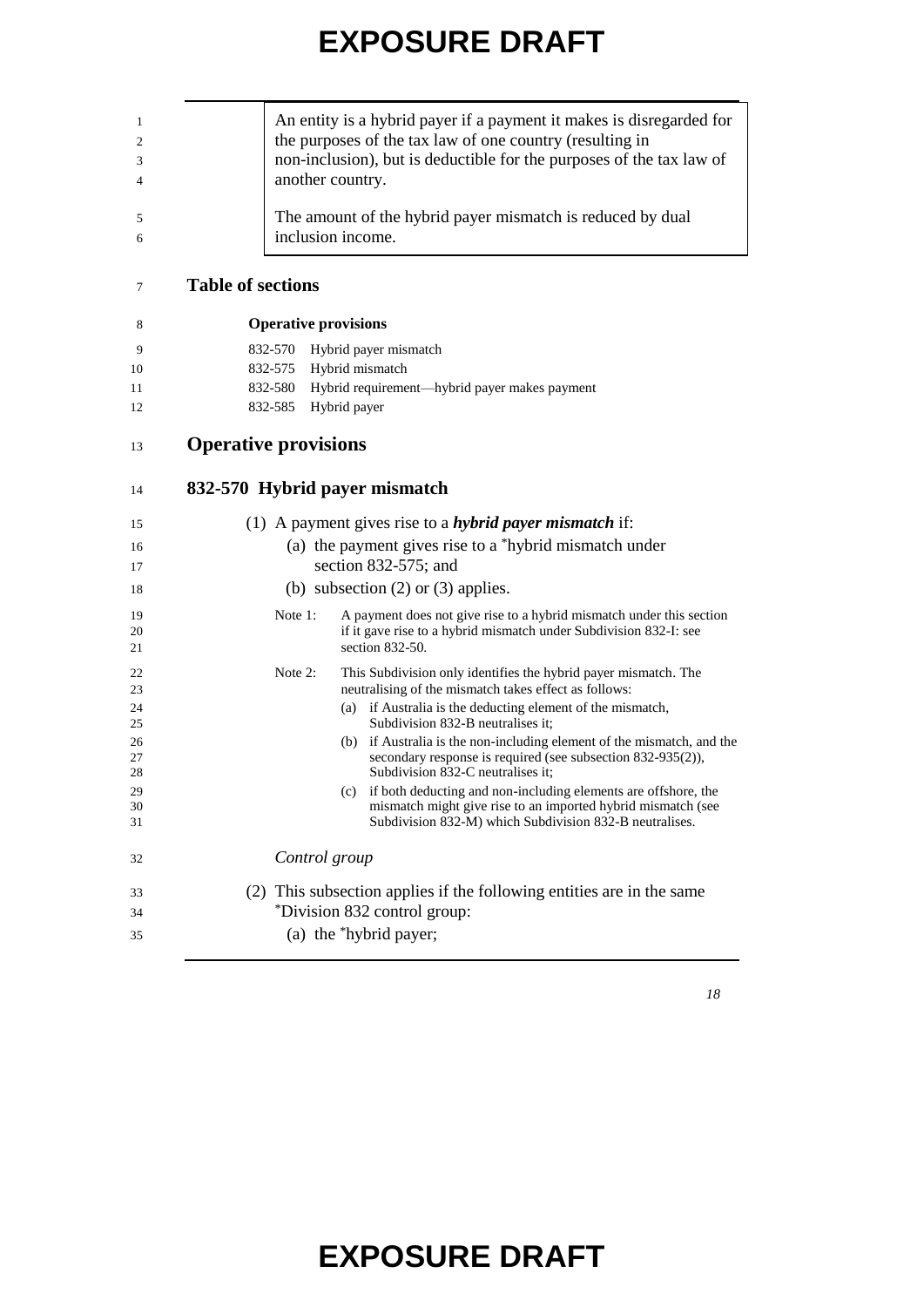| (b) each entity that is a *liable entity in respect of the income or<br>profits of the hybrid payer.                        |
|-----------------------------------------------------------------------------------------------------------------------------|
| Structured arrangement                                                                                                      |
| (3) This subsection applies if the *scheme under which the payment is<br>made is a *structured arrangement.                 |
| 832-575 Hybrid mismatch                                                                                                     |
| (1) A payment gives rise to a <i>hybrid mismatch</i> if:                                                                    |
| (a) the payment gives rise to a $*$ deduction/non-inclusion<br>mismatch; and                                                |
| (b) the mismatch, or a part of the mismatch, meets the hybrid<br>requirement in section 832-580.                            |
| (2) The amount of a *hybrid mismatch is:                                                                                    |
| (a) the amount of the *deduction/non-inclusion mismatch, unless                                                             |
| paragraph (b) applies; or                                                                                                   |
| (b) if only a part of the deduction/non-inclusion mismatch meets                                                            |
| the hybrid requirement in section 832-580—the amount of<br>that part of the deduction/non-inclusion mismatch.               |
| Effect of dual inclusion income of hybrid payer                                                                             |
| (3) However, for the purposes of subsection (2), subsection (4)                                                             |
| modifies the amount of the *deduction/non-inclusion mismatch if                                                             |
| the *hybrid payer has an amount of *dual inclusion income that is<br>available to be applied by this section.               |
| Note:<br>For <i>dual inclusion income</i> , and when it is available to be applied by a<br>provision, see section 832-1020. |
| (4) The amount of $*$ dual inclusion income is applied in reduction (but                                                    |
| not below nil) of the *Australian income reduction amount or                                                                |
| *foreign income tax deduction mentioned in                                                                                  |
| paragraph $832-920(1)(a)$ of the definition of                                                                              |
| deduction/non-inclusion mismatch.                                                                                           |
| 832-580 Hybrid requirement—hybrid payer makes payment                                                                       |
| A *deduction/non-inclusion mismatch, or a part of such a<br>mismatch, meets the hybrid requirement in this section if the   |
|                                                                                                                             |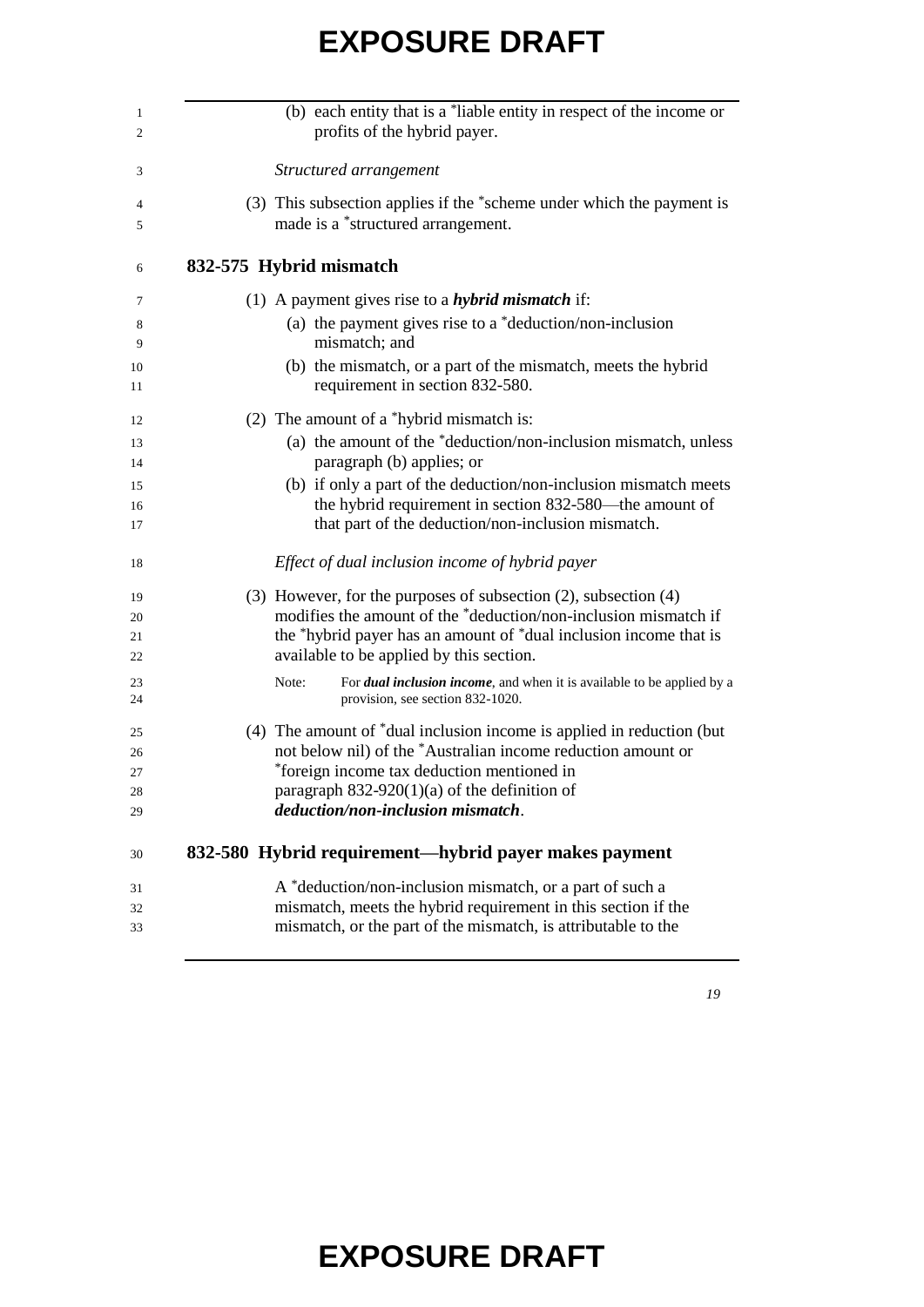| payment that gives rise to the mismatch being made by a *hybrid<br>payer.                                                                   |
|---------------------------------------------------------------------------------------------------------------------------------------------|
| 832-585 Hybrid payer                                                                                                                        |
| (1) An entity (the <i>test entity</i> ) is a <i>hybrid payer</i> at a time if:                                                              |
| (a) there are *tax base purposes, for 2 or more countries, for one<br>or more entities that are *liable entities in respect of the          |
| income or profits of the test entity; and                                                                                                   |
| (b) for one such tax base purpose (the <i>first purpose</i> ), the income<br>or profits of the test entity for a period, or a part of those |
| income or profits, are taken into account together with                                                                                     |
| income or profits of one or more other entities (the combined<br>entities); and                                                             |
| (c) for another such tax base purpose, for a different country,                                                                             |
| (the second purpose), the income or profits of the test entity                                                                              |
| for a period, or a part of those income or profits, are:                                                                                    |
| (i) not taken into account together with income or profits of<br>any other entity; or                                                       |
| (ii) taken into account together with income or profits of                                                                                  |
| one or more other entities, but those entities are not the<br>same as the combined entities; and                                            |
| (d) as a result, a payment made at the time by the test entity to                                                                           |
| one or more of the combined entities would be:                                                                                              |
| (i) disregarded for the first purpose; and                                                                                                  |
| (ii) taken into account for the second purpose.                                                                                             |
| For the meaning of tax base purpose and liable entity, see<br>Note:<br>Subdivision 832-Q.                                                   |
| Effect of CFC regimes                                                                                                                       |
| (2) For the purposes of this section, income or profits of an entity (the                                                                   |
| test entity) are not taken into account together with income or                                                                             |
| profits of another entity merely because all or part of the income or                                                                       |
| profits of the test entity are:                                                                                                             |
| (a) included under section 456 or 457 of the <i>Income Tax</i>                                                                              |
| Assessment Act 1936 in the assessable income of the other                                                                                   |
| entity; or                                                                                                                                  |
| (b) included under a corresponding provision of a law of a                                                                                  |
| foreign country in working out the tax base of the other                                                                                    |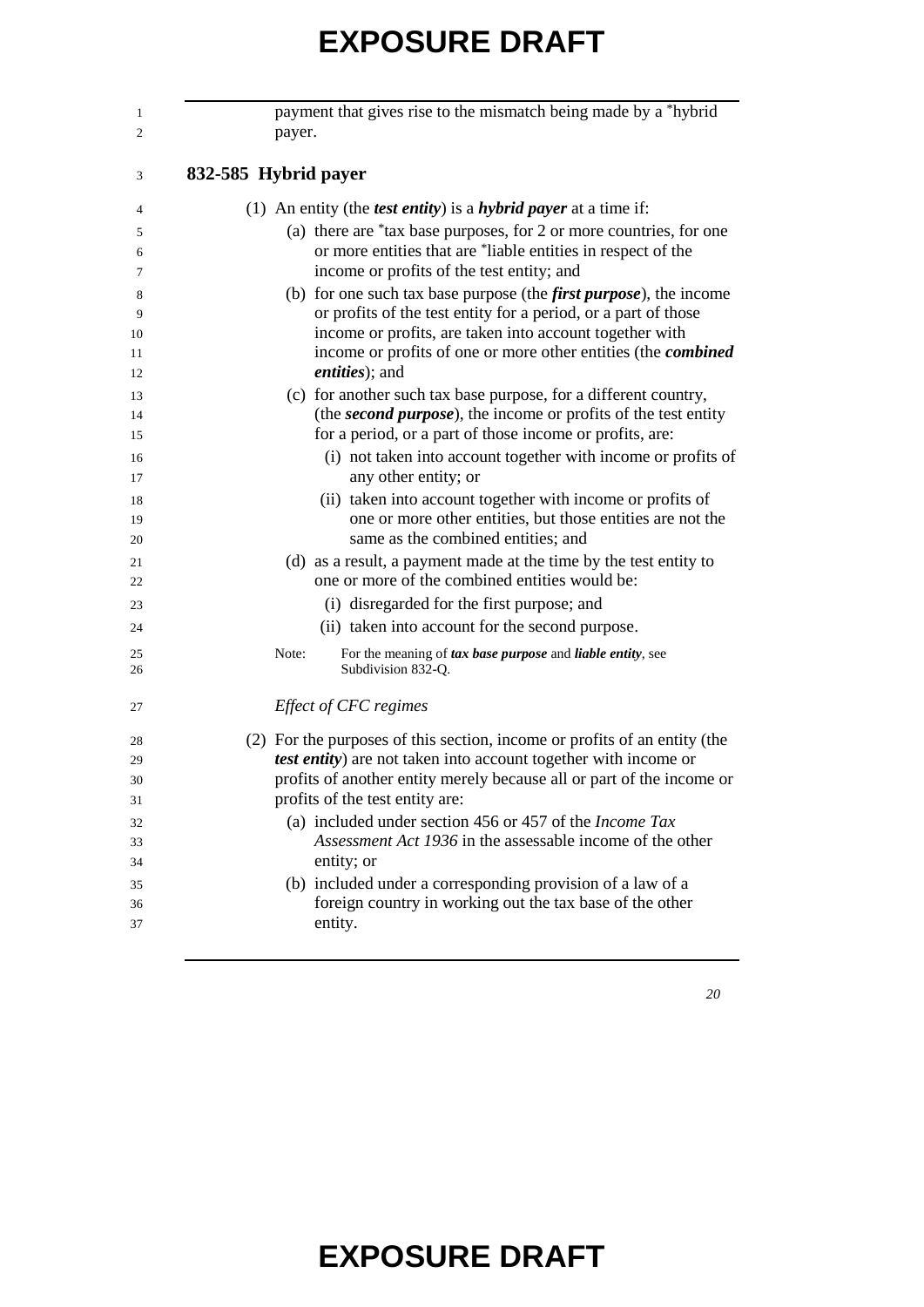#### **Subdivision 832-K—Reverse hybrid mismatch**

#### **832-635 What this Subdivision is about**

| 3<br>$\overline{4}$ | A deduction/non-inclusion mismatch is a reverse hybrid mismatch<br>if it is attributable to a reverse hybrid. |
|---------------------|---------------------------------------------------------------------------------------------------------------|
| .5                  | An entity is a reverse hybrid if it is transparent for the purposes of                                        |
| 6                   | the tax law of the country in which it is formed, but                                                         |
| $\tau$              | non-transparent for the purposes of the tax law of the country in                                             |
| 8                   | which investors in it are subject to tax (resulting in non-inclusion).                                        |
|                     |                                                                                                               |

#### **Table of sections**

| 10       | <b>Operative provisions</b>                                                           |
|----------|---------------------------------------------------------------------------------------|
| 11       | 832-640 Reverse hybrid mismatch                                                       |
| 12       | 832-645 Hybrid mismatch                                                               |
| 13<br>14 | 832-650 Hybrid requirement—payment made directly or indirectly to a reverse<br>hybrid |
| 15       | 832-655 Reverse hybrid                                                                |

#### **Operative provisions**

#### **832-640 Reverse hybrid mismatch**

| 18 |            | (1) A payment gives rise to a <i>reverse hybrid mismatch</i> if:       |
|----|------------|------------------------------------------------------------------------|
| 19 |            | (a) the payment gives rise to a $*$ hybrid mismatch under              |
| 20 |            | section $832-645$ ; and                                                |
| 21 |            | (b) subsection $(2)$ or $(3)$ applies.                                 |
| 22 | Note $1$ : | A payment does not give rise to a hybrid mismatch under this section   |
| 23 |            | if it gave rise to a hybrid mismatch under Subdivision 832-I or 832-J: |
| 24 |            | see section 832-50.                                                    |
| 25 | Note $2$ : | This Subdivision only identifies the reverse hybrid mismatch. The      |
| 26 |            | neutralising of the mismatch takes effect as follows:                  |
| 27 |            | if Australia is the deducting element of the mismatch,<br>(a)          |
| 28 |            | Subdivision 832-B neutralises it;                                      |
| 29 |            | (b) if both deducting and non-including elements are offshore, the     |
| 30 |            | mismatch might give rise to an imported hybrid mismatch (see           |
| 31 |            | Subdivision 832-M) which Subdivision 832-B neutralises.                |
| 32 |            | (Because of the nature of the mismatch, non-inclusion is not           |
| 33 |            | neutralised).                                                          |
|    |            |                                                                        |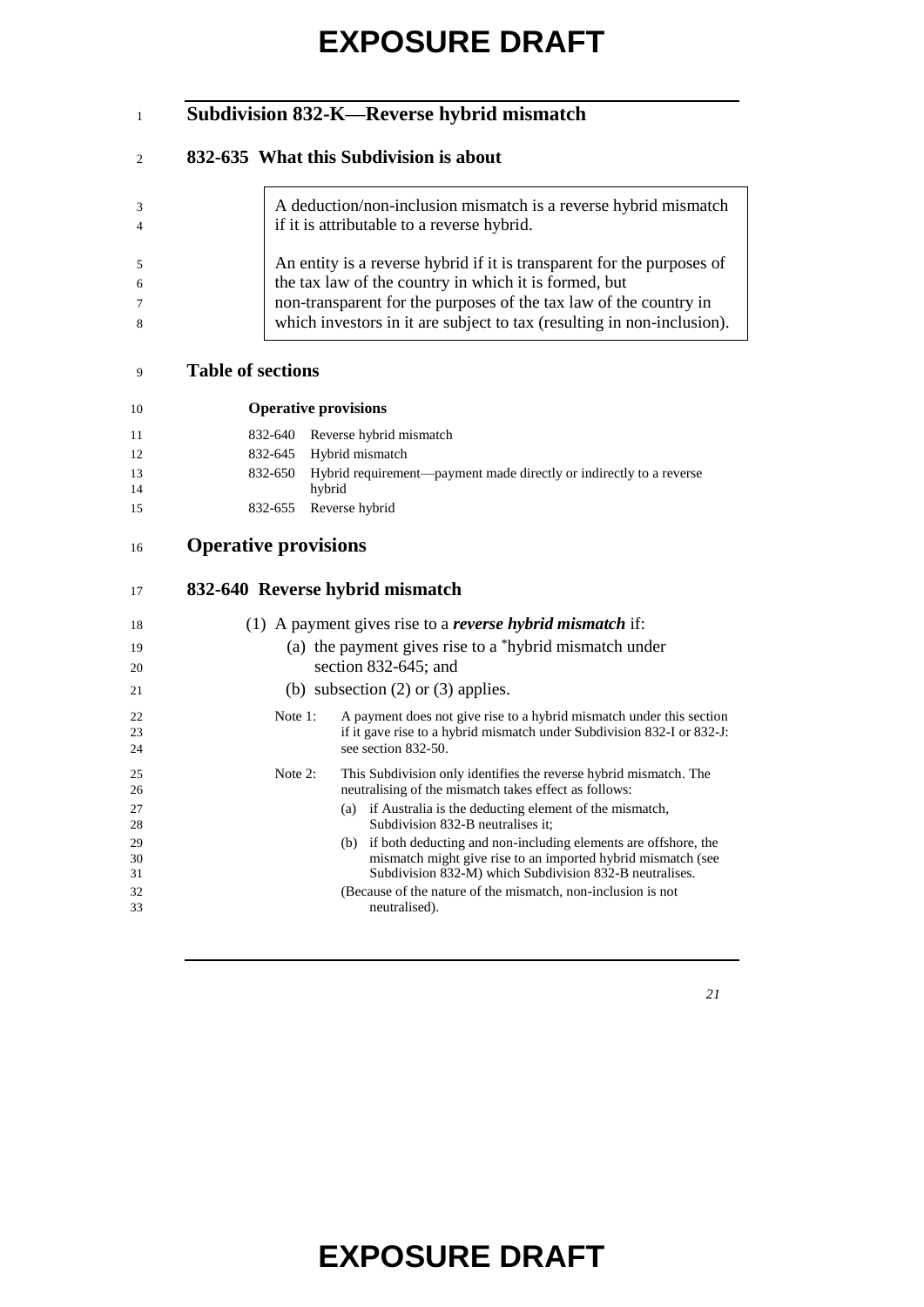| Control group                                                                                         |
|-------------------------------------------------------------------------------------------------------|
| (2) This subsection applies if the following entities are in the same<br>*Division 832 control group: |
| (a) the entity that made the payment;                                                                 |
| (b) the *reverse hybrid;                                                                              |
| (c) each entity that is an investor identified in                                                     |
| paragraph 832-655(b) in relation to the reverse hybrid.                                               |
| Structured arrangement                                                                                |
| (3) This subsection applies if the *scheme under which the payment is                                 |
| made is a *structured arrangement.                                                                    |
| 832-645 Hybrid mismatch                                                                               |
| (1) A payment gives rise to a <i>hybrid mismatch</i> if:                                              |
| (a) the payment gives rise to a $*$ deduction/non-inclusion                                           |
| mismatch; and                                                                                         |
| (b) the mismatch, or a part of the mismatch, meets the hybrid                                         |
| requirement in section 832-650.                                                                       |
| Amount of the hybrid mismatch                                                                         |
| (2) The amount of a *hybrid mismatch is:                                                              |
| (a) the amount of the *deduction/non-inclusion mismatch, unless                                       |
| paragraph (b) applies; or                                                                             |
| (b) if only a part of the deduction/non-inclusion mismatch meets                                      |
| the hybrid requirement in section 832-650—the amount of                                               |
| that part of the deduction/non-inclusion mismatch.                                                    |
| 832-650 Hybrid requirement—payment made directly or indirectly                                        |
| to a reverse hybrid                                                                                   |
| A *deduction/non-inclusion mismatch, or a part of such a                                              |
| mismatch, meets the hybrid requirement in this section if the                                         |
| mismatch, or the part of the mismatch, is attributable to the                                         |
| payment that gives rise to the mismatch being made directly, or                                       |
| indirectly through one or more interposed entities, to a *reverse<br>hybrid.                          |
|                                                                                                       |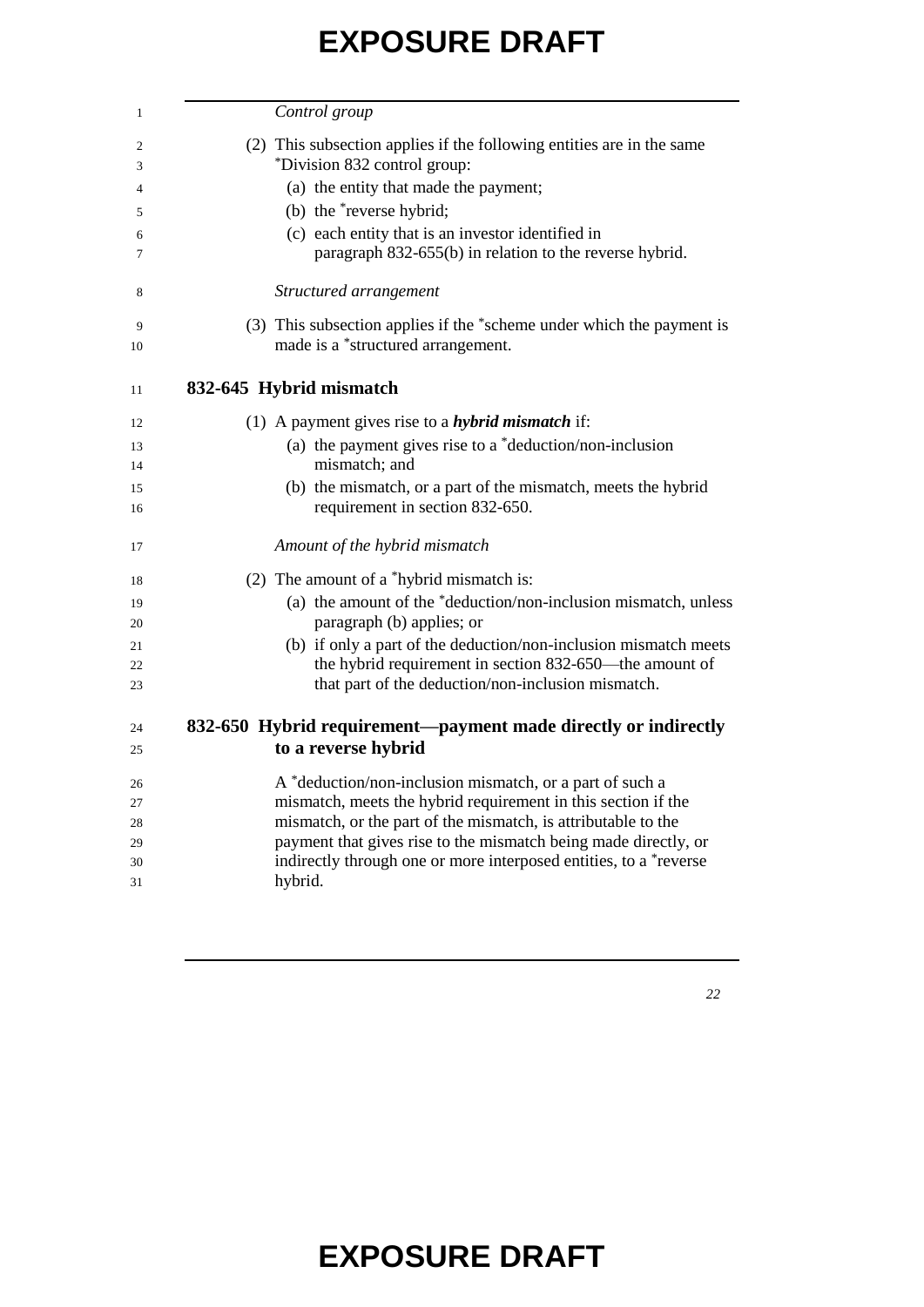| $\mathbf{1}$ | 832-655 Reverse hybrid                                                                                                  |
|--------------|-------------------------------------------------------------------------------------------------------------------------|
| 2            | An entity (the <i>test entity</i> ) is a <i>reverse hybrid</i> , in relation to a                                       |
| 3            | payment, if:                                                                                                            |
| 4            | (a) for the country in which it was formed (the <i>formation</i>                                                        |
| 5            | <i>country</i> ), the test entity is:                                                                                   |
| 6            | (i) not a *liable entity; and                                                                                           |
| 7<br>8       | (ii) for Australia-not a *member of a *consolidated group;<br>and                                                       |
| 9            | (b) for the formation country, another entity (an <i>investor</i> ) is a                                                |
| 10           | liable entity in respect of income or profits of the test entity,                                                       |
| 11           | but the payment is not taken into account for the *tax base                                                             |
| 12           | purpose for that liable entity; and                                                                                     |
| 13           | (c) for another country (the <i>investor country</i> ), either:                                                         |
| 14           | (i) the investor is a liable entity in respect of the investor's                                                        |
| 15           | income or profits; or                                                                                                   |
| 16           | (ii) another entity is a liable entity in respect of the                                                                |
| 17           | investor's income or profits; and                                                                                       |
| 18           | (d) for the investor country, the liable entity identified in                                                           |
| 19           | subparagraph $(c)(i)$ or $(ii)$ is <i>not</i> a liable entity in respect of                                             |
| 20           | the income or profits of the test entity, and so the payment is                                                         |
| 21           | also not taken into account for the tax base purpose for that                                                           |
| 22           | liable entity; and                                                                                                      |
| 23           | (e) for the investor country, if the payment were instead made                                                          |
| 24           | directly to the liable entity identified in subparagraph (c)(i) or                                                      |
| 25           | (ii):                                                                                                                   |
| 26           | (i) it would be subject to foreign income tax or subject to<br>Australian income tax; or                                |
| 27           |                                                                                                                         |
| 28           | (ii) it would give rise to a *hybrid mismatch under                                                                     |
| 29           | section 832-495 (about hybrid financial instruments),<br>section 832-575 (about hybrid payers), or                      |
| 30<br>31     | section 832-645.                                                                                                        |
|              |                                                                                                                         |
| 32           | <b>Subdivision 832-L-Deducting hybrid mismatch</b>                                                                      |
| 33           | 832-705 What this Subdivision is about                                                                                  |
| 34<br>35     | A deduction/deduction mismatch is generally a deducting hybrid<br>mismatch if it is attributable to a deducting hybrid. |
|              |                                                                                                                         |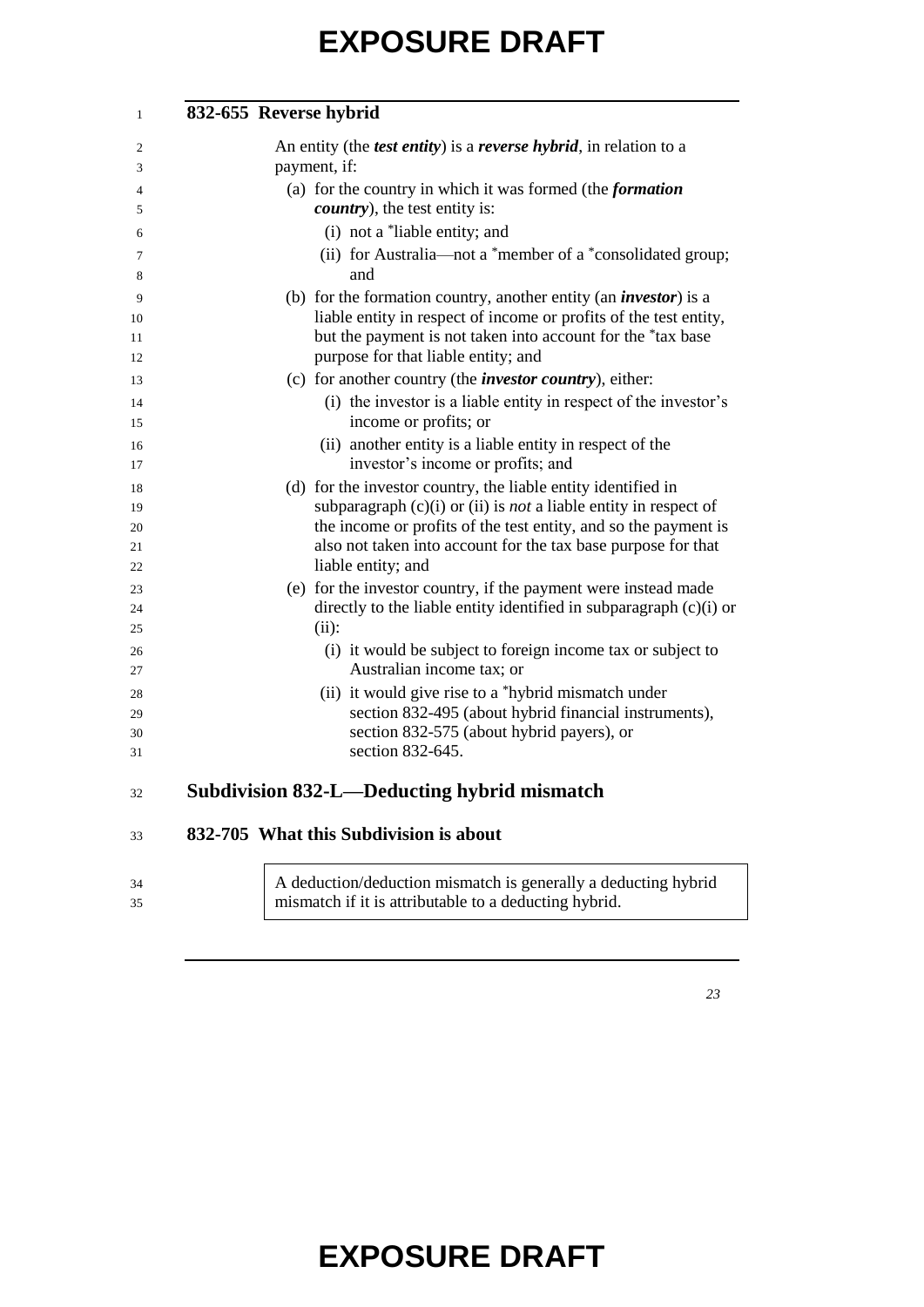|               | An entity is a deducting hybrid if a payment it makes is deductible      |
|---------------|--------------------------------------------------------------------------|
| $\mathcal{L}$ | for the purposes of the tax law of 2 countries.                          |
| $\mathcal{R}$ | However, unless the deducting hybrid is a dual resident, there are       |
|               | rules identifying which country is the primary response country. If      |
| 5             | Australia is <i>not</i> the primary response country, a deducting hybrid |
| 6             | mismatch will not arise unless:                                          |
|               | the primary response country does not have hybrid<br>(a)                 |
| -8            | mismatch rules; and                                                      |
| 9             | the relevant parties are in the same control group, or the<br>(b)        |
| 10            | mismatch arose under a structured arrangement.                           |
|               |                                                                          |
| 11            | The amount of the deducting hybrid mismatch is reduced by dual           |
| 12            | inclusion income.                                                        |

| 14 |                             | <b>Operative provisions</b>                                             |
|----|-----------------------------|-------------------------------------------------------------------------|
| 15 | 832-710                     | Deducting hybrid mismatch                                               |
| 16 | 832-715                     | Hybrid mismatch                                                         |
| 17 | 832-720                     | Hybrid requirement-deducting hybrid makes payment                       |
| 18 | 832-725                     | Deducting hybrid                                                        |
| 19 | 832-730                     | Extended operation of Subdivision in relation to non-payment deductions |
| 20 | <b>Operative provisions</b> |                                                                         |
| 21 |                             | 832-710 Deducting hybrid mismatch                                       |
| 22 |                             | (1) A payment gives rise to a <i>deducting hybrid mismatch</i> if:      |
| 23 |                             | (a) the payment gives rise to a *hybrid mismatch under                  |
| 24 |                             | section $832-715$ ; and                                                 |
| 25 |                             | (b) if a primary response country is identified in the applicable       |
| 26 |                             | item of the table in subsection $832-725(2)$ , and that country is      |
| 27 |                             | not Australia:                                                          |
| 28 |                             | $(i)$ the exception in subsection $(2)$ does not apply; and             |
| 29 |                             | (ii) subsection $(3)$ or $(4)$ applies.                                 |
| 30 | Note 1:                     | A payment does not give rise to a hybrid mismatch under this section    |
| 31 |                             | if it gave rise to a hybrid mismatch under Subdivision 832-I, 832-J or  |
| 32 |                             | 832-K: see section 832-50.                                              |
| 33 | Note 2:                     | There is no primary response country if the deducting hybrid is a dual  |
| 34 |                             | resident: see item 3 of the table in subsection 832-725(2).             |
|    |                             |                                                                         |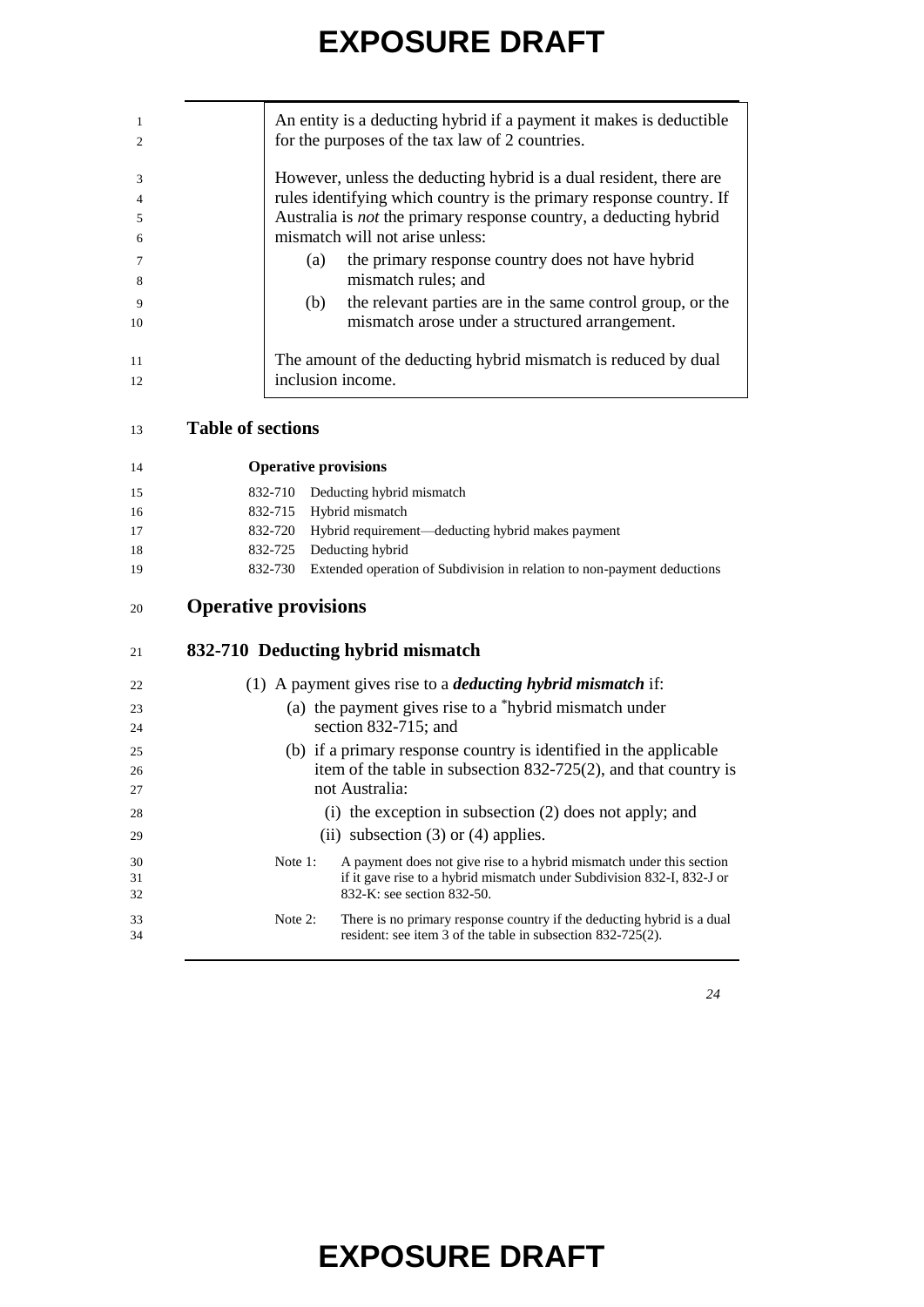| Note 3:<br>This Subdivision only identifies the deducting hybrid mismatch. The<br>neutralising of the mismatch takes effect as follows:                                     |
|-----------------------------------------------------------------------------------------------------------------------------------------------------------------------------|
| (a) if Australia is the deducting element of the mismatch,<br>Subdivision 832-B neutralises it:                                                                             |
| (b) if both deducting elements are offshore, the mismatch might give<br>rise to an imported hybrid mismatch (see Subdivision 832-M)<br>which Subdivision 832-B neutralises. |
| Exception if primary response is in a country with hybrid mismatch<br>rules                                                                                                 |
|                                                                                                                                                                             |
| (2) The exception in this subsection applies if:                                                                                                                            |
| (a) a *liable entity in respect of the income or profits of the                                                                                                             |
| *deducting hybrid satisfies the residency test in<br>subsection 832-725(3) in the primary response country; and                                                             |
| (b) the primary response country has *foreign hybrid mismatch                                                                                                               |
| rules, or another law that has substantially the same effect as                                                                                                             |
| foreign hybrid mismatch rules.                                                                                                                                              |
|                                                                                                                                                                             |
| Control group                                                                                                                                                               |
| (3) This subsection applies if the following entities are in the same                                                                                                       |
| *Division 832 control group:                                                                                                                                                |
| (a) the *deducting hybrid;                                                                                                                                                  |
| (b) each entity that is a *liable entity in respect of the income or                                                                                                        |
| profits of the deducting hybrid.                                                                                                                                            |
| Structured arrangement                                                                                                                                                      |
| (4) This subsection applies if the *scheme under which the payment is                                                                                                       |
| made is a *structured arrangement.                                                                                                                                          |
| 832-715 Hybrid mismatch                                                                                                                                                     |
| (1) A payment gives rise to a <i>hybrid mismatch</i> if:                                                                                                                    |
| (a) the payment gives rise to a *deduction/deduction mismatch;                                                                                                              |
| and                                                                                                                                                                         |
| (b) the mismatch, or a part of the mismatch, meets the hybrid                                                                                                               |
| requirement in section 832-720.                                                                                                                                             |
|                                                                                                                                                                             |
| Amount of the hybrid mismatch                                                                                                                                               |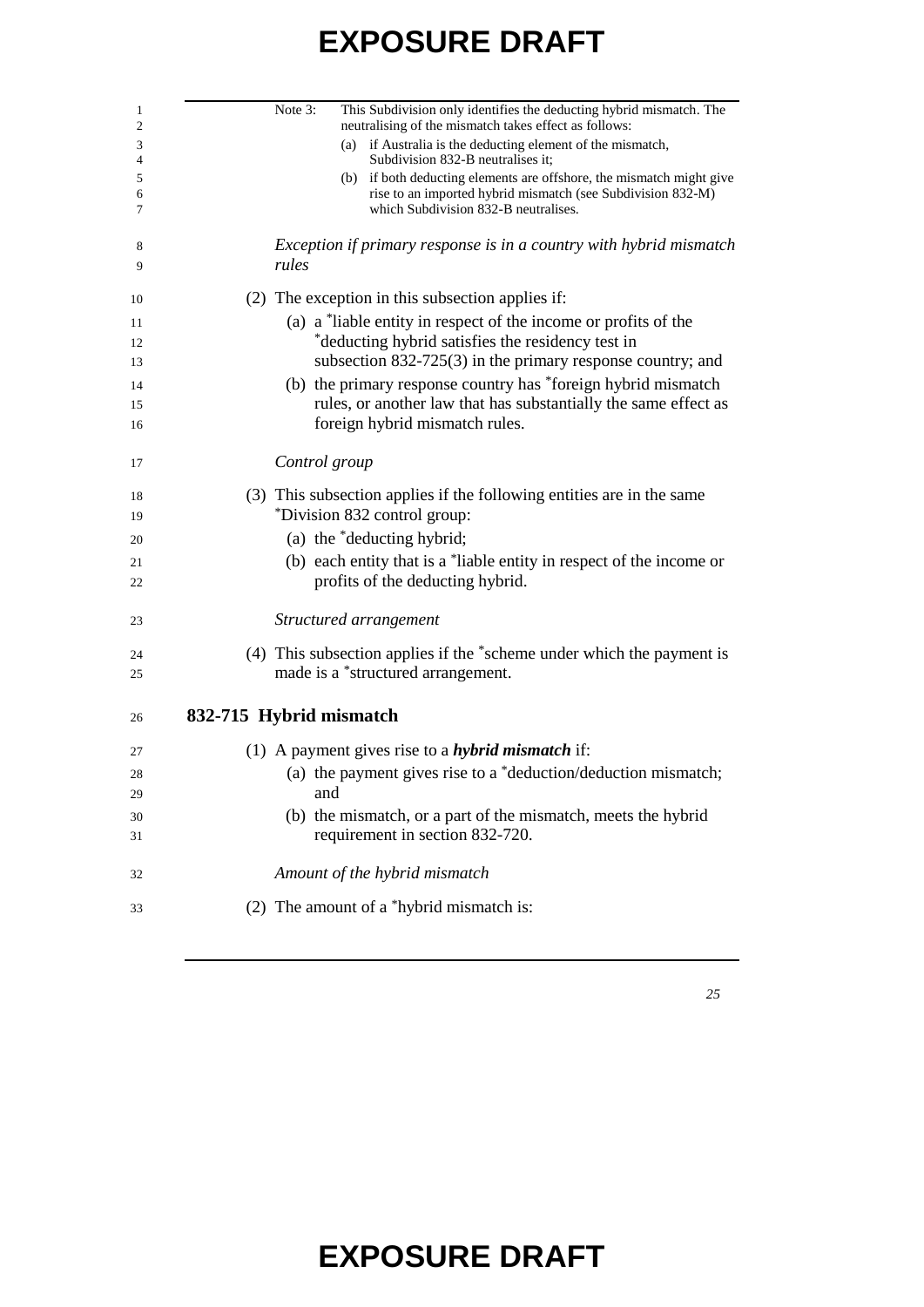| (a) the amount of the *deduction/deduction mismatch, unless                                                         |
|---------------------------------------------------------------------------------------------------------------------|
| paragraph (b) applies; or                                                                                           |
| (b) if only a part of the deduction/deduction mismatch meets the                                                    |
| hybrid requirement in section 832-720—the amount of that                                                            |
| part of the deduction/deduction mismatch.                                                                           |
| Effect of dual inclusion income of deducting hybrid                                                                 |
| $(3)$ However, for the purposes of subsection $(2)$ , subsection $(4)$                                              |
| modifies the amount of the *deduction/deduction mismatch if the                                                     |
| *deducting hybrid has an amount of *dual inclusion income that is                                                   |
| available to be applied by this section.                                                                            |
| For dual inclusion income, and when it is available to be applied by a<br>Note:<br>provision, see section 832-1020. |
| (4) Subject to subsection $(5)$ , the amount of $*$ dual inclusion income is                                        |
| applied in reduction (but not below nil) of any *Australian income                                                  |
| reduction amount or *foreign income tax deduction to which the                                                      |
| payment gave rise.                                                                                                  |
| (5) If a *foreign income tax deduction to be reduced under                                                          |
| subsection (4) represents a share of a net loss of the *deducting                                                   |
| hybrid for a *foreign tax period, the amount of *dual inclusion                                                     |
| income is instead applied in reduction (but not below nil) of that                                                  |
| net loss, and the foreign income tax deduction is reduced                                                           |
| accordingly.                                                                                                        |
| 832-720 Hybrid requirement—deducting hybrid makes payment                                                           |
| A *deduction/deduction mismatch, or a part of such a mismatch,                                                      |
| meets the hybrid requirement in this section if the mismatch, or the                                                |
| part of the mismatch, is attributable to the payment that gives rise                                                |
| to the mismatch being made by a *deducting hybrid.                                                                  |
| 832-725 Deducting hybrid                                                                                            |
| (1) An entity (the <i>test entity</i> ) is a <i>deducting hybrid</i> at a time if:                                  |
| (a) there are *tax base purposes, for 2 or more countries, for one                                                  |
| or more entities that are *liable entities in respect of the                                                        |
| income or profits of the test entity; and                                                                           |
| (b) the test entity satisfies the duplication test in subsection $(2)$ ;                                            |
|                                                                                                                     |
| and                                                                                                                 |
|                                                                                                                     |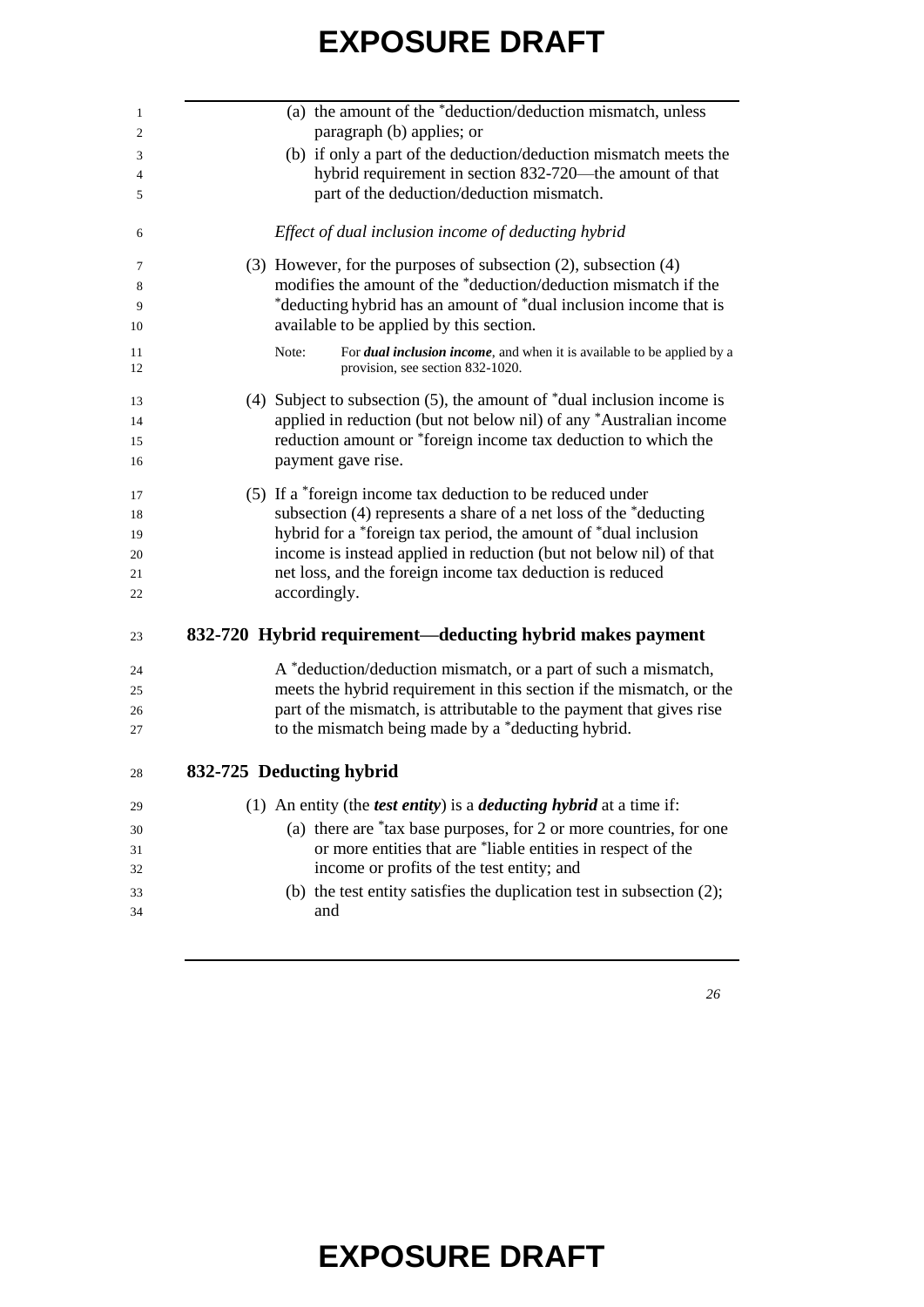|    | (c) as a result, a payment made at the time by the test entity                 |
|----|--------------------------------------------------------------------------------|
|    | would be taken into account for a tax base purpose for 2 or                    |
|    | more different countries.                                                      |
| 4  | Duplication test                                                               |
|    | (2) An entity (the <i>test entity</i> ) satisfies the duplication test in this |
| 6  | subsection if, having regard only to countries for which there are             |
|    | *tax base purposes for *liable entities in respect of the income or            |
| 8  | profits of the test entity, the condition in column 2 of an applicable         |
|    | item of the following table is satisfied in relation to the entity.            |
| 10 |                                                                                |

| <b>Item</b>    | Column 1<br>If:                                                                                                                   | Column 2<br><b>Condition:</b>                                                                                                                                                                                                                                                            |
|----------------|-----------------------------------------------------------------------------------------------------------------------------------|------------------------------------------------------------------------------------------------------------------------------------------------------------------------------------------------------------------------------------------------------------------------------------------|
| 1              | there are different<br>*liable entities in 2 or<br>more countries in<br>respect of the income<br>or profits of the test<br>entity | (a) in one country the test entity is either:<br>(i) the same entity as the liable entity; or<br>(ii) a *member of a *consolidated group; and<br>(b) in another country (the <i>primary response</i><br><i>country</i> ), the liable entity is a different entity to<br>the test entity. |
| $\overline{2}$ | the only *liable entity<br>is the test entity                                                                                     | (a) in one country, the liable entity does not satisfy<br>the residency test in subsection $(3)$ ; and<br>(b) in another country (the <i>primary response</i><br><i>country</i> ), the liable entity satisfies the residency<br>test in subsection (3).                                  |
| 3              | the only *liable entity<br>is the test entity                                                                                     | in all countries, the liable entity satisfies the<br>residency test in subsection (3).                                                                                                                                                                                                   |
|                |                                                                                                                                   |                                                                                                                                                                                                                                                                                          |
|                | Residency test                                                                                                                    |                                                                                                                                                                                                                                                                                          |
|                | (3)                                                                                                                               | An entity that is a "liable entity in a country satisfies the residency                                                                                                                                                                                                                  |

14 test in this subsection in relation to the country, if:

18 for the liable entity for the foreign country:

(a) if the country is Australia—the entity is an \*Australian entity;

(b) if the country is a foreign country—for the \*tax base purpose

20 (ii) the tax base includes income from worldwide sources.

19 (i) the entity is a resident of the foreign country; or

16 or

*27*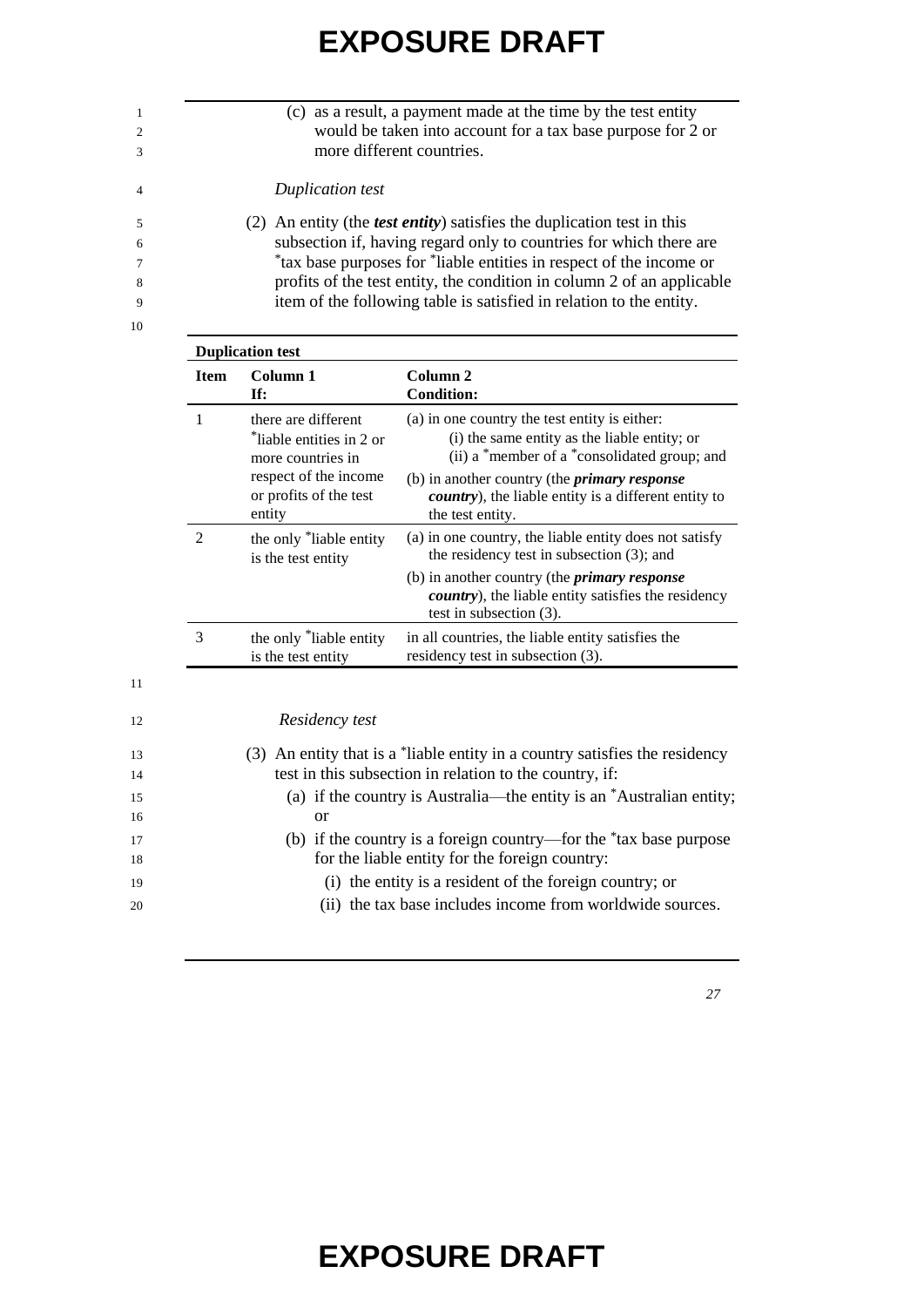| 1  | 832-730 Extended operation of Subdivision in relation to              |
|----|-----------------------------------------------------------------------|
| 2  | non-payment deductions                                                |
| 3  | (1) This Division applies in relation to the following amounts in the |
| 4  | same way as it applies in relation to a payment:                      |
| 5  | (a) an amount representing the decline in value of an asset;          |
| 6  | (b) an amount representing a share in the net loss of a               |
| 7  | partnership, trust or other transparent entity.                       |
| 8  | (2) However, such an amount does not give rise to a *hybrid financial |
| 9  | instrument mismatch, *hybrid payer mismatch or *reverse hybrid        |
| 10 | mismatch.                                                             |
| 11 | (3) For the purposes of the extended application of this Division     |
| 12 | mentioned in subsection $(1)$ , a reference in this Division to the   |
| 13 | *scheme under which a payment is made is taken to be a reference      |
| 14 | to:                                                                   |
| 15 | (a) if paragraph $(1)(a)$ applies—the scheme under which the          |
| 16 | asset is held; or                                                     |
| 17 | (b) if paragraph $(1)(b)$ applies—the scheme under which the net      |
| 18 | loss arose.                                                           |
| 19 | Subdivision 832-M—Imported hybrid mismatch                            |
|    |                                                                       |

#### **832-780 What this Subdivision is about**

| 21 | This Subdivision defines the concept "imported hybrid mismatch".   |
|----|--------------------------------------------------------------------|
| 22 | This mismatch is an integrity rule aimed at stopping arrangements  |
| 23 | that seek to avoid hybrid mismatch rules by interposing one or     |
| 24 | more entities between the hybrid mismatch and a country that has   |
| 25 | hybrid mismatch rules.                                             |
| 26 | Identifying an imported hybrid mismatch involves testing whether   |
| 27 | a hybrid mismatch involving 2 foreign countries has been           |
| 28 | "imported" into Australia by a deduction or other amount that      |
| 29 | reduces assessable income. If so, there are priority rules that    |
| 30 | allocate the neutralisation of the mismatch between countries that |
| 31 | have hybrid mismatch rules.                                        |

#### **Table of sections**

**Operative provisions**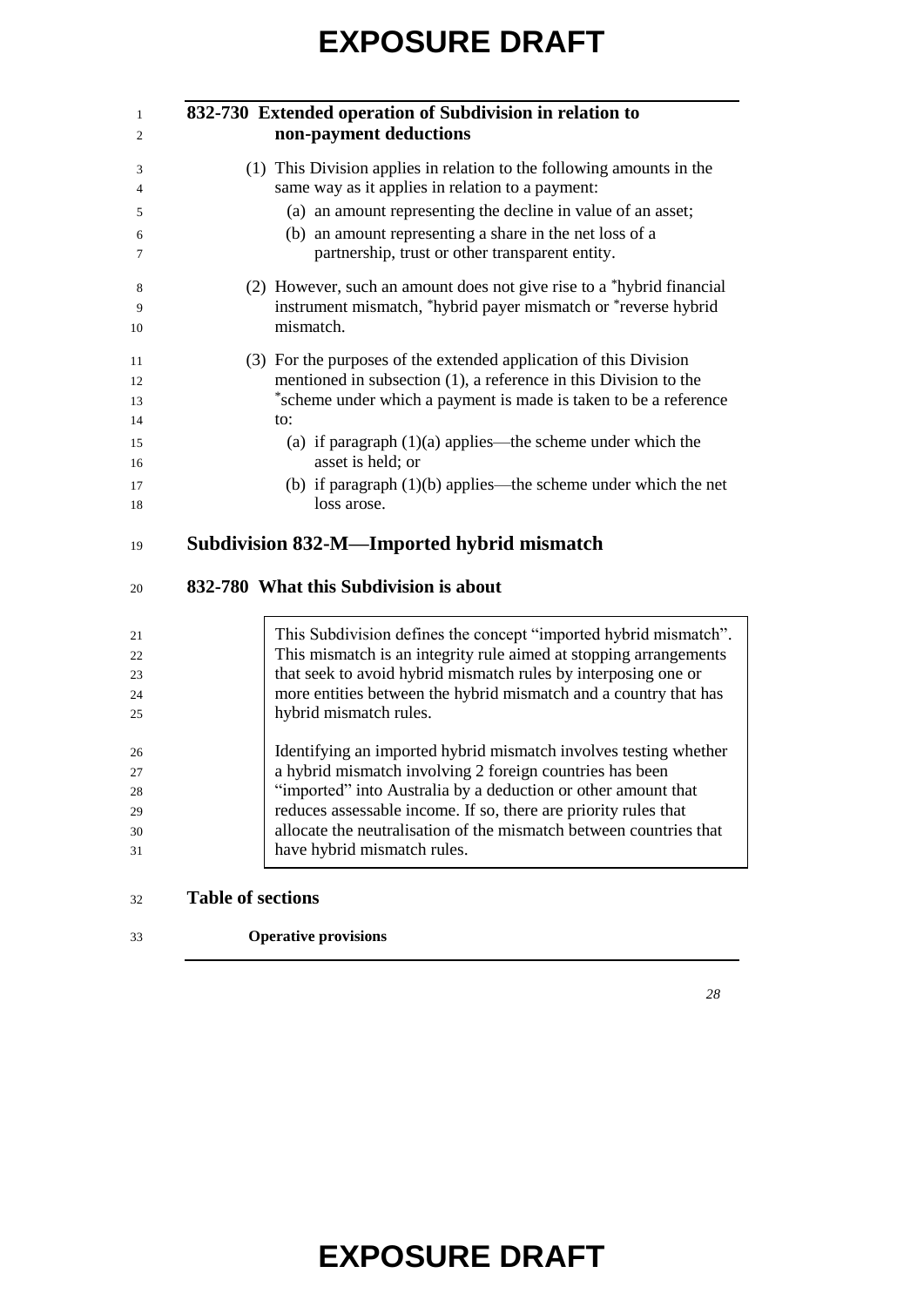|                             | 832-785 Imported hybrid mismatch                                                                            |
|-----------------------------|-------------------------------------------------------------------------------------------------------------|
| 832-790                     | Meaning of offshore hybrid mismatch                                                                         |
| 832-795                     | Meaning of <i>importing payment</i>                                                                         |
| 832-800                     | When an importing payment is eligible to neutralise an offshore hybrid                                      |
| 832-805                     | mismatch<br>Working out the amount of the imported hybrid mismatch                                          |
| 832-810                     | Carry forward of residual offshore hybrid mismatches                                                        |
| <b>Operative provisions</b> |                                                                                                             |
|                             | 832-785 Imported hybrid mismatch                                                                            |
|                             | (1) A payment gives rise to an <i>imported hybrid mismatch</i> if:                                          |
|                             | (a) apart from section 832-105, the payment would give rise to                                              |
|                             | an *Australian income reduction amount for an entity in an                                                  |
|                             | income year; and                                                                                            |
|                             | (b) the payment is an *importing payment in relation to an                                                  |
|                             | *offshore hybrid mismatch; and                                                                              |
|                             | (c) the importing payment is eligible to neutralise the offshore                                            |
|                             | hybrid mismatch (see section 832-800).                                                                      |
| Note 1:                     | A payment does not give rise to a hybrid mismatch under this section                                        |
|                             | if it gave rise to a hybrid mismatch under Subdivision 832-I, 832-J,<br>832-K or 832-L: see section 832-50. |
|                             |                                                                                                             |
| Note $2$ :                  | This Subdivision only identifies the mismatch. Subdivision 832-B<br>neutralises the mismatch.               |
|                             | (2) The amount of the *imported hybrid mismatch is worked out under                                         |
|                             | section 832-805.                                                                                            |
|                             | (3) An *imported hybrid mismatch is also a <i>hybrid mismatch</i> .                                         |
|                             |                                                                                                             |
|                             | 832-790 Meaning of <i>offshore hybrid mismatch</i>                                                          |
|                             | (1) A payment an entity (the <i>offshore deducting entity</i> ) makes gives                                 |
|                             | rise to an <i>offshore</i> hybrid mismatch if:                                                              |
|                             | (a) the payment gives rise to any of the following:                                                         |
|                             | (i) a *hybrid financial instrument mismatch (see                                                            |
|                             | Subdivision 832-I);                                                                                         |
|                             | (ii) a *hybrid payer mismatch (see Subdivision 832-J);                                                      |
|                             | (iii) a *reverse hybrid mismatch (see Subdivision 832-K);                                                   |
|                             |                                                                                                             |
|                             | (iv) a *deducting hybrid mismatch (see Subdivision 832-L);                                                  |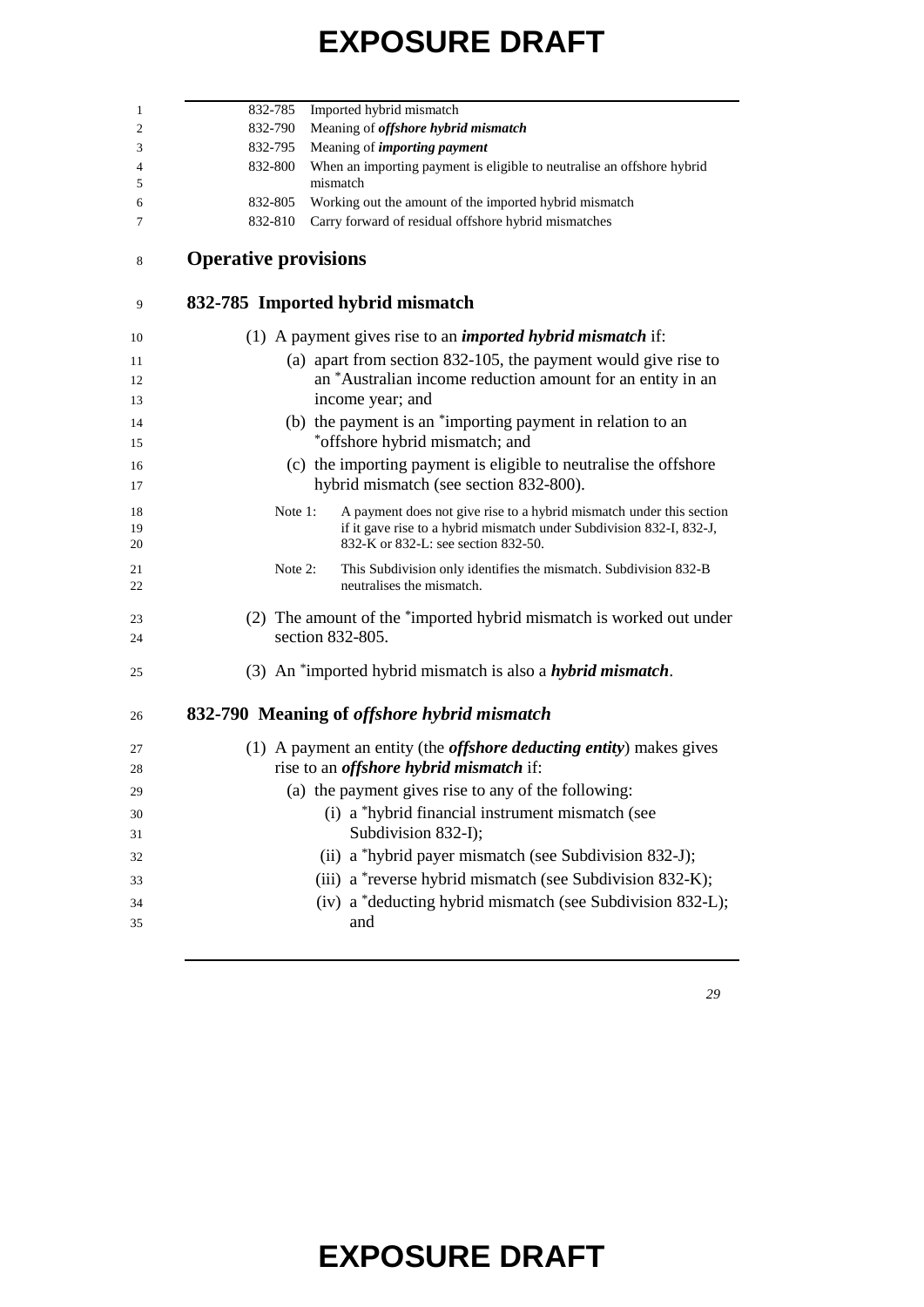| 1<br>2                           | (b) the payment gave rise to a *foreign income tax deduction for<br>an entity for a *foreign tax period (the <i>deducting period</i> ); and |
|----------------------------------|---------------------------------------------------------------------------------------------------------------------------------------------|
| 3<br>$\overline{4}$              | (c) the payment did not give rise to an *Australian income<br>reduction amount for any entity; and                                          |
|                                  | (d) no amount was included in an entity's assessable income                                                                                 |
| 5<br>6                           | under section 832-165 (which is about neutralising                                                                                          |
| 7                                | mismatches for non-including entities) in respect of the                                                                                    |
| 8                                | *hybrid mismatch.                                                                                                                           |
| 9                                | (2) In working out for the purposes of paragraph $(1)(c)$ whether a                                                                         |
| 10                               | payment gives rise to an *Australian income reduction amount,                                                                               |
| 11                               | disregard the effect of Subdivision 832-B (which is about                                                                                   |
| 12                               | neutralising mismatches for deducting entities).                                                                                            |
| 13                               | Amount of the offshore hybrid mismatch                                                                                                      |
| 14                               | (3) The amount of the *offshore hybrid mismatch is the amount of the                                                                        |
| 15                               | *hybrid mismatch to which the payment gives rise.                                                                                           |
|                                  |                                                                                                                                             |
| 16                               | 832-795 Meaning of <i>importing payment</i>                                                                                                 |
| 17                               | (1) A payment an entity (the <i>payer</i> ) makes is an <i>importing payment</i> in                                                         |
| 18                               | relation to an *offshore hybrid mismatch if the payment is made                                                                             |
| 19                               | directly, or indirectly through one or more interposed entities, to                                                                         |
| 20                               | the offshore deducting entity.                                                                                                              |
| 21                               | (2) However, a payment is <i>not</i> an <i>importing payment</i> if the income or                                                           |
| 22                               | profits of the offshore deducting entity, or an interposed entity, are:                                                                     |
| 23                               | (a) *subject to Australian income tax; or                                                                                                   |
| 24                               | (b) *subject to foreign income tax in a country that has *foreign                                                                           |
| 25                               | hybrid mismatch rules.                                                                                                                      |
| 26                               | <b>Indirect importations</b>                                                                                                                |
| 27                               | (3) For the purposes of determining whether a payment is made                                                                               |
|                                  | indirectly through one or more interposed entities to the offshore                                                                          |
|                                  | deducting entity:                                                                                                                           |
|                                  |                                                                                                                                             |
|                                  | (a) it is not necessary to demonstrate that each payment in a                                                                               |
|                                  | series of payments funds the next payment, or is made after                                                                                 |
|                                  | the previous payment; and                                                                                                                   |
| 28<br>29<br>30<br>31<br>32<br>33 | (b) it is sufficient if payments exist between each interposed                                                                              |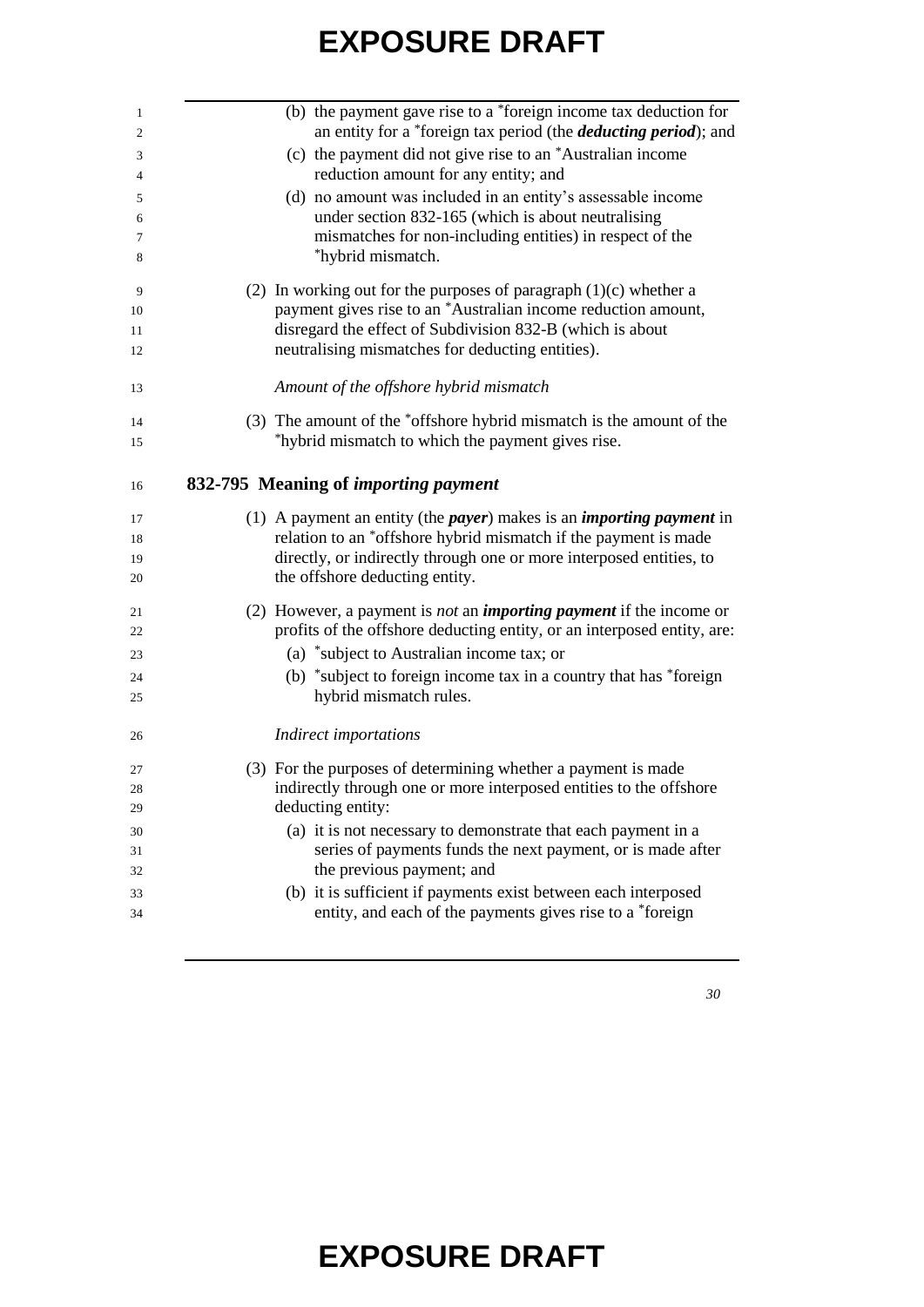| income tax deduction (but not a *deduction/non-inclusion<br>mismatch).                                                                                            |
|-------------------------------------------------------------------------------------------------------------------------------------------------------------------|
| 832-800 When an importing payment is eligible to neutralise an<br>offshore hybrid mismatch                                                                        |
| (1) An *importing payment an entity makes is eligible to neutralise an<br>*offshore hybrid mismatch if:                                                           |
| (a) the payment, or a part of the payment, gives rise to any of the<br>following:                                                                                 |
| (i) an *Australian income reduction amount in an income<br>year covered by subsection (2);                                                                        |
| (ii) a *foreign income tax deduction, in a foreign country<br>that has *foreign hybrid mismatch rules, in a *foreign<br>tax period covered by subsection (2); and |
| (b) an item in the table in subsection $(3)$ applies to the importing<br>payment.                                                                                 |
| Period within which mismatch may be neutralised                                                                                                                   |
| (2) For the purposes of paragraph $(1)(a)$ , a *foreign tax period or<br>income year is covered by this subsection if (and only if):                              |
| (a) it ends at or after the end of the deducting period mentioned<br>in paragraph $832-790(1)(b)$ ; and                                                           |
| (b) it has at least one day in common with the deducting period.                                                                                                  |
| Priority rules for importing payments                                                                                                                             |
| (3) If more than one item in the table covers an "importing payment,                                                                                              |
| apply the first item that covers it. However, an item does not apply<br>to an importing payment if:                                                               |
| (a) an item higher in the table applies to one or more other                                                                                                      |
| importing payments in relation to the *offshore hybrid                                                                                                            |
| mismatch; and                                                                                                                                                     |
| (b) the offshore hybrid mismatch is, or will be, fully neutralised                                                                                                |
| by the application of this Subdivision, and equivalent                                                                                                            |
| provisions of applicable *foreign hybrid mismatch rules, to                                                                                                       |
| those other importing payments.                                                                                                                                   |
|                                                                                                                                                                   |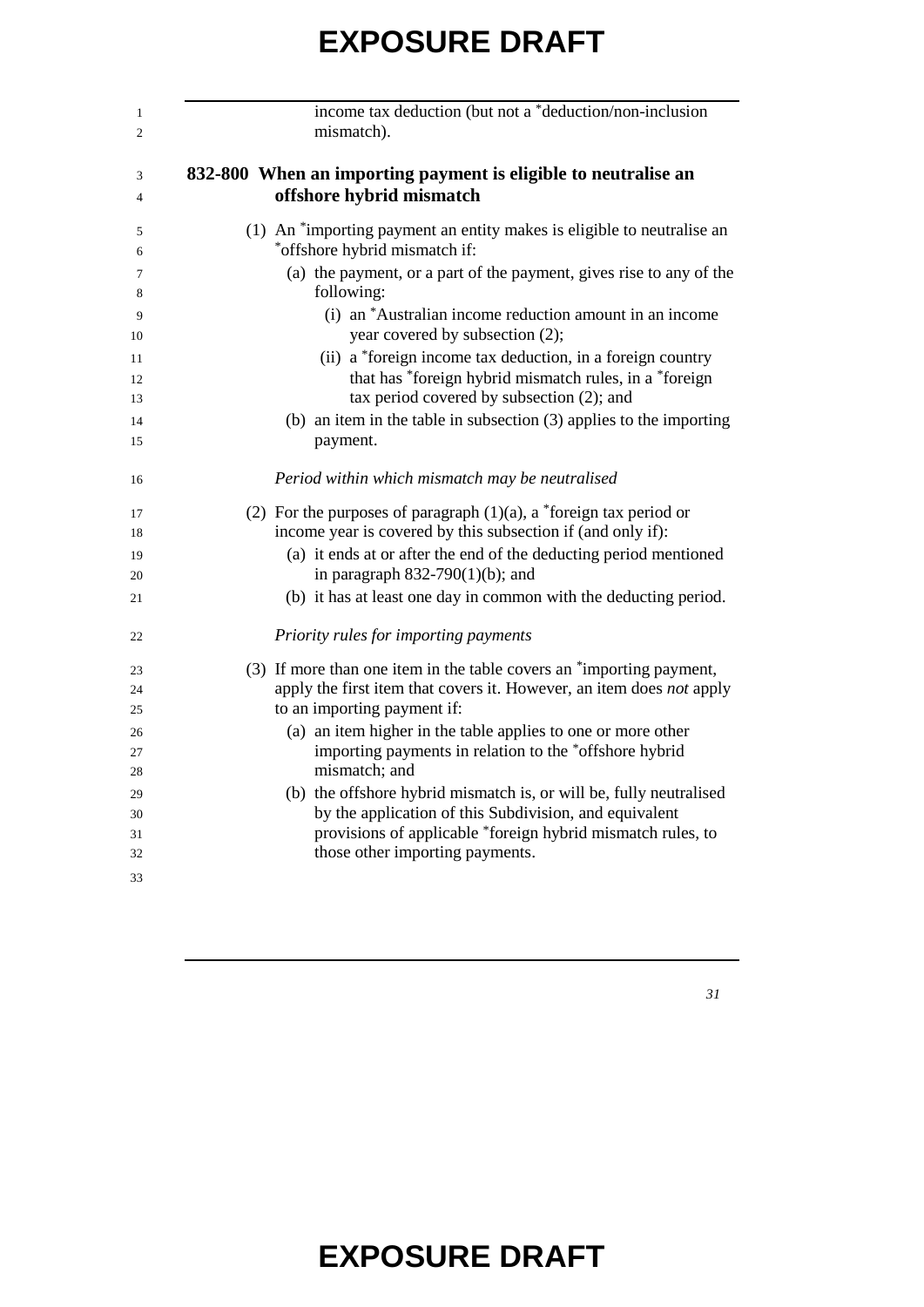| <b>Item</b>    | <b>Topic</b>              | An *importing payment is covered if:                                                                                                                                                                                                                                      |
|----------------|---------------------------|---------------------------------------------------------------------------------------------------------------------------------------------------------------------------------------------------------------------------------------------------------------------------|
| 1              | Structured<br>arrangement | (a) the "importing payment, the payment made by the<br>offshore deducting entity, and each payment made<br>by an interposed entity (if applicable), are made<br>under a *structured arrangement; and                                                                      |
|                |                           | (b) the payer of the importing payment, the offshore<br>deducting entity, and each interposed entity (if<br>applicable) are all *parties to the structured<br>arrangement                                                                                                 |
| $\overline{2}$ | Direct payment            | (a) the "importing payment is made directly to the<br>offshore deducting entity; and                                                                                                                                                                                      |
|                |                           | (b) the payer of the importing payment and the<br>offshore deducting entity are members of the same<br>*Division 832 control group                                                                                                                                        |
| 3              | Indirect payment          | (a) the *importing payment is made indirectly through<br>one or more interposed entities to the offshore<br>deducting entity; and                                                                                                                                         |
|                |                           | (b) the payer of the importing payment, the offshore<br>deducting entity, and each interposed entity are<br>members of the same *Division 832 control group                                                                                                               |
|                |                           |                                                                                                                                                                                                                                                                           |
|                |                           | Neutralising provisions to be disregarded                                                                                                                                                                                                                                 |
|                |                           | (4) In working out, for the purposes of paragraph $(1)(a)$ , whether an<br>*Australian income reduction amount or a *foreign income tax<br>deduction arises, disregard the effect of this Subdivision and any<br>equivalent provisions of *foreign hybrid mismatch rules. |
|                |                           |                                                                                                                                                                                                                                                                           |
|                |                           |                                                                                                                                                                                                                                                                           |
|                |                           | (1) The amount of the *imported hybrid mismatch is the lesser of:                                                                                                                                                                                                         |
|                | amount; and               | (a) the importing deduction amount worked out under                                                                                                                                                                                                                       |
|                |                           | (b) the amount worked out using the following formula:                                                                                                                                                                                                                    |
|                |                           | 832-805 Working out the amount of the imported hybrid mismatch<br>subsection $(2)$ in relation to the *Australian income reduction<br>Importing deduction<br>$- \times$ Remaining offshore<br>hybrid mismatch<br>Total importing deductions of equal priority             |

13

*32*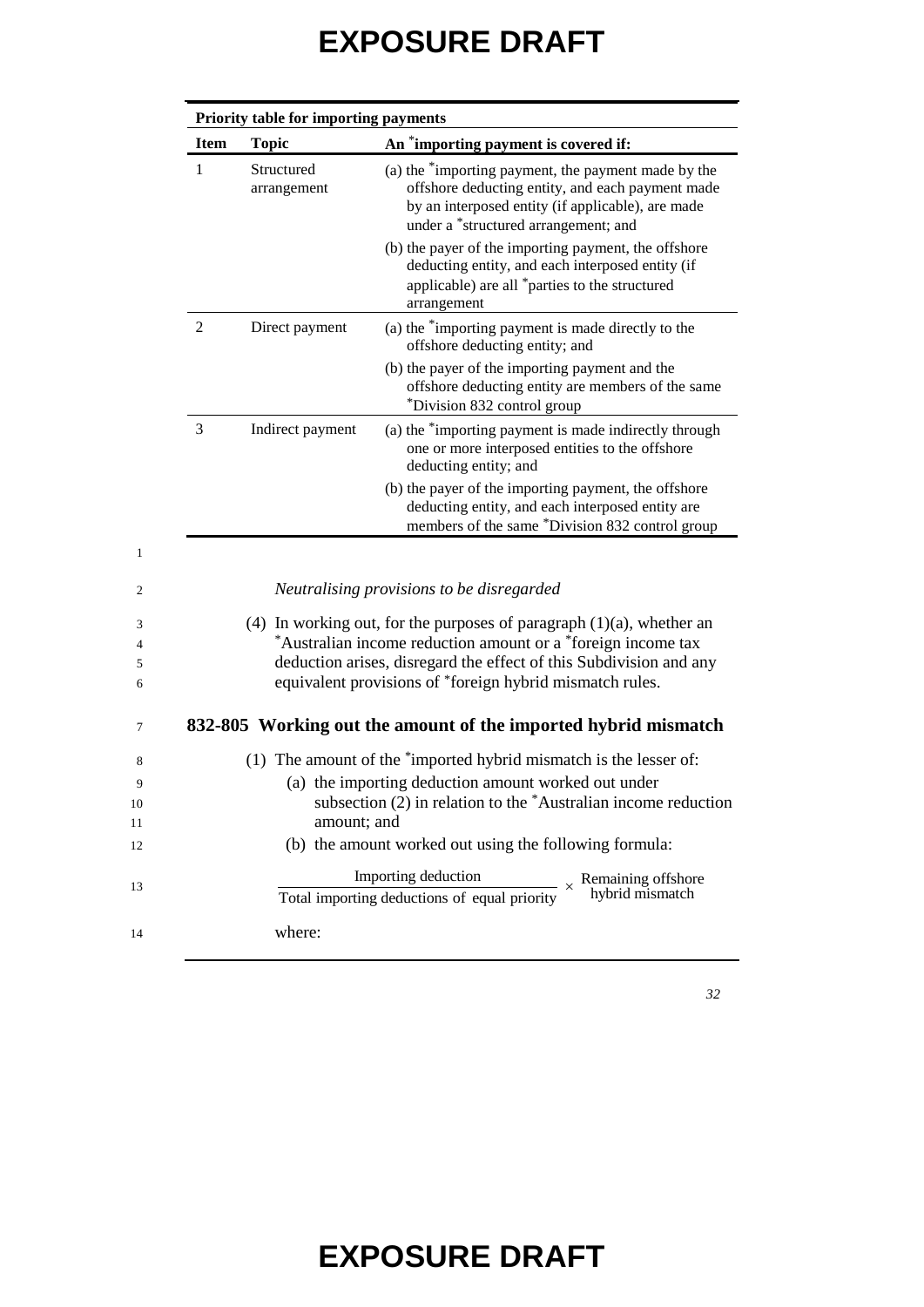| <i>importing deduction</i> means the amount of the importing deduction<br>amount worked out under subsection (2) in relation to the |
|-------------------------------------------------------------------------------------------------------------------------------------|
| *Australian income reduction amount.                                                                                                |
| remaining offshore hybrid mismatch means:                                                                                           |
| (a) unless paragraph (b) applies—the amount of the *offshore                                                                        |
| hybrid mismatch; or                                                                                                                 |
| (b) if an item higher in the table in subsection $832-800(3)$ applies                                                               |
| to one or more other *importing payments in relation to the                                                                         |
| offshore hybrid mismatch—the amount of the offshore                                                                                 |
| hybrid mismatch that is not, or will not be, neutralised by the                                                                     |
| application of this Subdivision, and equivalent provisions of                                                                       |
| applicable *foreign hybrid mismatch rules, in relation to                                                                           |
| those other importing payments.                                                                                                     |
| total importing deductions of equal priority means the amount                                                                       |
| worked out by:                                                                                                                      |
| (a) identifying each *importing payment in relation to the                                                                          |
| *offshore hybrid mismatch that is eligible to neutralise the                                                                        |
| mismatch, and to which the same item in the table in                                                                                |
| subsection $832-800(3)$ applies; and                                                                                                |
| (b) working out under subsection (2) the importing deduction                                                                        |
| amount in relation to the *Australian income reduction                                                                              |
| amount or *foreign income tax deduction to which each such                                                                          |
| importing payment gives rise; and                                                                                                   |
| (c) summing the results from paragraph (b) for each such                                                                            |
| importing payment.                                                                                                                  |
| (2) The amount (the <i>importing deduction amount</i> ) worked out under                                                            |
| this subsection in relation to an *Australian income reduction                                                                      |
| amount or *foreign income tax deduction is:                                                                                         |
| (a) if the *importing payment is made directly to the offshore                                                                      |
| deducting entity—the amount of the Australian income                                                                                |
| reduction amount or foreign income tax deduction; or                                                                                |
| (b) if the importing payment is made indirectly through one or                                                                      |
| more interposed entities to the offshore deducting entity-the                                                                       |
| lesser of:                                                                                                                          |
| (i) the amount of the Australian income reduction amount                                                                            |
| or foreign income tax deduction; and                                                                                                |
| (ii) the smallest amount of any foreign income tax                                                                                  |
| deduction to which a payment to an interposed entity                                                                                |
| gave rise.                                                                                                                          |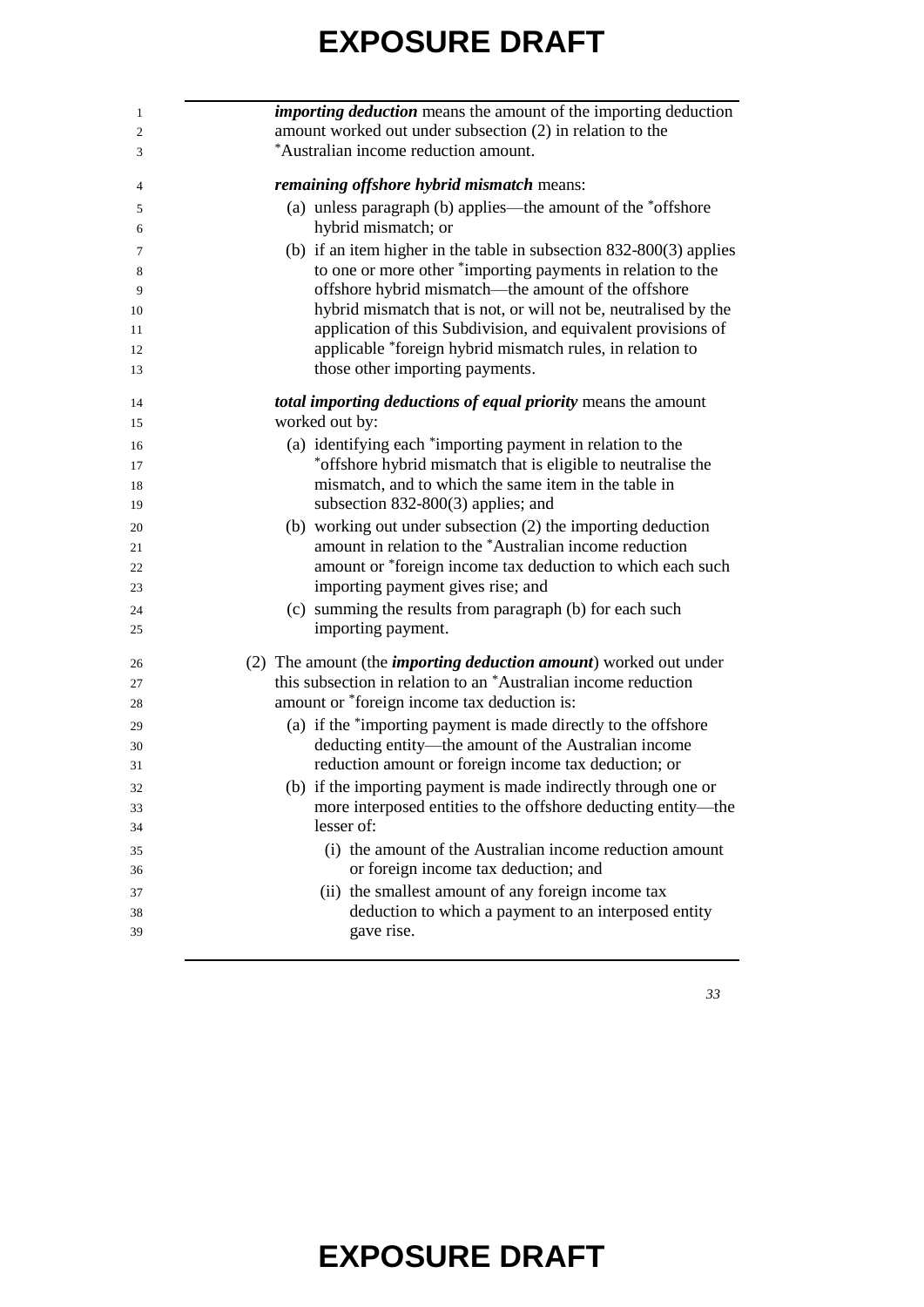|  | 832-810 Carry forward of residual offshore hybrid mismatches     |
|--|------------------------------------------------------------------|
|  | $(1)$ Subsection $(2)$ applies if:                               |
|  | (a) a payment made in a particular *foreign tax period gave rise |
|  | to an *offshore hybrid mismatch (the <i>original mismatch</i> ); |
|  | and                                                              |
|  | (b) the original mismatch is only partly neutralised by the      |
|  | application of this Subdivision and equivalent provisions of     |
|  | applicable *foreign hybrid mismatch rules.                       |
|  | (2) This Subdivision applies as if:                              |
|  | (a) the offshore deducting entity had made a payment in the next |
|  | *foreign tax period; and                                         |
|  | (b) the payment gave rise to an *offshore hybrid mismatch (the   |
|  | <i>residual mismatch</i> ); and                                  |
|  | (c) the amount of the residual mismatch was the amount of the    |
|  | original mismatch that was not neutralised by the application    |
|  | of this Subdivision and equivalent provisions of applicable      |
|  | *foreign hybrid mismatch rules.                                  |
|  | Subdivision 832-P—Concepts relating to mismatches                |

#### **832-910 What this Subdivision is about**

| 20 | This Subdivision sets out rules about identifying          |
|----|------------------------------------------------------------|
| 21 | deduction/non-inclusion mismatches and deduction/deduction |
| 22 | mismatches.                                                |

#### **Table of sections**

| 24 |         | <b>Operative provisions</b>                             |
|----|---------|---------------------------------------------------------|
| 25 | 832-915 | Identifying mismatches                                  |
| 26 | 832-920 | Meaning of <i>deduction</i> /non-inclusion mismatch     |
| 27 | 832-925 | Meaning of <i>deduction</i> / <i>deduction mismatch</i> |
| 28 | 832-930 | Meaning of Australian income reduction amount           |
| 29 | 832-935 | Meaning of foreign income tax deduction                 |
| 30 | 832-940 | Meaning of <i>subject to Australian income tax</i>      |
| 31 | 832-945 | Meaning of <i>subject to foreign income tax</i>         |
|    |         |                                                         |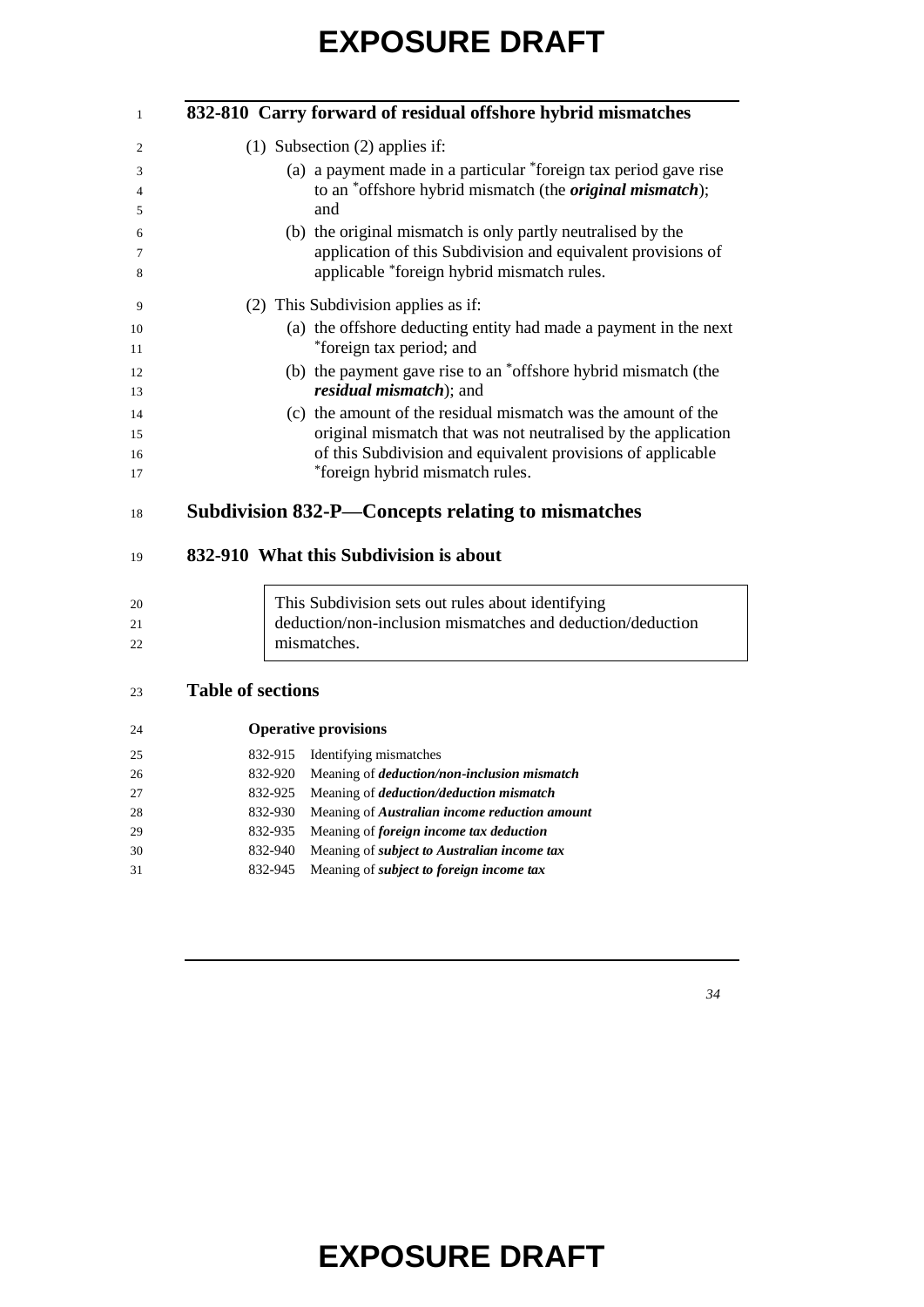#### **Operative provisions**

#### **832-915 Identifying mismatches**

| 3  | In working out whether a payment gives rise to a                              |
|----|-------------------------------------------------------------------------------|
| 4  | *deduction/non-inclusion mismatch, or a *deduction/deduction                  |
| 5  | mismatch, disregard Subdivisions 832-B and 832-C.                             |
| 6  | 832-920 Meaning of <i>deduction</i> /non-inclusion mismatch                   |
| 7  | (1) A payment gives rise to a <i>deduction/non-inclusion mismatch</i> if:     |
| 8  | (a) the payment, or a part of the payment, gives rise to either:              |
| 9  | (i) an *Australian income reduction amount in an income                       |
| 10 | year; or                                                                      |
| 11 | (ii) a *foreign income tax deduction in a foreign country in                  |
| 12 | a *foreign tax period; and                                                    |
| 13 | (b) the amount of the Australian income reduction amount or                   |
| 14 | foreign income tax deduction exceeds the sum of the amounts                   |
| 15 | of the payment that are:                                                      |
| 16 | (i) *subject to foreign income tax in a foreign country in a                  |
| 17 | foreign tax period that is covered by subsection (2); or                      |
| 18 | (ii) *subject to Australian income tax for an income year                     |
| 19 | that is covered by subsection (2).                                            |
| 20 | Period within which payments must be subject to tax                           |
| 21 | (2) For the purposes of subparagraphs $(1)(b)(i)$ and $(ii)$ , a *foreign tax |
| 22 | period or income year is covered by this subsection if (and only if)          |
| 23 | it ends no later than 12 months after the end of:                             |
| 24 | (a) if subparagraph $(1)(a)(i)$ applies—the income year mentioned             |
| 25 | in that subparagraph; or                                                      |
| 26 | (b) if subparagraph $(1)(a)(ii)$ applies—the foreign tax period               |
| 27 | mentioned in that subparagraph.                                               |
| 28 | Amount of the deduction/non-inclusion mismatch                                |
| 29 | (3) The amount of the *deduction/non-inclusion mismatch is the                |
| 30 | amount of the excess worked out under paragraph $(1)(b)$ .                    |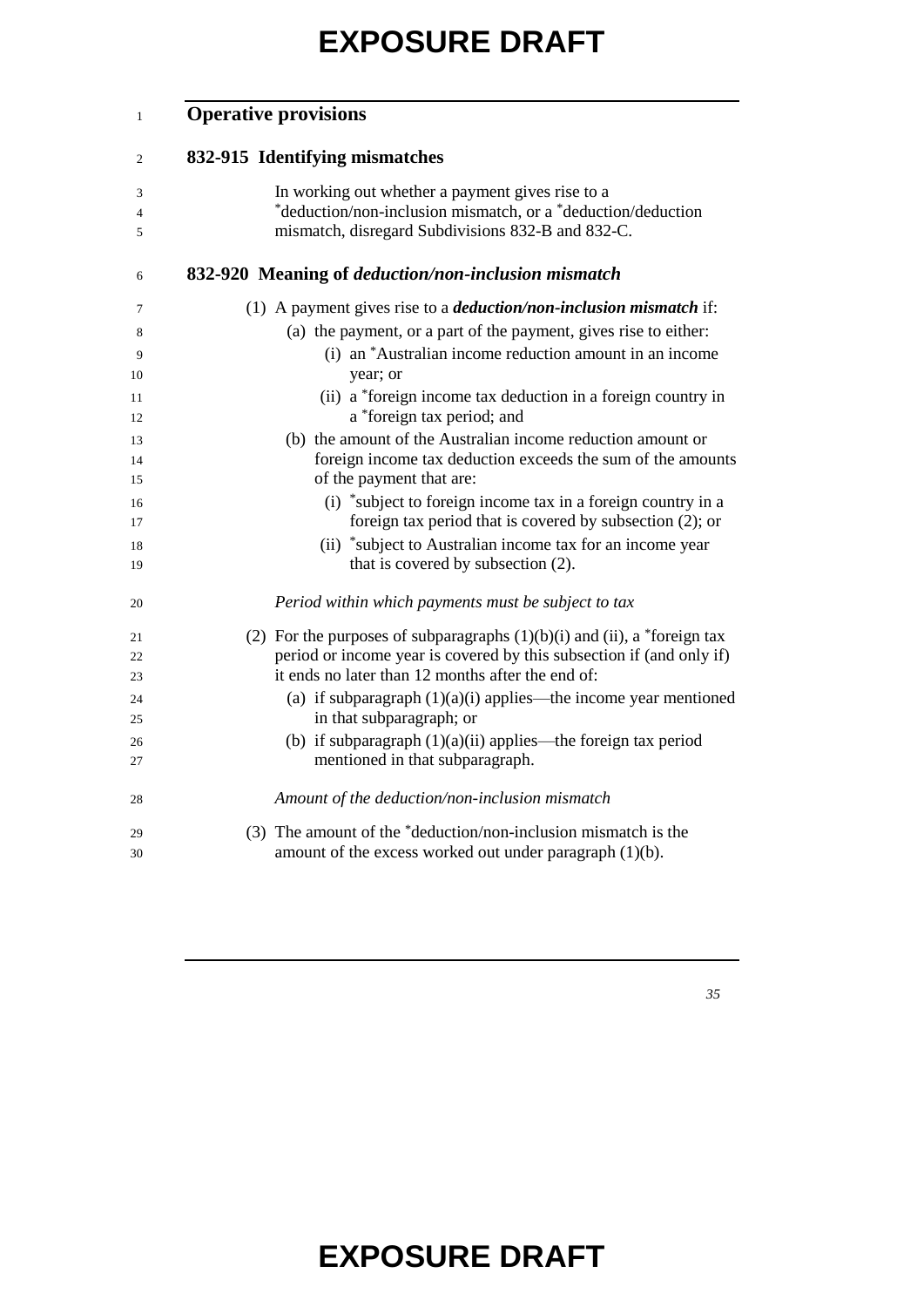| 832-925 Meaning of deduction/deduction mismatch                                                                                                                                                                                                                                                                                                                                                           |
|-----------------------------------------------------------------------------------------------------------------------------------------------------------------------------------------------------------------------------------------------------------------------------------------------------------------------------------------------------------------------------------------------------------|
| (1) A payment gives rise to a <i>deduction/deduction mismatch</i> if the                                                                                                                                                                                                                                                                                                                                  |
| payment, or a part or share of the payment:                                                                                                                                                                                                                                                                                                                                                               |
| (a) gives rise to a *foreign income tax deduction in a foreign<br>country; and                                                                                                                                                                                                                                                                                                                            |
| (b) also gives rise to:                                                                                                                                                                                                                                                                                                                                                                                   |
| (i) an *Australian income reduction amount in an income<br>year; or                                                                                                                                                                                                                                                                                                                                       |
| (ii) a foreign income tax deduction in a foreign country<br>(other than the country mentioned in paragraph (a)).                                                                                                                                                                                                                                                                                          |
| Amount of the deduction/deduction mismatch                                                                                                                                                                                                                                                                                                                                                                |
| (2) The amount of the *deduction/deduction mismatch is the lesser of:                                                                                                                                                                                                                                                                                                                                     |
| (a) the amount of the *foreign income tax deduction mentioned<br>in paragraph $(1)(a)$ ; and                                                                                                                                                                                                                                                                                                              |
| (b) the sum of the amounts of the *Australian income reduction                                                                                                                                                                                                                                                                                                                                            |
| amount, or foreign income tax deduction, mentioned in                                                                                                                                                                                                                                                                                                                                                     |
| subparagraph $(1)(b)(i)$ or $(ii)$ .                                                                                                                                                                                                                                                                                                                                                                      |
|                                                                                                                                                                                                                                                                                                                                                                                                           |
| 832-930 Meaning of Australian income reduction amount                                                                                                                                                                                                                                                                                                                                                     |
| Each of the following amounts is an <i>Australian income reduction</i>                                                                                                                                                                                                                                                                                                                                    |
| <i>amount</i> an entity has in an income year:                                                                                                                                                                                                                                                                                                                                                            |
|                                                                                                                                                                                                                                                                                                                                                                                                           |
| a net amount that is deductible as mentioned in                                                                                                                                                                                                                                                                                                                                                           |
| subparagraph $(c)(i)$ ;                                                                                                                                                                                                                                                                                                                                                                                   |
| (b) an amount that:                                                                                                                                                                                                                                                                                                                                                                                       |
|                                                                                                                                                                                                                                                                                                                                                                                                           |
| in the entity's assessable income (other than under                                                                                                                                                                                                                                                                                                                                                       |
| the Income Tax Assessment Act 1936) for the income                                                                                                                                                                                                                                                                                                                                                        |
| year; and                                                                                                                                                                                                                                                                                                                                                                                                 |
| (ii) has the effect of reducing the amount so included;                                                                                                                                                                                                                                                                                                                                                   |
| (c) an amount that:                                                                                                                                                                                                                                                                                                                                                                                       |
| (i) is an element in the calculation of a net amount that is                                                                                                                                                                                                                                                                                                                                              |
|                                                                                                                                                                                                                                                                                                                                                                                                           |
|                                                                                                                                                                                                                                                                                                                                                                                                           |
| (a) an amount the entity can deduct in an income year (other than<br>(i) is an element in the calculation of a net amount included<br>Division 102 of this Act or Division 5 or 6 of Part III of<br>deductible (other than under Division 5 of Part III of the<br>Income Tax Assessment Act 1936) for the entity for the<br>income year; and<br>(ii) has the effect of increasing the amount so deducted. |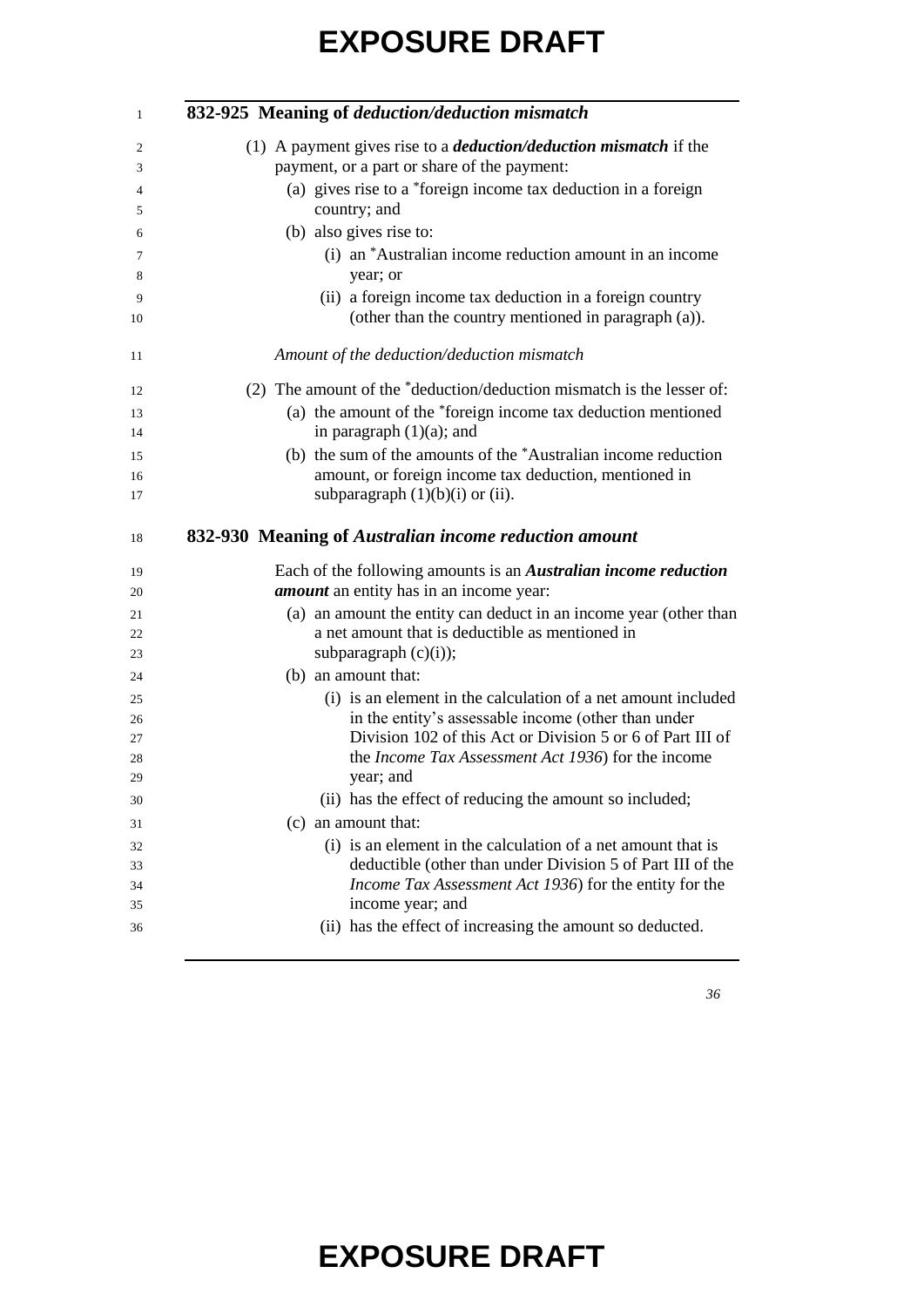| 1  | 832-935 Meaning of foreign income tax deduction                               |
|----|-------------------------------------------------------------------------------|
| 2  | (1) An amount of a loss or outgoing incurred by an entity is a <i>foreign</i> |
| 3  | <i>income tax deduction</i> in a foreign country in a *foreign tax period     |
| 4  | to which an entity is entitled if:                                            |
| 5  | (a) the amount is deducted in working out the tax base of the                 |
| 6  | entity under a law of the foreign country for the foreign tax                 |
| 7  | period; and                                                                   |
| 8  | (b) as a result, the amount of *foreign income tax (except *credit            |
| 9  | absorption tax, *unitary tax or a withholding-type tax)                       |
| 10 | payable under a tax law of the foreign country is reduced.                    |
| 11 | Effect of foreign hybrid mismatch rules                                       |
| 12 | (2) In determining for the purposes of this section whether an amount         |
| 13 | is deducted as mentioned in paragraph $(1)(a)$ :                              |
| 14 | (a) have regard to the effect of any provisions of *foreign hybrid            |
| 15 | mismatch rules of a foreign country that correspond to the                    |
| 16 | provisions covered by subsection (3) (the Australian primary                  |
| 17 | <i>response provisions</i> ); and                                             |
| 18 | (b) disregard the effect of any provisions of foreign hybrid                  |
| 19 | mismatch rules of a foreign country that correspond to the                    |
| 20 | provisions covered by subsection (4) (the Australian                          |
| 21 | secondary response provisions (for deductions)).                              |
| 22 | (3) The Australian primary response provisions are:                           |
| 23 | (a) Subdivision 832-B, to the extent that Subdivision applies in              |
| 24 | relation to a *deduction/non-inclusion mismatch or an                         |
| 25 | *imported hybrid mismatch; and                                                |
| 26 | (b) Subdivision 832-B, to the extent that Subdivision applies in              |
| 27 | relation to a *deduction/deduction mismatch, if a primary                     |
| 28 | response country is identified in the applicable item of the                  |
| 29 | table in subsection $832-725(2)$ , and that country is Australia.             |
| 30 | (4) The Australian secondary response provisions (for deductions) are         |
| 31 | Subdivision 832-B, to the extent that Subdivision applies in                  |
| 32 | relation to a *deduction/deduction mismatch, if a primary response            |
| 33 | country is identified in the applicable item of the table in                  |
| 34 | subsection 832-725(2), and that country is <i>not</i> Australia.              |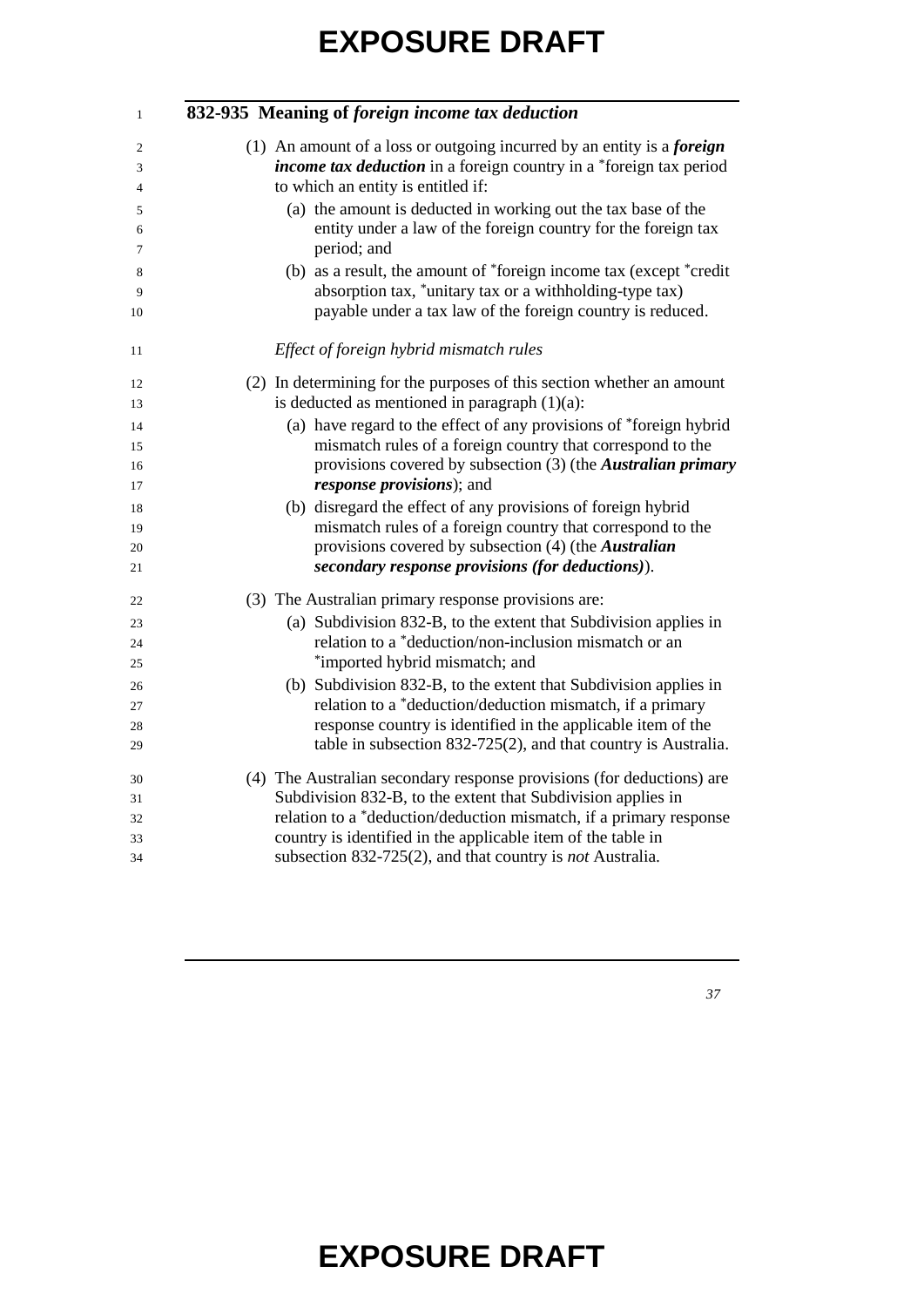| 1        | 832-940 Meaning of subject to Australian income tax                                                                        |
|----------|----------------------------------------------------------------------------------------------------------------------------|
| 2        | (1) An amount of income or profits is <i>subject to Australian income</i>                                                  |
| 3        | $\textit{tax}$ in an income year if the amount is:                                                                         |
| 4<br>5   | (a) included in working out the taxable income of an entity<br>(other than a trust or partnership) for the income year; or |
| 6        | (b) included in working out:                                                                                               |
| 7        | (i) for a trust—the net income for the income year; or                                                                     |
| 8<br>9   | (ii) for a partnership—the net income or partnership loss for<br>the income year.                                          |
| 10       | (2) However, an amount of income or profits is not <i>subject to</i>                                                       |
| 11       | Australian income tax if an amount of *foreign income tax (except                                                          |
| 12       | *credit absorption tax, *unitary tax or a withholding-type tax) paid                                                       |
| 13       | in respect of the amount counts towards a *tax offset for an entity                                                        |
| 14       | under Division 770.                                                                                                        |
| 15       | Effect of CFC regimes                                                                                                      |
| 16       | (3) An amount of income or profits of an entity is <i>subject to</i>                                                       |
| 17       | Australian income tax if the amount is included under section 456                                                          |
| 18       | or 457 of the <i>Income Tax Assessment Act 1936</i> in the assessable                                                      |
| 19       | income of another entity.                                                                                                  |
| 20       | 832-945 Meaning of <i>subject to foreign income tax</i>                                                                    |
| 21       | (1) An amount of income or profits is <i>subject to foreign income tax</i> in                                              |
| 22       | a foreign country in a *foreign tax period if:                                                                             |
| 23<br>24 | (a) the amount is included in the tax base of a law of the foreign<br>country for the foreign tax period; and              |
| 25       | (b) as a result, the amount is taken into account in working out                                                           |
| 26       | the amount (including a nil amount) of *foreign income tax                                                                 |
| 27       | (except *credit absorption tax, *unitary tax or a                                                                          |
| 28       | withholding-type tax) payable by an entity for the foreign tax                                                             |
| 29       | period.                                                                                                                    |
| 30       | Note:<br>Subdivision 832-I (Non-inclusion mismatches involving hybrid                                                      |
| 31       | financial instruments) has effect as if certain amounts that are subject                                                   |
| 32       | to a concessional rate of foreign income tax were not subject to                                                           |
| 33       | foreign income tax: see section 832-515.                                                                                   |
| 34       | (2) However, an amount of income or profits is not <i>subject to foreign</i>                                               |
| 35       | <i>income tax</i> if an entity is entitled under the law of the foreign                                                    |
| 36       | country to a credit, rebate or other tax concession in respect of the                                                      |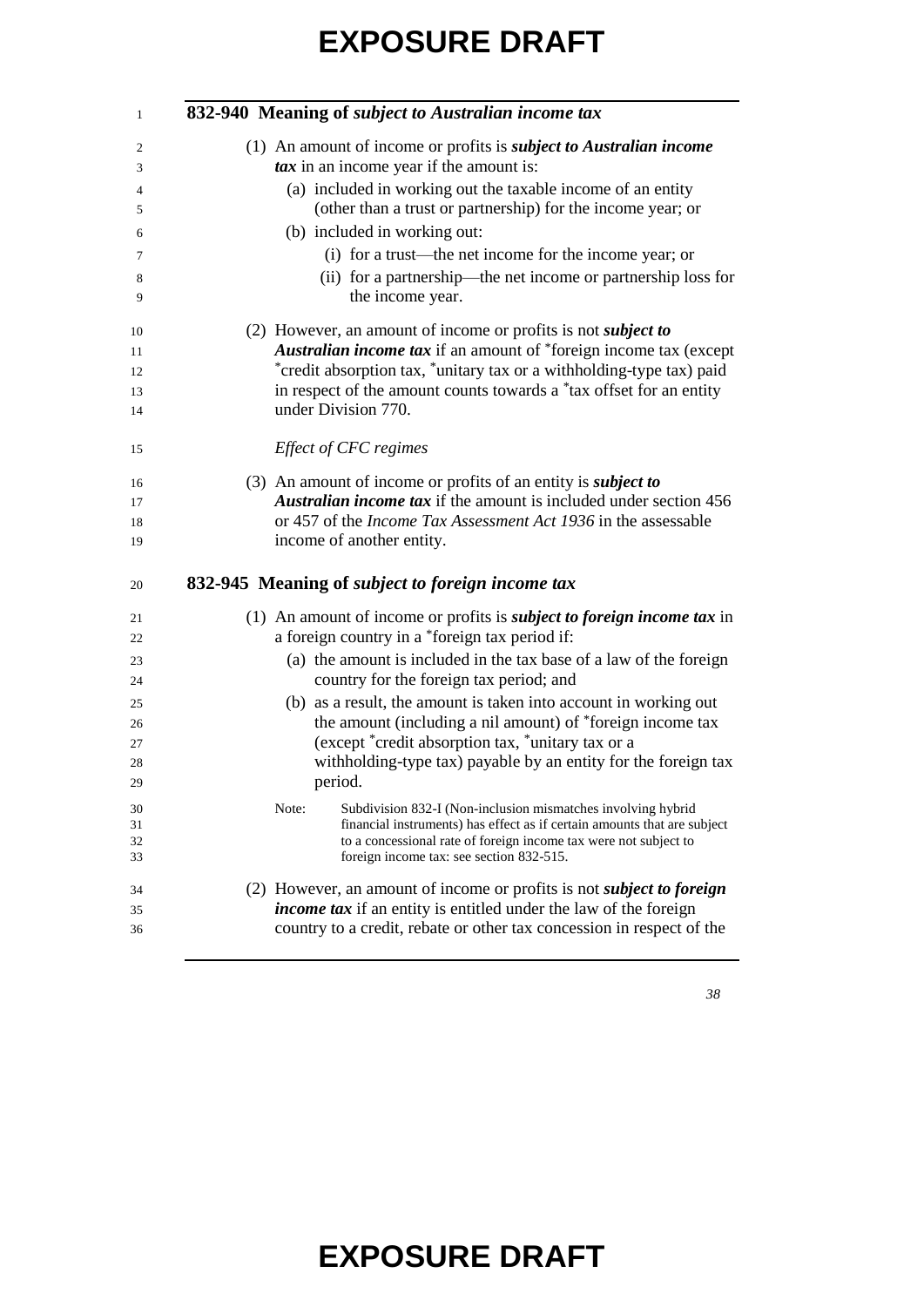| 1              |                   | amount for foreign tax (other than a withholding-type tax) payable           |
|----------------|-------------------|------------------------------------------------------------------------------|
| $\overline{c}$ |                   | under a tax law of a different country (including Australia).                |
| 3              |                   | Effect of CFC regimes                                                        |
| 4              |                   | (3) An amount of income or profits of an entity is <i>subject to foreign</i> |
| 5              |                   | <i>income tax</i> if the amount is included in working out the tax base of   |
| 6              |                   | another entity under a provision of a law of a foreign country that          |
| 7              |                   | corresponds to Part X of the Income Tax Assessment Act 1936.                 |
| 8              |                   | Effect of foreign hybrid mismatch rules                                      |
| 9              |                   | (4) In determining for the purposes of this section whether a payment        |
| 10             |                   | is included in a tax base of a law of a foreign country as mentioned         |
| 11             |                   | in paragraph $(1)(a)$ , disregard provisions of *foreign hybrid              |
| 12             |                   | mismatch rules that correspond to the provisions covered by                  |
| 13             |                   | subsection (5) (the Australian secondary response provisions (for            |
| 14             |                   | non-inclusion).                                                              |
| 15             |                   | (5) The Australian secondary response provisions (for non-inclusion)         |
| 16             |                   | are Subdivision 832-C.                                                       |
| 17             |                   | Subdivision 832-Q—Other concepts                                             |
| 18             |                   | 832-995 What this Subdivision is about                                       |
| 19             |                   | This Subdivision defines concepts used in this Division that do not          |
| 20             |                   | relate to mismatches, such as liable entity, tax base purpose and            |
| 21             |                   | dual inclusion income.                                                       |
|                |                   |                                                                              |
| າາ             | Tahla of sactions |                                                                              |

#### **Table of sections**

| 23 | <b>Operative provisions</b>                       |
|----|---------------------------------------------------|
| 24 | 832-1000 Meaning of <i>liable entity</i>          |
| 25 | 832-1005 Meaning of tax base purpose              |
| 26 | 832-1010 Meaning of <i>structured arrangement</i> |
| 27 | 832-1015 Meaning of Division 832 control group    |
| 28 | 832-1020 Meaning of <i>dual inclusion income</i>  |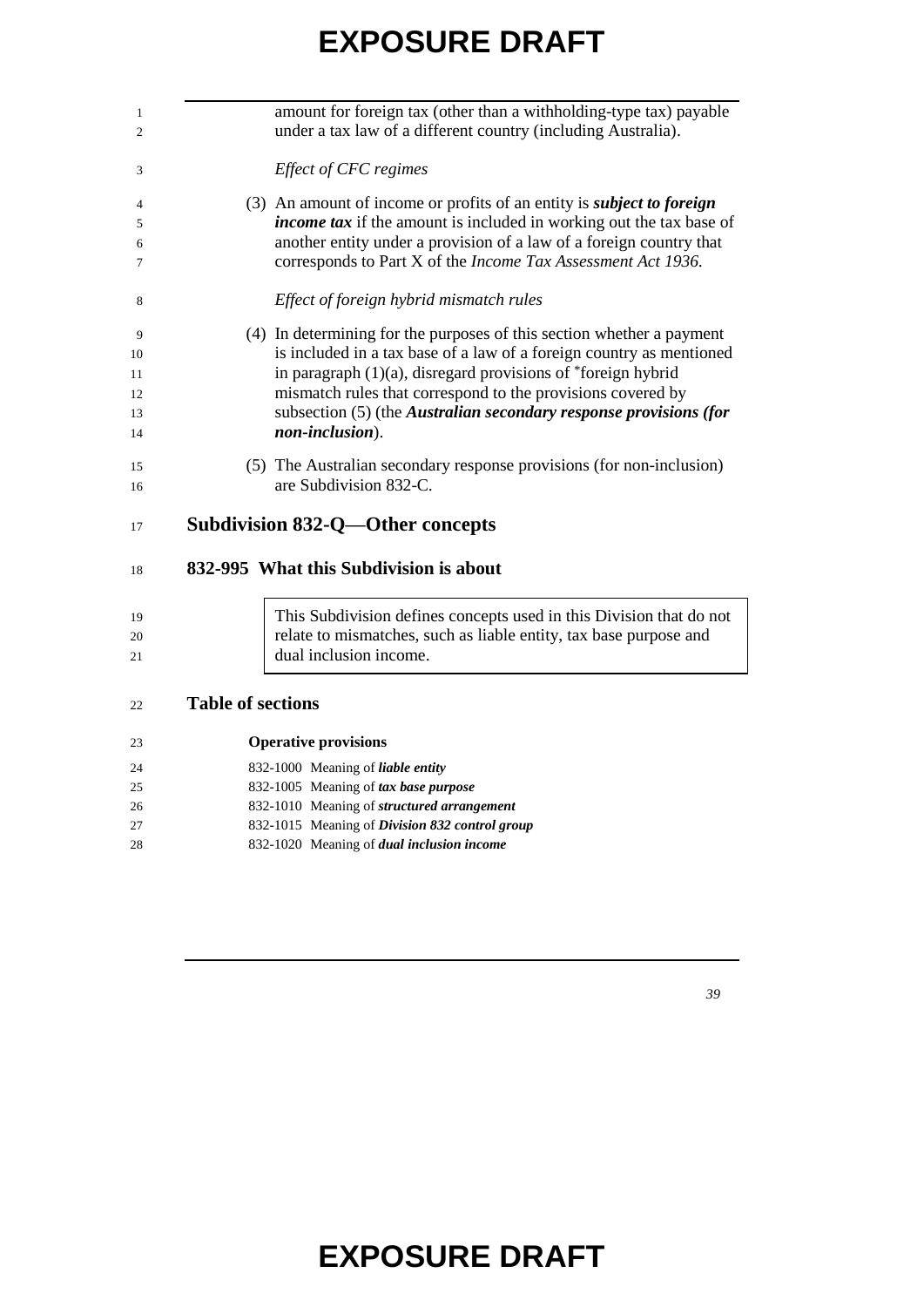#### **Operative provisions**

| $\overline{2}$ | 832-1000 Meaning of liable entity                                                                                           |
|----------------|-----------------------------------------------------------------------------------------------------------------------------|
| 3              | (1) An entity is a <i>liable entity</i> , in a country, in respect of the income or                                         |
| 4              | profits of an entity (the <i>test entity</i> ) if:                                                                          |
| 5              | (a) for Australia—*tax is imposed on the entity in respect of                                                               |
| 6              | income or profits of the test entity for an income year; and                                                                |
| 7              | (b) for a foreign country—*foreign income tax (except *credit<br>absorption tax, *unitary tax or a withholding-type tax) is |
| 8<br>9         | imposed under the law of the foreign country on the entity in                                                               |
| 10             | respect of income or profits of the test entity for a *foreign                                                              |
| 11             | tax period.                                                                                                                 |
| 12             | Note:<br>Generally, a non-transparent entity such as a company is a liable                                                  |
| 13             | entity, while a transparent entity (such as a trust or partnership) or                                                      |
| 14<br>15       | disregarded entity (such as a member of a consolidated group) is not a<br>liable entity.                                    |
| 16             | (2) To avoid doubt, there may be one or more interposed entities                                                            |
| 17             | between the test entity and an entity that is a *liable entity in                                                           |
| 18             | respect of the income or profits of the test entity.                                                                        |
| 19             | 832-1005 Meaning of tax base purpose                                                                                        |
| 20             | Each of the following purposes is a tax base purpose, for a                                                                 |
| 21             | country, for a *liable entity:                                                                                              |
| 22             | (a) for Australia-working out, under this Act:                                                                              |
| 23<br>24       | (i) the taxable income of the liable entity for an income<br>year; or                                                       |
| 25             | (ii) if *tax is imposed on the liable entity in respect of an                                                               |
| 26             | amount other than taxable income—that other amount;                                                                         |
| 27             | (b) for a foreign country—working out, under the law of the                                                                 |
| 28             | foreign country, the tax base of the liable entity for a *foreign                                                           |
| 29             | tax period.                                                                                                                 |
| 30             | 832-1010 Meaning of structured arrangement                                                                                  |
| 31             | (1) A $*$ scheme under which a payment is made is a <i>structured</i>                                                       |
| 32             | arrangement if:                                                                                                             |
| 33             | (a) the payment gives rise to a *hybrid mismatch; and                                                                       |
| 34             | (b) either:                                                                                                                 |
|                |                                                                                                                             |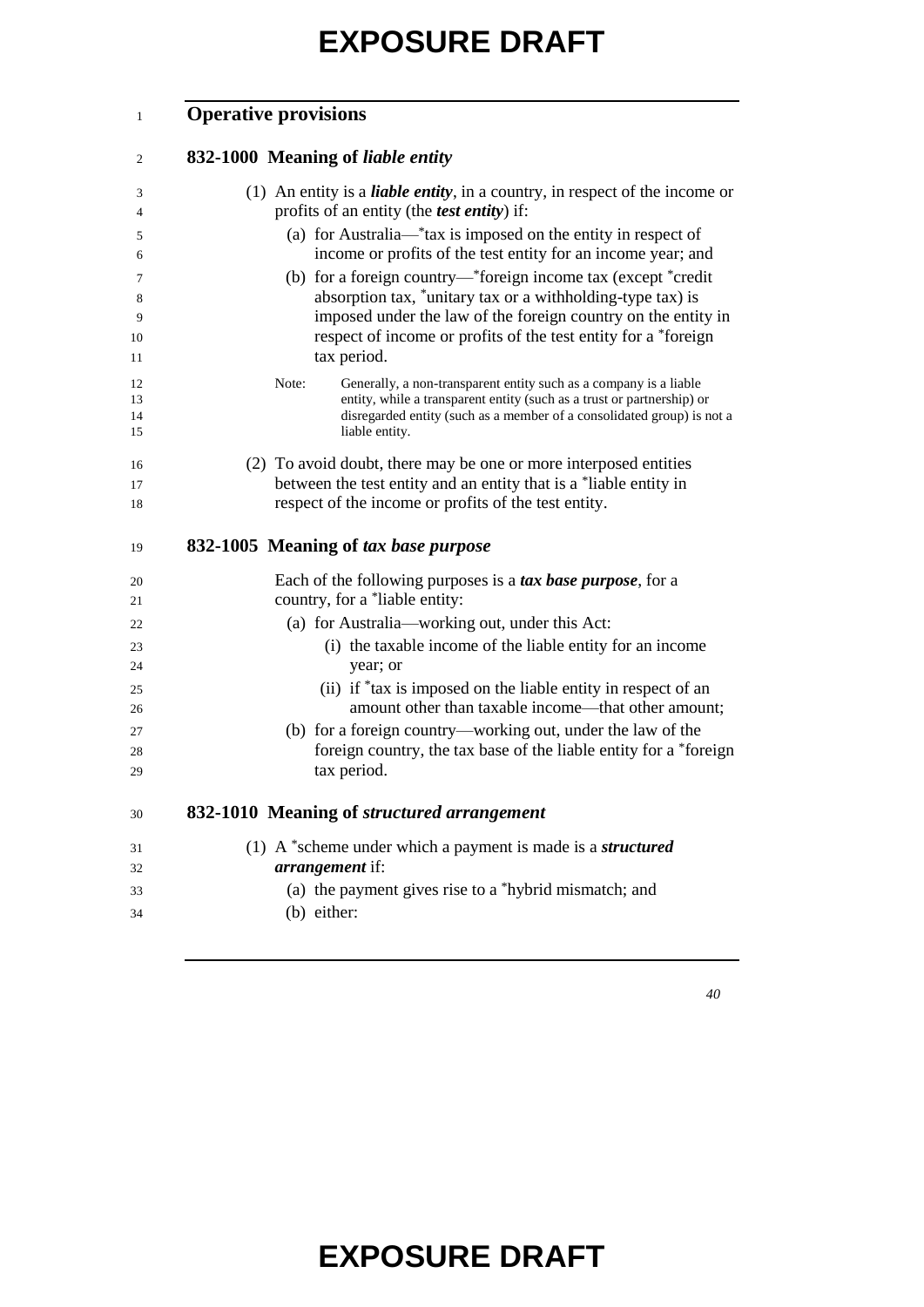| (i) the hybrid mismatch is priced into the terms of the<br>scheme; or                                                             |
|-----------------------------------------------------------------------------------------------------------------------------------|
| (ii) it is reasonable to conclude that the scheme has been                                                                        |
| designed to produce a hybrid mismatch.                                                                                            |
| (2) The question whether a *scheme has been designed to produce a                                                                 |
| *hybrid mismatch must be determined by reference to the facts and                                                                 |
| circumstances that exist in connection with the scheme, including<br>the terms of the scheme.                                     |
| (3) An entity that entered into or carried out the *scheme or any part of                                                         |
| the scheme is a <i>party</i> to the *structured arrangement unless:                                                               |
| (a) the entity could not reasonably have been expected to be                                                                      |
| aware that the scheme gave rise to a *hybrid mismatch; and                                                                        |
| (b) no other entity in the same *Division 832 control group as the<br>entity could reasonably have been expected to be aware that |
| the scheme gave rise to a hybrid mismatch; and                                                                                    |
| (c) the financial position of each entity in the Division 832                                                                     |
| control group would reasonably be expected to have been the                                                                       |
| same if the scheme had not given rise to the hybrid                                                                               |
| mismatch.                                                                                                                         |
| 832-1015 Meaning of Division 832 control group                                                                                    |
| Two entities are in the same <i>Division 832 control group</i> if any of                                                          |
| the following apply:                                                                                                              |
| (a) the entities are both members of a group of entities that are<br>consolidated for accounting purposes as a single group;      |
| (b) one of the entities holds a *total participation interest of 50%                                                              |
| or more in the other entity;                                                                                                      |
| (c) a third entity holds a total participation interest of 50% or                                                                 |
| more in each of the entities.                                                                                                     |
| 832-1020 Meaning of dual inclusion income                                                                                         |
| (1) An amount of income or profits of an entity that is a $*$ hybrid payer                                                        |
|                                                                                                                                   |
| or *deducting hybrid is <i>dual inclusion income</i> of the entity if 2 or                                                        |
| more of the following apply to the amount:                                                                                        |
| (a) it is *subject to Australian income tax in an income year;                                                                    |
| (b) it is *subject to foreign income tax in a foreign country in a<br>*foreign tax period;                                        |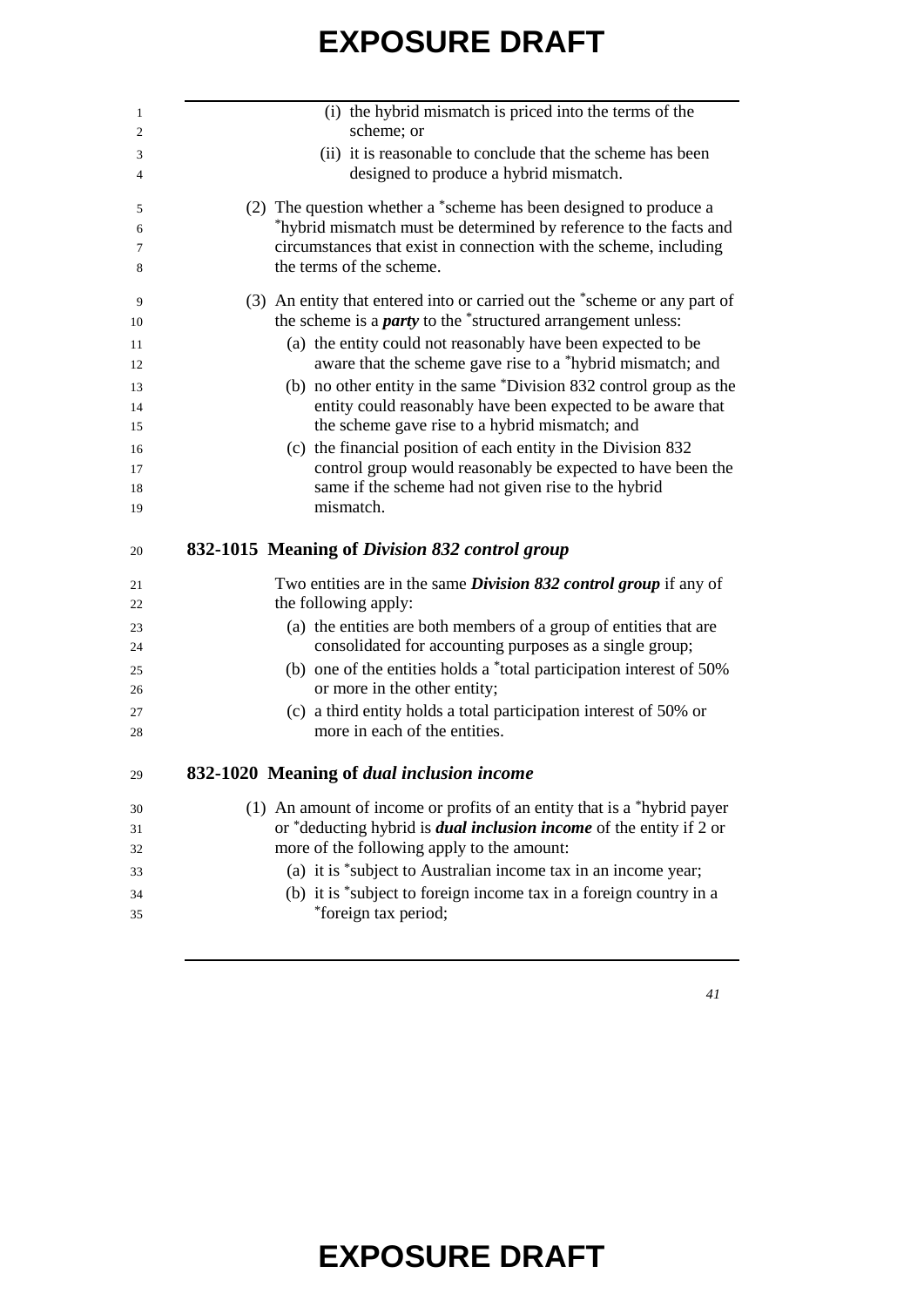| 1  | (c) it is subject to foreign income tax in a foreign country (other       |
|----|---------------------------------------------------------------------------|
| 2  | than the country mentioned in paragraph (b)) in a foreign tax             |
| 3  | period.                                                                   |
| 4  | (2) For the purposes of paragraph $(1)(a)$ , treat an amount of income or |
| 5  | profits of an entity as if it were *subject to Australian income tax in   |
| 6  | an income year if:                                                        |
| 7  | (a) the entity is a *member of a *consolidated group; and                 |
| 8  | (b) the amount was a payment received from another member of              |
| 9  | the consolidated group; and                                               |
| 10 | (c) it is reasonable to conclude that the payment was funded by           |
| 11 | another amount of income or profits of the other member (the              |
| 12 | <i>funding payment</i> ); and                                             |
| 13 | (d) the funding payment was subject to Australian income tax              |
| 14 | because it was included in the *head company's assessable                 |
| 15 | income for the income year.                                               |
| 16 | Period in which dual inclusion income is available to be applied          |
| 17 | (3) An amount of *dual inclusion income is available to be applied by     |
| 18 | a provision of this Division to reduce an amount if:                      |
| 19 | (a) for an amount that is an *Australian income reduction amount          |
| 20 | for an income year—the dual inclusion income is *subject to               |
| 21 | Australian income tax in the income year; or                              |
| 22 | (b) for an amount that is a *foreign income tax deduction, or a           |
| 23 | net loss mentioned in subsection 832-715(5), in a foreign                 |
| 24 | country for a *foreign tax period—the dual inclusion income               |
| 25 | is *subject to foreign income tax in the foreign country in the           |
| 26 | foreign tax period.                                                       |
| 27 | (4) An amount of *dual inclusion income is available to be applied by     |
| 28 | section 832-235 to create an adjustment for an entity in an income        |
| 29 | year if the dual inclusion income is *subject to Australian income        |
| 30 | tax in the income year.                                                   |
| 31 | Dual inclusion income not to be applied more than once                    |
| 32 | (5) An amount of *dual inclusion income is not available to be applied    |
| 33 | by a provision of this Division if the amount has already been            |
| 34 | applied by a previous application of a provision of this Division.        |
|    |                                                                           |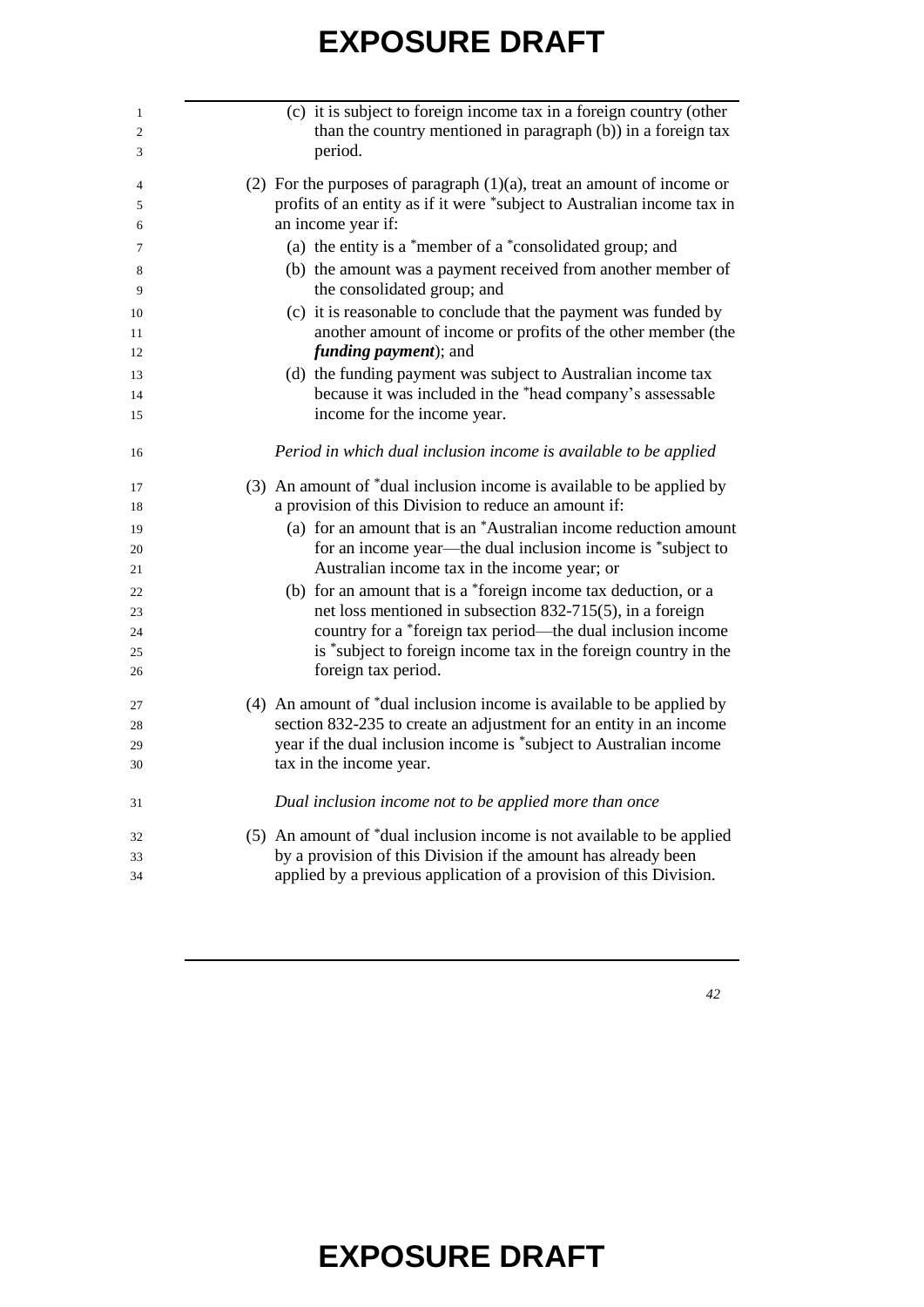| <b>Part 2-Other amendments</b> |  |
|--------------------------------|--|
|--------------------------------|--|

#### *Income Tax Assessment Act 1997*

#### **2 Subsection 995-1(1)**

| $\overline{4}$ | Insert:                                                                        |
|----------------|--------------------------------------------------------------------------------|
| 5              | <b>Australian income reduction amount</b> has the meaning given by             |
| 6              | section 832-930.                                                               |
| 7              | <i>deducting hybrid</i> has the meaning given by section 832-725.              |
| 8              | <i>deducting hybrid mismatch</i> has the meaning given by                      |
| 9              | section 832-715.                                                               |
| 10             | <i>deduction/deduction mismatch</i> has the meaning given by                   |
| 11             | section 832-925.                                                               |
| 12             | <i>deduction/non-inclusion mismatch</i> has the meaning given by               |
| 13             | section 832-920.                                                               |
| 14             | <b>Division 832 control group</b> has the meaning given by                     |
| 15             | section 832-1015.                                                              |
| 16             | dual inclusion income has the meaning given by section 832-1020.               |
| 17             | <i>foreign hybrid mismatch rules</i> means a *foreign law                      |
| 18             | corresponding to Division 832.                                                 |
| 19             | <i>foreign income tax deduction</i> has the meaning given by                   |
| 20             | section 832-935.                                                               |
| 21             | <i>foreign tax period</i> , in relation to an entity, in relation to a foreign |
| 22             | tax imposed by a tax law of a foreign country, means the                       |
| 23             | accounting period used by the entity for the purposes of                       |
| 24             | determining the tax base under that law.                                       |
| 25             | <i>hybrid financial instrument mismatch</i> has the meaning given by           |
| 26             | section 832-490.                                                               |
| 27             | <i>hybrid mismatch</i> has the meaning given by sections 832-495,              |
| 28             | 832-510, 832-575, 832-645, 832-715 and 832-785.                                |
| 29             | <i>hybrid payer</i> has the meaning given by section 832-585.                  |
|                |                                                                                |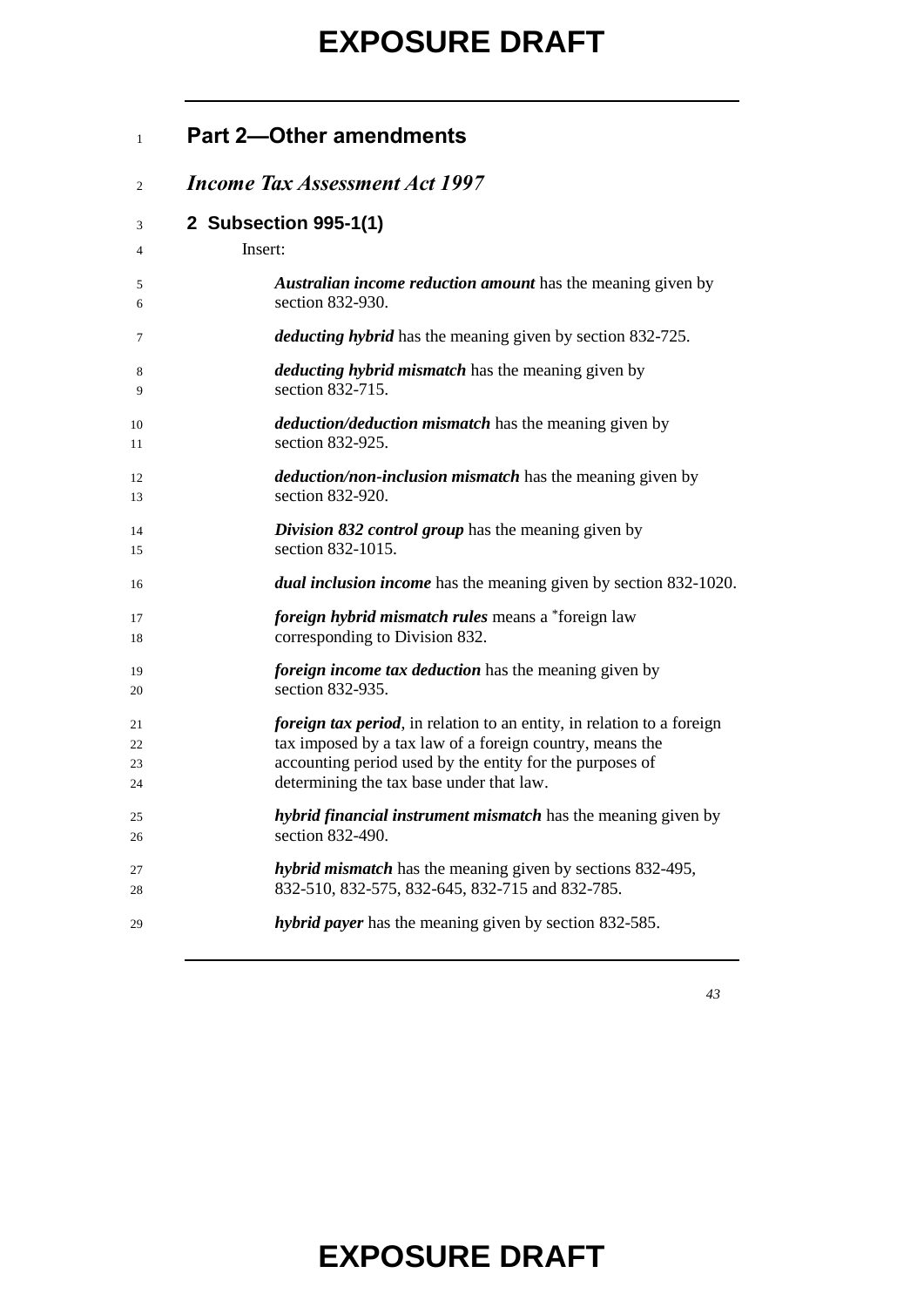| 1  | hybrid payer mismatch has the meaning given by section 832-570.          |
|----|--------------------------------------------------------------------------|
| 2  | <i>imported hybrid mismatch</i> has the meaning given by                 |
| 3  | section 832-785.                                                         |
| 4  | <i>importing payment</i> , in relation to an *offshore hybrid mismatch,  |
| 5  | has the meaning given by section 832-795.                                |
| 6  | <i>liable entity</i> has the meaning given by section 832-1000.          |
| 7  | <i>offshore hybrid mismatch</i> has the meaning given by                 |
| 8  | section 832-790.                                                         |
| 9  | <i>party</i> , in relation to a *structured arrangement, has the meaning |
| 10 | given by section 832-1010.                                               |
| 11 | <i>reverse hybrid</i> has the meaning given by section 832-655.          |
| 12 | <i>reverse hybrid mismatch</i> has the meaning given by                  |
| 13 | section 832-640.                                                         |
| 14 | structured arrangement has the meaning given by                          |
| 15 | section 832-1010.                                                        |
| 16 | <i>subject to Australian income tax</i> has the meaning given by         |
| 17 | section 832-940.                                                         |
| 18 | <i>subject to foreign income tax</i> has the meaning given by            |
| 19 | section 832-945.                                                         |
| 20 | tax base purpose has the meaning given by section 832-1005.              |
|    |                                                                          |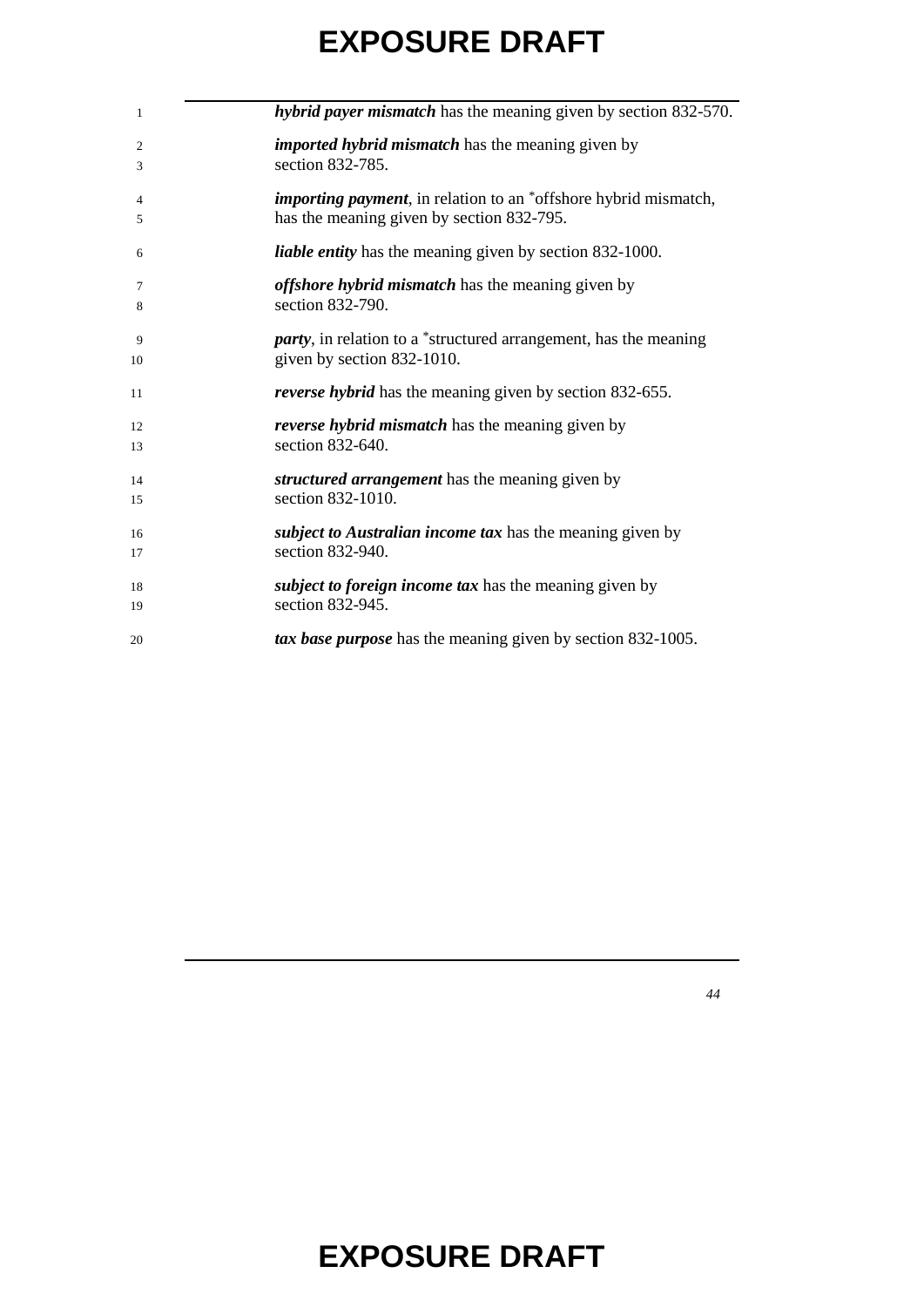| $\mathbf{1}$   | Part 3-Application and transitional provisions                                                                                                                                      |
|----------------|-------------------------------------------------------------------------------------------------------------------------------------------------------------------------------------|
| $\overline{c}$ | <b>Income Tax (Transitional Provisions) Act 1997</b>                                                                                                                                |
| 3              | 3 After Division 830                                                                                                                                                                |
| 4              | Insert:                                                                                                                                                                             |
| 5              | Division 832—Hybrid mismatch rules                                                                                                                                                  |
| 6              | <b>Table of Subdivisions</b>                                                                                                                                                        |
| 7<br>8         | Application of Division 832 of the Income Tax Assessment<br>832-A<br>Act 1997                                                                                                       |
| 9<br>10        | Subdivision 832-A—Application of Division 832 of the Income<br><b>Tax Assessment Act 1997</b>                                                                                       |
| 11             | <b>Table of sections</b>                                                                                                                                                            |
| 12             | Application of Division 832 of the Income Tax Assessment Act 1997<br>832-10                                                                                                         |
| 13<br>14       | 832-10 Application of Division 832 of the <i>Income Tax Assessment Act</i><br>1997                                                                                                  |
| 15<br>16<br>17 | (1) Division 832 of the <i>Income Tax Assessment Act 1997</i> applies to<br>payments made on or after the start day mentioned in<br>subsection $(2)$ .                              |
| 18<br>19<br>20 | (2) The start day is the last day of the period of 6 months beginning on<br>the day the Treasury Laws Amendment (OECD Hybrid Mismatch<br>Rules) Act 2017 receives the Royal Assent. |
| 21             | 4 Application of Part 2                                                                                                                                                             |
| 22<br>23<br>24 | A term that is defined in Part 2 of this Schedule applies in a provision of<br>an Act, regulation or instrument in the same way as that provision<br>applies.                       |
|                |                                                                                                                                                                                     |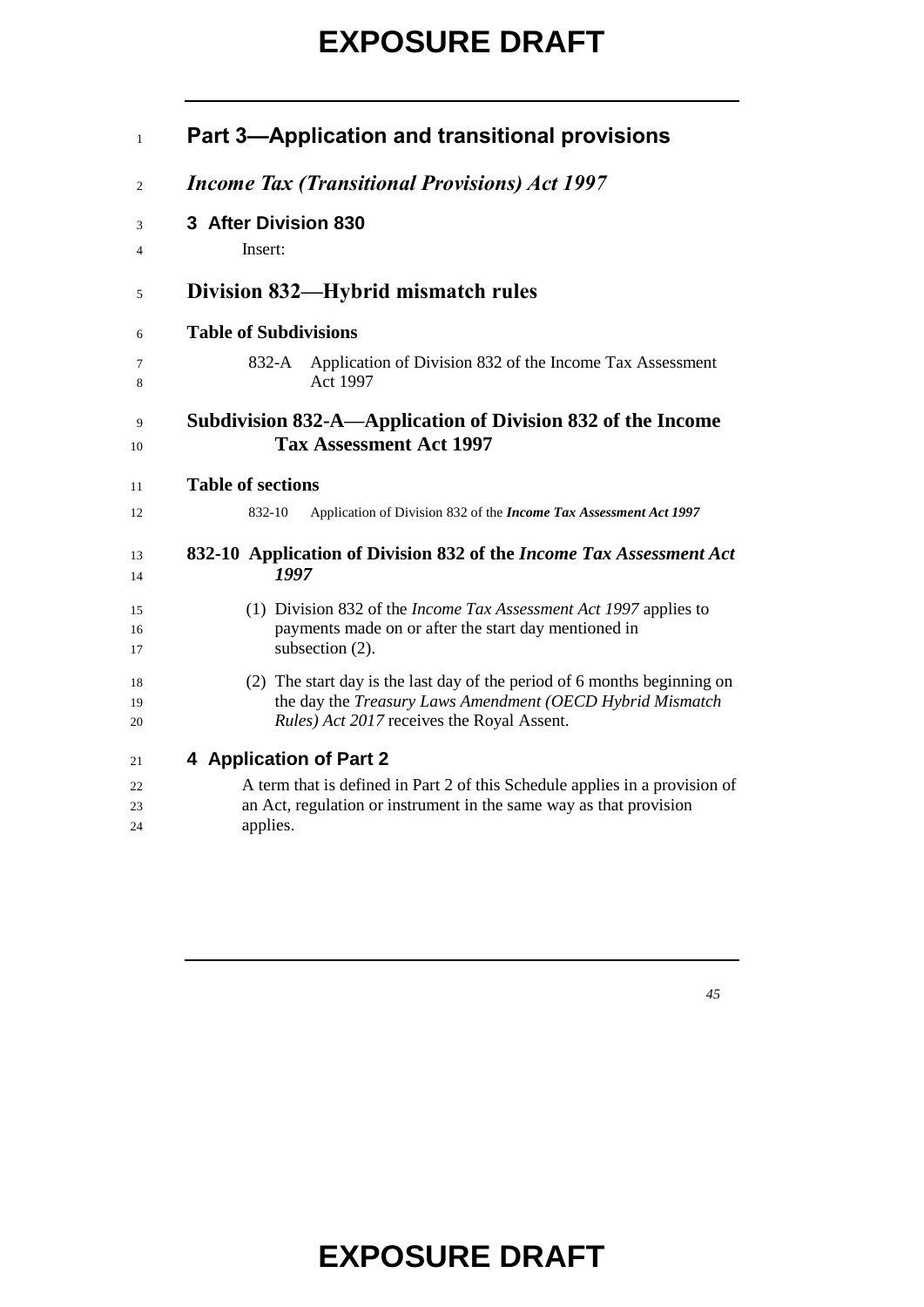| Schedule 2-Other effects of foreign income<br>tax deductions                                                       |
|--------------------------------------------------------------------------------------------------------------------|
| <b>Part 1-Denial of imputation benefits</b>                                                                        |
| <b>Income Tax Assessment Act 1997</b>                                                                              |
| 1 After paragraph 207-145(1)(da)                                                                                   |
| Insert:                                                                                                            |
| (db) the distribution is one to which section $207-158$ (which is<br>about foreign income tax deductions) applies; |
| 2 After paragraph 207-150(1)(ea)                                                                                   |
| Insert:                                                                                                            |
| (eb) the distribution is one to which section 207-158 (which is<br>about foreign income tax deductions) applies;   |
| 3 After section 207-157                                                                                            |
| Insert:                                                                                                            |
| 207-158 Distributions entitled to a foreign income tax deduction                                                   |
| This section applies to a distribution if the entity that made the                                                 |
| distribution was entitled to a *foreign income tax deduction in                                                    |
| respect of all or part of the distribution.                                                                        |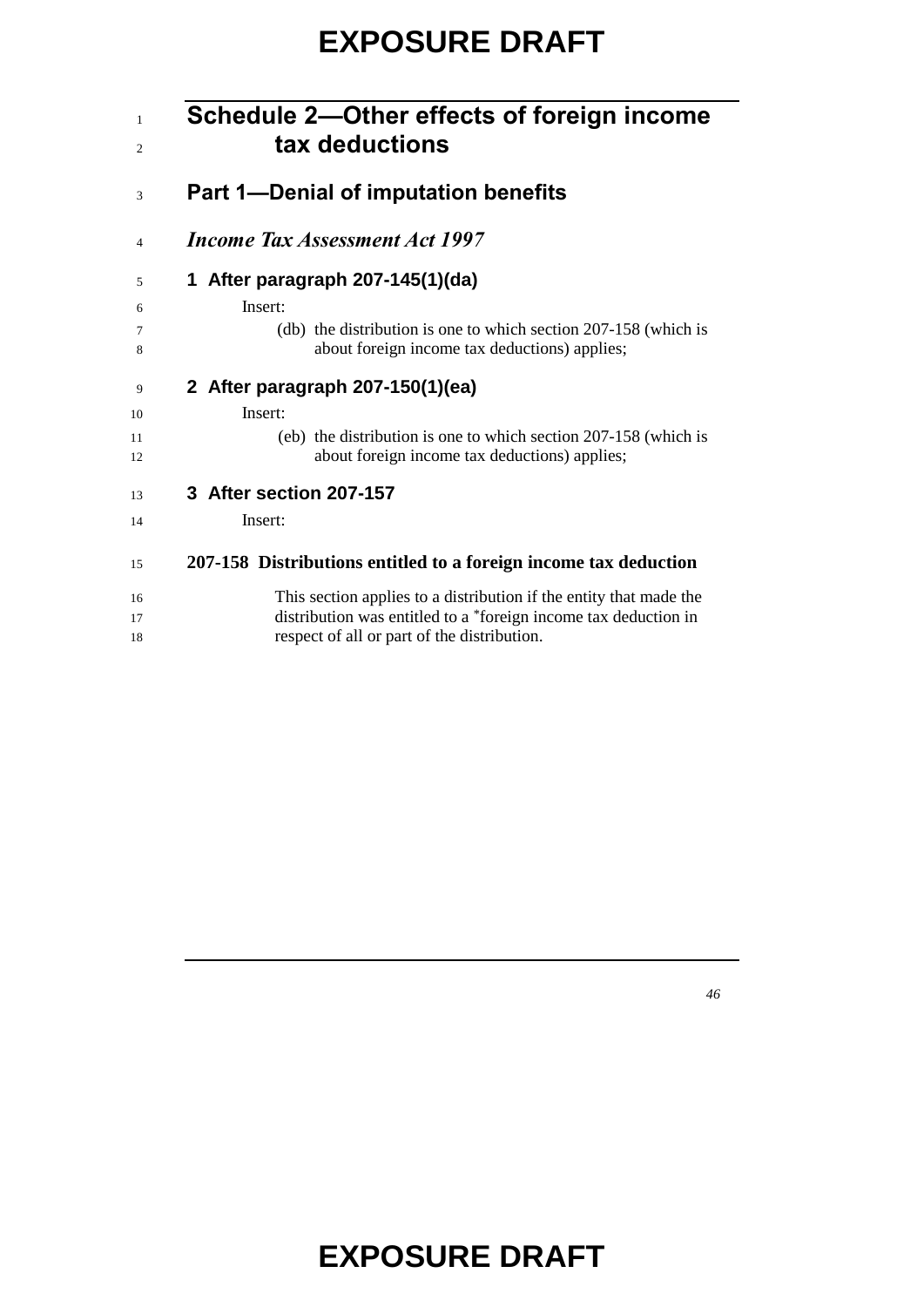| $\mathbf{1}$ | <b>Part 2-Foreign equity distributions</b>                                                                              |
|--------------|-------------------------------------------------------------------------------------------------------------------------|
| 2            | <b>Income Tax Assessment Act 1997</b>                                                                                   |
| 3            | 4 At the end of subsection 768-5(1)                                                                                     |
| 4            | Add:                                                                                                                    |
| 5<br>6       | ; and (d) the distribution is not one to which section 768-7 (which is<br>about foreign income tax deductions) applies. |
| 7            | 5 At the end of subsection 768-5(2)                                                                                     |
| 8            | Add:                                                                                                                    |
| 9<br>10      | ; and (f) the distribution is not one to which section 768-7 (which is<br>about foreign income tax deductions) applies. |
| 11           | 6 After section 768-5                                                                                                   |
| 12           | Insert:                                                                                                                 |
| 13           | 768-7 Foreign equity distributions entitled to a foreign income tax                                                     |
| 14           | deduction                                                                                                               |
| 15           | This section applies to a *foreign equity distribution if the company                                                   |
| 16           | that made the distribution was entitled to a *foreign income tax                                                        |
| 17           | deduction in respect of all or part of the distribution.                                                                |